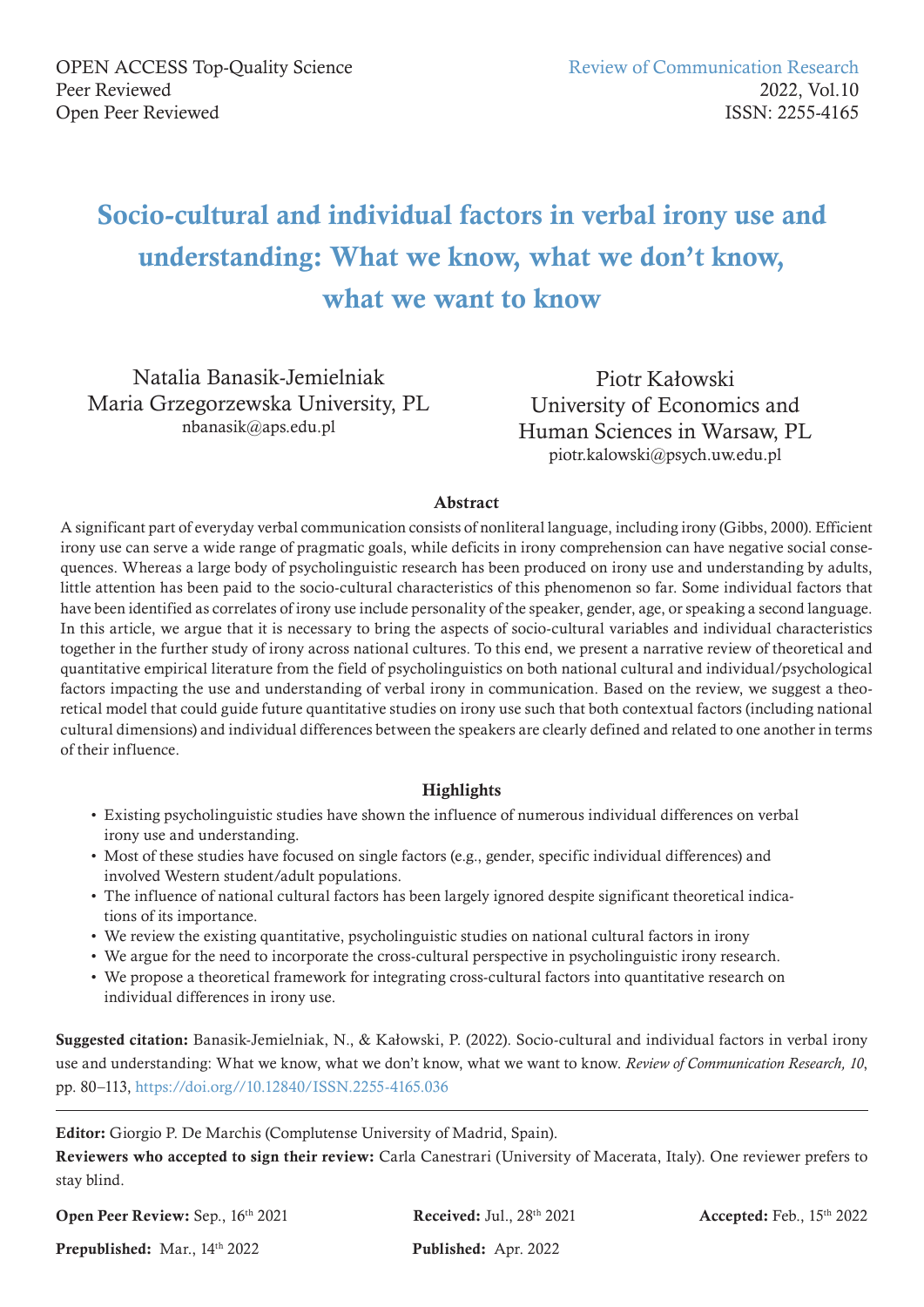#### Content

| THE ROLE OF NATIONAL CULTURE IN IRONY USE AND COMPREHENSION. 84                 |  |
|---------------------------------------------------------------------------------|--|
|                                                                                 |  |
|                                                                                 |  |
| INDIVIDUAL DIFFERENCES IN IRONY USE AND UNDERSTANDING  89                       |  |
|                                                                                 |  |
|                                                                                 |  |
|                                                                                 |  |
| Self-Presentation Style and Self-Esteem as Possible Correlates of Irony Use  92 |  |
|                                                                                 |  |
| 04. CROSS-CULTURAL DIFFERENCES AND SIMILARITIES IN CUES FOR IRONY               |  |
|                                                                                 |  |
|                                                                                 |  |
| A THEORETICAL MODEL OF IRONY USE AND UNDERSTANDING 96                           |  |
|                                                                                 |  |
|                                                                                 |  |
|                                                                                 |  |
|                                                                                 |  |
|                                                                                 |  |

## **Introduction**

*Verbal irony* is a mainstay of everyday communication. It has been estimated to comprise around 8% of total everyday utterances (Gibbs, 2000). It is prevalent online, both in instant messaging (Hancock, 2004) and in user-generated content such as forum or blog posts (Aguert et al., 2016, see also Ask & Abidin, 2018). Algorithms for irony detection in written content online are also an emerging area of research (Reyes et al., 2012), pointing to the significance of understanding irony as a communicative phenomenon.

Although irony has been a topic of scholarly interest for centuries (Garmendia, 2018), Kreuz (2000) has named a 1984 series of articles of the *Journal of Experimental Psychology: General* as the starting point of quantitative psycholinguistic studies on this topic. These articles marked a shift from broad theoretical works to more specific empirical examinations. As part of this shift, both use and understanding of irony has been studied using various methodologies, from booklet-based studies in which participants read short examples of ironic speech and write down their responses, to neuroimaging studies tracking brain activity during the process of negotiating the ironic meaning of a given utterance. Such study designs have also allowed for manipulating a wide array of dependent variables, producing a broad, at times fragmented, picture of irony in verbal communication.

Irony has been found to rely on such factors as shared knowledge between the interlocutors ("The more familiar two people are with one other, the more likely it is that they will employ sarcasm," Kreuz & Caucci, 2007: 1) or references to commonly held beliefs and assumptions (Kumon-Nakamura et al., 1995). It is also influenced by the individual differences between the interlocutors (who is speaking to whom; Milanowicz & Bokus, 2013). Chief among them are gender (Colston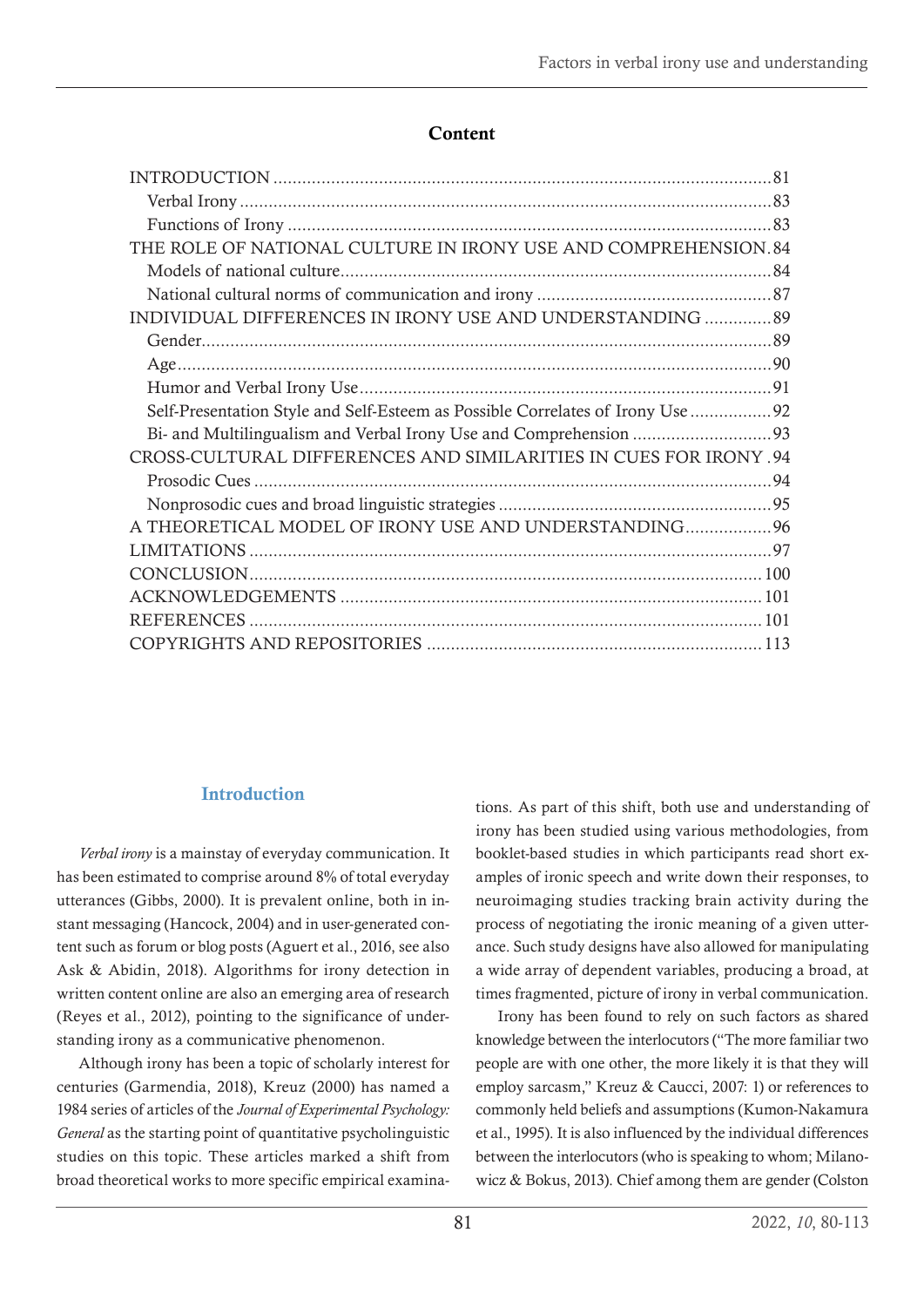& Lee 2004; Milanowicz & Kałowski, 2016) and age/developmental period (Banasik-Jemielniak, 2013; Banasik-Jemielniak, 2019; Banasik-Jemielniak & Bokus, 2019; Bosco & Bucciarelli, 2008; Harris & Pexman, 2003; Pexman et al., 2005; Recchia et al., 2010). Recently, emphasis is being placed on personality factors, for example, anxiety or shyness (Gucman, 2016; Milanowicz et al., 2017; Mewhort-Buist & Nilsen, 2017), cheerfulness (Bruntsch & Ruch, 2017a), or various dispositions towards humor (Bruntsch et al., 2016), among others (Kreuz & Johnson, 2020).

The majority of the studies mentioned above have often focused on single factors in isolation. Attempts to present a unified model of the influence and interplay of several of them are rare. Additionally, these studies were usually carried out on homogenous, usually English-speaking samples, which makes generalizing their results beyond the western cultural sphere difficult (Pawlak, 2019). Moreover, Dynel (2014) has cautioned that researchers run the risk of neglecting natural occurrences of irony in favor of "stock" examples derived from and designed to test specific linguistic theories. In turn, these examples may fail to capture the wide variability of possible ironic forms (e.g., Colston, 2019).

More specifically, many authors rarely try to connect their findings on irony use or comprehension to the cultural context in which the study took place. Some international comparisons, if made, are usually limited to two countries and are not necessarily scalable. On the other hand, since irony engages numerous social-cognitive processes, we posit that such extensive cross-cultural comparisons could yield novel and important insights. For example, different national cultures may differ in the typically observed patterns of irony use and understanding, or may recognize and use forms that are different from, yet related to, verbal irony (e.g., Okamoto, 2002, 2006, 2007; Yao et al., 2013). Alternatively, the same factor (e.g., self-esteem) could have a different impact on irony use and understanding in different national cultures, or the relationship between a given individual and national cultural factor may differ between national contexts<sup>1</sup>. Still other factors (e.g., self-presentation style, tolerance of uncertainty, tendency towards indirectness in communication) could be conceptualized either on the individual or national cultural level, possibly exhibiting different relationships with irony use and understanding on these two levels.

To address this gap, the current article presents a narrative review of quantitative psycholinguistic studies on verbal irony in the context of cross-cultural comparisons and individual differences. We adopted a perspective on irony as a communicative phenomenon used in everyday speech to accomplish a variety of pragmatic goals. Due to our focus on quantitative studies, qualitative methodologies as well as studies on irony as a rhetorical device, or artistic performance fall outside the scope of our article. However, we do not wish to dismiss them with this decision. Regarding culture, we adopted Hofstede's (2001) perspective of the *national culture* dimensions to inform our review hypothesis generation. This perspective conceptualizes national cultures along a set of five dimensions which characterize their various aspects. Although we recognize that multiple dimensional frameworks of national cultures have been developed (Hall & Hall, 1990; Schwartz, 2006), we acknowledge that other conceptualizations of culture, as well as of irony as a popular cultural phenomenon also exist and deserve consideration (see the Limitations section).

We aimed at reviewing and, where possible, consolidating the results of relevant quantitative studies on individual differences and social factors, as well as studies which involved cross-cultural comparisons. This way, our review serves as a complement to previous reviews (e.g., Colston, 2019; Katz et al., 2004; Kreuz & Caucci, 2009; Kreuz & Johnson, 2020; Pexman, 2005). We (a) argue for including national cultural factors (e.g., norms for emotional expressions, tolerance of uncertainty, preference for indirectness) in psycholinguistic irony research and (b) we highlight how they may influence irony use and understanding directly as well as through potential interactions with specific individual differences (e.g., personality, bi- and multilingualism, emotional intelligence, self-presentation style, self-esteem), both within and across different national cultures. The current review is located a specific psycholinguistic tradition. It emphasizes quantitative measurement and comparison. This emphasis influences both its scope and the conclusions it presents. We do not argue for the superiority or exhaustiveness of this approach, but rather, our review intends to summarize and foster research in this particular direction.

<sup>&</sup>lt;sup>1</sup> We thank an anonymous reviewer for this suggestion.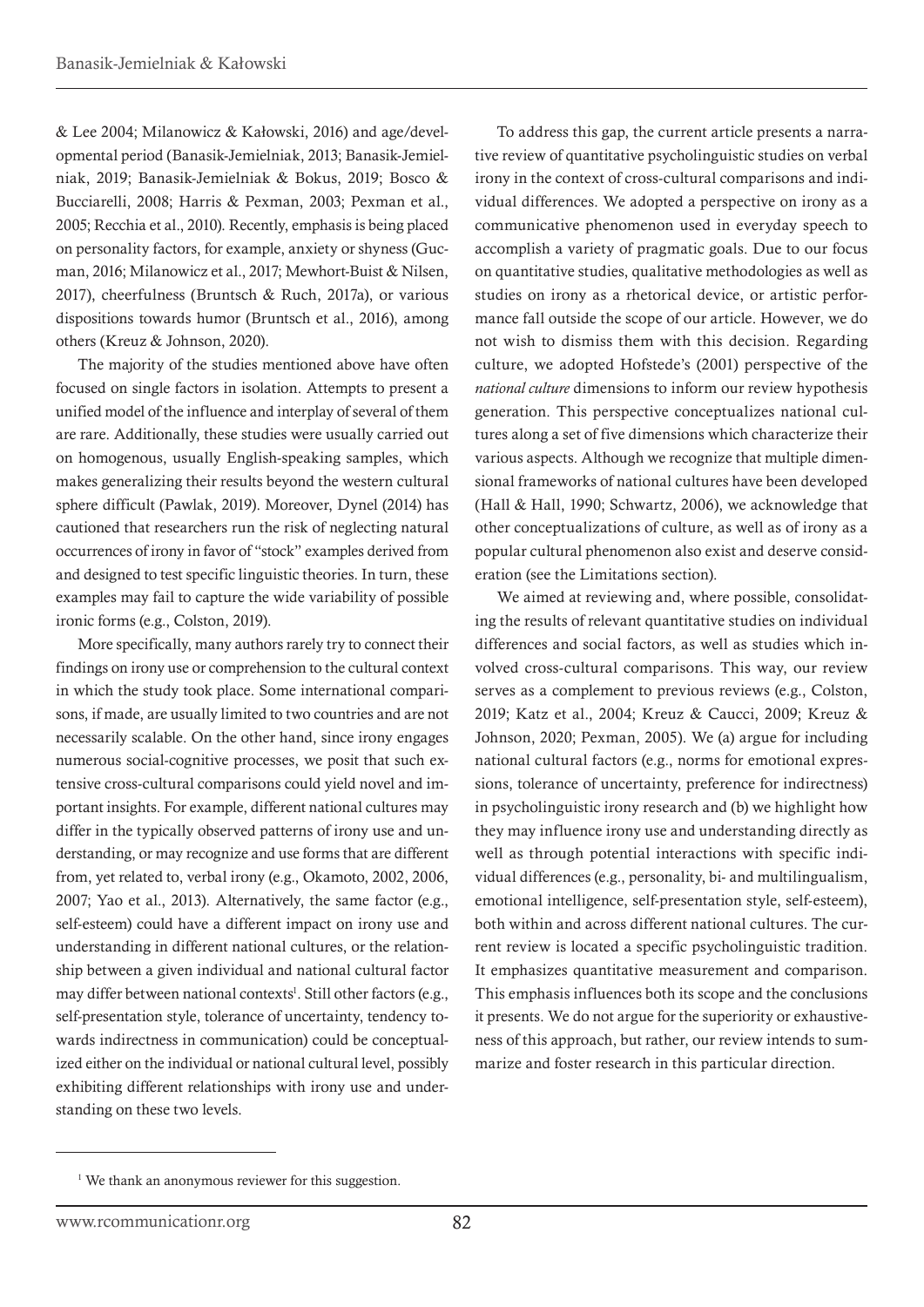# <span id="page-3-0"></span>Verbal Irony

Numerous definitions, theories, and models of verbal irony2 exist within psycholinguistics, representing pragmatic, speech act, or relevance theoretic approaches, in addition to a rich tradition of studying the process and time course of irony comprehension (Gibbs & Colston, 2007; Garmendia, 2018; Attardo, 2002, for a discussion on the lack of clear boundaries between irony and other forms of humorous nonliteral speech). However, two main features of most of these theories can be distinguished. The first is a contrast, opposition, or clash (Garmendia, 2014) between the literal and the intended/nonliteral meaning. The second is the simultaneous expression of a (typically) negative attitude (Dynel, 2014). Thus, when somebody fails to keep a promise, some possible forms of ironic criticism (termed *blame by praise*) include: (a) *Thanks for remembering!*, (b) *Why so generous?*, (c) *I'm glad you kept the promise*, (d) *I can always count on you!*. Alternatively, irony can take the form of ironic praise (termed *praise by blame*) rather than criticism. For instance, when a family member invites us for a light meal at their house, which turns out to be a lavish dinner of delicious, home-made dishes, one might comment: (a) *I'll probably leave hungry, as always,* (b) *Why so little food?*, (c) *I see we're going to have a small snack*, (d) *I hope there's more to come!*. However, this form of irony is much more rare (Bruntsch & Ruch, 2017b), since it is considered that praise does not usually need to be expressed indirectly (Sperber & Wilson, 1981).

# Functions of Irony

As the above implies, the frequency, form, and pragmatically effective use and understanding of irony is highly context-dependent (Kreuz & Caucci, 2007). Kreuz (1996) postulated the *principle of inferability* which states that speakers use irony in situations where they are relatively certain that it will be appropriately interpreted by their listeners based on a range of available contextual cues. Averbeck and Hample (2008) have applied the situation-goal-plan-action framework (Dillard, 1999) to describe patterns of irony use. In a questionnaire study, they confirmed that "an important situational feature that contributes to the likelihood that an ironic message will be used is the amount of shared knowledge, experiences, and/or attitudes between a speaker and hearer" (397) and suggested that this use of common ground may make irony especially fitting for the goal of communicating criticism and reprimand. Accordingly, in a later study, Averbeck (2010) applied the language expectancy theory framework (Burgoon et al., 2002) and found that ironic utterances are judged as relatively effective in terms of influencing behavior: the nonliteral, counter-attitudinal (e.g., expressing the opposite of the speaker's actual attitude) meaning inherent in an ironic message serves to highlight the ongoing violation of expectancies held about the situation and thus reprimand undesirable behavior. This suggests that "irony can be a vehicle for maximally effective, minimally destructive messages that seek to maintain current behaviors in others'' (368; see also Burgers et al., 2016, for a discussion on the use of irony in frame shifting/maintenance).

Thus, the contrast or opposition between the literal and the nonliteral/intended meaning is created by the sender in such a way as to make it possible for the receiver to interpret (Garmendia, 2018). Indeed, Garmendia (2014) proposed that the most notable theories of irony – the traditional pragmatic model of Paul Grice (1975), the relevance theoretic model of Wilson and Sperber (2012), and the pretense theory of Clark and Gerrig (1984) – ultimately propose different ways of highlighting this same contrast. Similarly, Averbeck (2010) defines irony as "a blatantly false message containing some counterattitudinal information with the intent of being actively detected by the receiver as being false" (357). Thus, following Garmendia (2014), within this review, we adopted the view that the essential feature of irony is "an overt [perceivable by the hearer] clash between what the speaker intends to communicate and what she is apparently putting forward" and that numerous other features and characteris-

<sup>2</sup> The distinction between *irony* and *sarcasm* must also be considered, as important methodological difficulties and/or inaccuracies in measurement might arise when these are not disambiguated. However, the relationship between these two terms is described in several ways: as (a) interchangeable, (b) distinct but related, or (c) as sarcasm being a type of irony (Taylor, 2017). Therefore, we suggest that in order to maintain a high degree of ecological validity, cross-cultural studies on verbal irony should carefully consider the terminology used in the study materials, as it might carry potential implications for how the participants approach and understand them. Additionally, providing a short working definition for the participants seems warranted.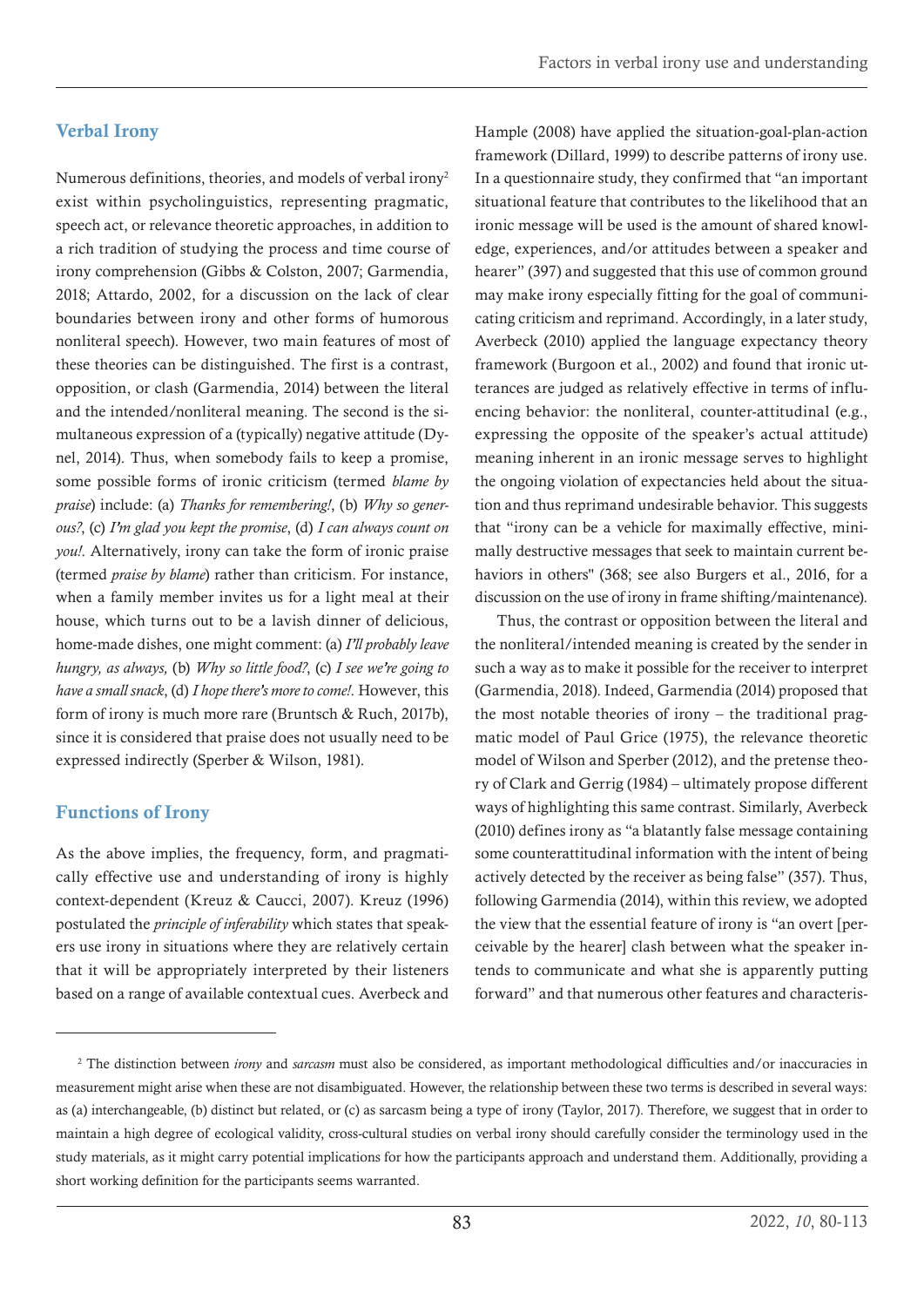<span id="page-4-0"></span>tics (e.g., expressing a negative evaluation, being humorous, relying on the mechanism of echo or allusion) can be recruited in service of signaling this clash. Such a broad understanding allows for considering a range of quantitative studies, focusing on the pragmatic effects of irony use or understanding in conversations rather than the specific structural features of the ironic utterances employed in the individual studies.

The pragmatic effects of irony are numerous and varied. They range from positive and affiliative to negative and aggressive. Accordingly, contrast inherent in irony allows for using it to strengthen social bonds (Clark & Gerrig, 1984), but also to deliver criticism in a socially-approved way (e.g., Attardo, 2000; Kreuz et al., 1991). Depending on the situational context, irony may be used for social distance management by bringing speakers together when taking the form of shared play (Milanowicz, 2013) or targeting a third party (Gibbs, 2000). However, it can also widen the gap between the interlocutors by mocking, insulting, criticizing (Bowes & Katz, 2011), or displaying detachment (Attardo, 2000). Additionally, it can be used to compliment, add humor to a conversation, be playful or silly, or engage in social hedging, that is, modesty and face-saving (Dews & Winner, 1995). However, it can also be hurtful and mean (Colston, 1997; Gucman, 2016; Milanowicz et al., 2017; Milanowicz & Kałowski, 2016; van Mulken et al., 2010). Finally, it is often a rhetorically attractive and clever form of speech (Attardo, 2000; Kreuz, 2020). Importantly, it is recognized that irony in communication can serve several of these functions at once and that the assumption of one-to-one correspondence between a single ironic utterance and a single pragmatic effect is problematic (Attardo, 2002; Gibbs, 2012).

The majority of the existing quantitative psycholinguistic studies which have examined the pragmatics of irony listed above have chiefly concerned the western cultural context. Thus, in the next part of this narrative review, we look at irony from a cross-cultural perspective on communication, arguing for the need to further develop this research direction. Namely, irony use and understanding may differ between national cultures. Furthermore, irony use and understanding are subject to interindividual variance, depending on various personality traits. These two areas (crosscultural differences and interindividual differences) may also overlap or interact. Accordingly, we then discuss studies on individual differences in irony use and understanding, arguing for the need to integrate this perspective with cross-cultural studies. We claim that individual differences which impact irony use and understanding may also be influenced by cultural differences and propose a theoretical model based on these assumptions.

## The Role of National Culture in Irony Use and Comprehension

#### Models of national culture

Comprehending and using irony is part of *pragmatic proficiency*, that is, the ability to use language in context in order to engage and communicate with others effectively (Gibbs, 2000; Whalen et al., 2013). However, this aforementioned context can be expected to differ cross-culturally. National cultures can differ with respect to allowed social behaviors, communicative styles, and strategies (Hofstede, 2001), including the appropriate degree of politeness or directness of expression of both positive and negative emotions. For example, people from collectivist cultures tend to use and look for indirect meaning more than people from individualist ones (Holtgraves, 1997).

Hofstede (2001) proposed a framework for describing national cultural differences. He distinguishes five dimensions of national culture: (a) individualism versus collectivism (the degree of integration of individuals into groups), (b) societal masculinity versus femininity (prioritizing assertiveness and competitiveness over cooperation and nurturance), (c) low versus high power distance (the emphasis placed on hierarchy and its acceptance as justified), (d) low versus high uncertainty avoidance (tolerance of ambiguous, unpredictable situations), and (e) short- versus long-term orientation (valuing traditions and stability over adaptability and development). In a later expansion, the dimension of societal indulgence versus restraint (with respect to happiness and pleasure) has been added (Hofstede, 2011).

Hofstede's model lends itself well to generating and testing quantitative hypotheses about the impact of national culture on irony use and understanding. For example, regression analysis could be employed to identify causal relationships between the national cultural dimensions and measures of irony use. Such a methodology also aligns with the current trends of psycholinguistic research on irony (Bruntsch et al., 2016). However, the quantitative nature of this model has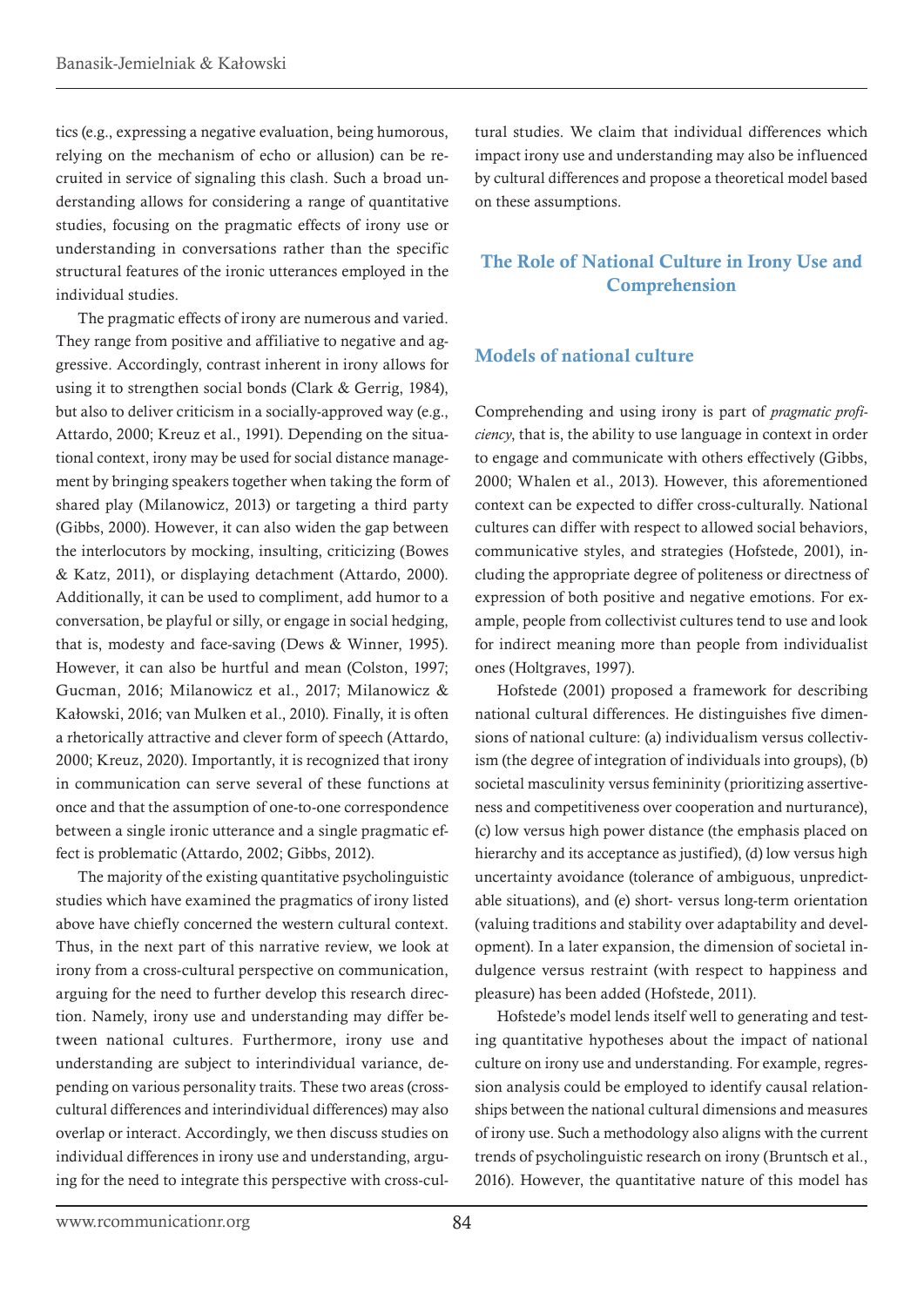also been criticized for its oversimplification of complex phenomena, in particular for the assumption that the broad national cultural profile will be uniformly reflected in individual behavior (McSweeney, 2002) or the assumption of the bipolar character of each national cultural dimension (Dimitrov, 2014). Indeed, Brewer and Venaik (2012) point out that "the correlations among the items used to measure the national culture dimensions are positive and highly significant at the aggregated national [...] level, but are mostly low and insignificant and sometimes of opposite sign at the individual level" (674). In other words, the national culture dimensions should not be used to inform predictions about individual behavior (de Mooij, 2013).

Therefore, when carrying out cross-cultural studies on individual behavior - such as irony use or understanding care should be taken to include measures of national cultural dimensions/patterns of behavior on an individual level instead of assuming a priori that the broad differences in national-level scores will map onto differences between the samples. One option, derived from Hofstede's model, is the CVSCALE developed by Yoo et al. (2011). Addressing the conceptual problem of applying the national scores uniformly to individuals, Yoo et al. (2011) created the 26-item CVSCALE based on Hofstede's original questionnaires as well as related and derived works that are used to measure preference for each of the national cultural dimension on an individual level. This method allowed for creating actual indicators of the national cultural values for the sample studied. In a subsequent validation, the CVSCALE reflected the five-dimensional model and showed satisfactory psychometric properties. Thus, the authors suggest that "this is strong evidence that the scale can be used across countries" (205). However, it should be noted that both Hofstede's model of national culture and the CVSCALE were developed in the context of organizations, and thus many of the CVS-CALE items refer to work and the workplace (e.g., "People in higher positions should not delegate important tasks to people in lower positions," "There are some jobs that a man can always do better than a woman;" Yoo et al., 2011: 210). Nevertheless, the CVSCALE has been successfully employed to measure cross-cultural differences in such constructs as compulsive Internet use (Quinones & Kakabadse, 2015), emotional intelligence (Gunkel et al., 2014; 2016), cooperation within teacher teams (Ning et al., 2015), belief in conspiracy theories (Adam-Troian et al., 2020), willingness of expressing political opinions (Ho et al., 2013), or compliance

with public health campaigns (De Meulenaer et al., 2018). Taken together, such breadth of application suggests that the CVSCALE may potentially be used also in irony research. Additionally, the above discussion highlights the importance of integrating the cross-cultural and individual differences perspective in irony research. By operationalizing national culture through a validated questionnaire, some of the most significant methodological pitfalls of quantitative crosscultural research can be mitigated or avoided.

Nevertheless, due to the limitations of Hofstede's model, it is also worth considering other quantitative conceptualizations. For example, Edward Hall's model places national cultures on a continuum from low to high context. *Context*  here "summarizes how people in a culture relate to one another, especially in social bonds, responsibility, commitment, social harmony, and communication" (Kim et al., 1998). Thus, high context corresponds to Hofstede's understanding of high collectivism and power distance. Accordingly, "high context (HC) communication or message is one in which *most* of the information is already in the person, while very little is in the coded, explicit, transmitted part of the message" (Hall & Hall, 1990: 2000).

Hall's model received some empirical validation (Kim et al., 1998). Similarly to the studies using Hofstede's (2001) model, a large part concerned the managerial/workplace context. However, some studies focused on broader aspects of communication. For example, Gudykunst and Nishida (1988) found differences in attributional confidence, or the general certainty about other people's behaviors, opinions, and internal states, between the low-context United States sample and the high-context Japanese sample. Similarly, Gudykunst and Nishida (2001) reported varying patterns of influence of attributional confidence and anxiety on the perceived effectiveness of interpersonal communication between a US and a Japanese sample (see also Pryor et al., 2005). Dozier et al. (1998) compared US, Spanish, and Mexican students and showed that they differed in their self-reported need for approval (the "wish to maintain a positive appearance to others" by adjusting behaviors in line with perceived expectations, 114). US students scored the lowest and Mexican students scored the highest. In a questionnaire study on conflict resolution styles, Croucher et al. (2012) found that "individuals from high-context cultures (India and Thailand) are more likely to use indirect conflict strategies, such as non-confrontation strategies (avoiding and obliging)" while "individuals from low-context cultures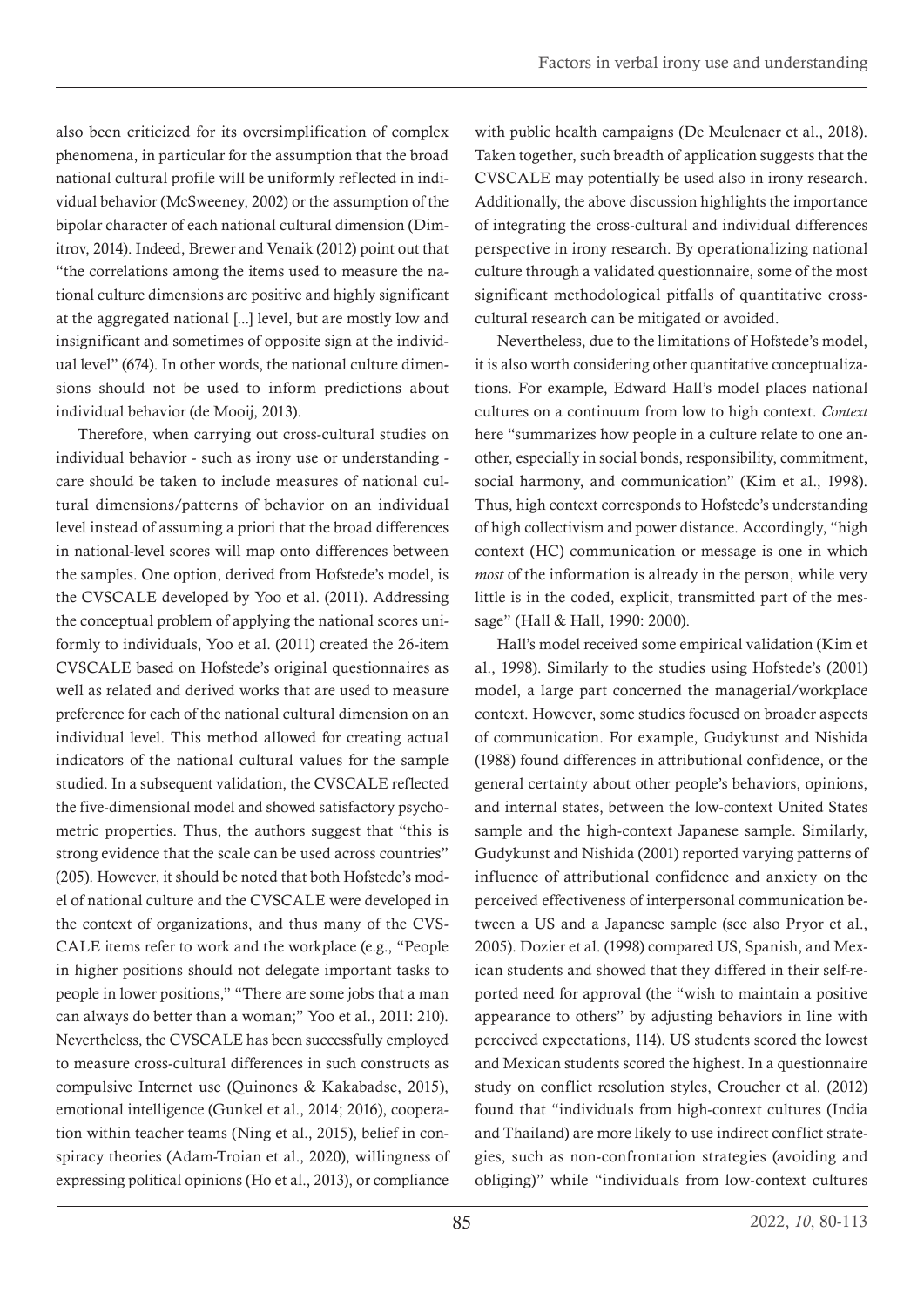[United States and Ireland] prefer to control conflict situations" (70). Leets (2003) also found that high and low communicative context affected the amount of perceived harm in racist remarks, such that individuals from high-context national cultures rated indirect racist messages as more harmful, while individuals from low-context national cultures found direct racist messages more harmful. As Leets (2003) suggests, "Asian Americans were more likely to invest considerably more time and energy interpreting and responding to subtle, inappropriate remarks [...]. Likewise, people from lower context cultures (European, Hispanic, and African Americans) expect conflict to be addressed directly" (160).

Based on these results showing different patterns of confidence in interpersonal interactions, expectations of behavior, and attending to indirect messages, it can be expected that national cultures on the low/high context continuum will differ in their frequency of using irony and/or the conversational goals they might attempt to meet through irony (e.g., criticism vs. humor), as well as in their interpretation of ironic messages (e.g., as more or less humorous, critical, or appropriate). However, in their systematic review of studies on the high/low context continuum, Kittler et al. (2011) enumerated several methodological problems, namely, the treatment of high/low context as a dichotomy rather than a continuum and a priori, unvalidated choices of countries and samples representing high and low contexts. This leads to the same conceptual issue of assuming a direct correspondence between the national and individual levels of measurement that was discussed above in relation to Hofstede's (2001) model (see also Cardon, 2008). Therefore, although potentially productive for generating hypotheses about crosscultural differences in irony use and understanding, Hall's high/low context model should be supplemented with an individual-level measure. To this end, Warner-Søderholm (2013) presented an overview of existing context questionnaires, additionally signalling that most of them have not yet been validated. To address this limitation, she proposed and initially validated a five-item context scale, showing that it is "psychometrically acceptable and therefore suitable for use in exploratory research" (34).

Another complementary model of national culture has been proposed by Trompenaars (1993). His seven dimensions are: universalism-particularism of rules, individualism-communitarianism, neutral-emotional expression, specificitydiffuseness (with specific national cultures drawing clear boundaries between the public/work and the private/relationship sphere; Straub et al., 2002), achievement-ascription (the extent to which people are valued based on their achievement vs. inherent traits and birth position; Straub et al., 2002), internal-external locus of control, and attitude towards time (sequential and linear vs. flexible and synchronous). This model shows a degree of overlap with Hofstede's (2001) model, particularly in the dimension of individualismcollectivism. However, it has received less attention in quantitative studies and Hofstede (1996) has criticized the construct validity of this model.

An interesting alternative or addition to quantitative studies on national culture and irony use could be Schwartz's model of cultural values (Schwartz, 2006). Within this model, values are defined as emotion-laden beliefs which motivate goal-directed behaviors and evaluations. Schwartz (2006; see also Schwartz & Sagiv, 1995) distinguished ten values: self-direction (independent choices), stimulation (seeking novelty), hedonism (seeking pleasure), achievement (personal success), power (status and dominance), security (self and group stability), conformity (restraint for the sake of others), tradition (acceptance and respect of one's national culture), benevolence (increasing others' welfare), and universalism (acceptance and support for everyone else and for nature). These ten values are included in the Schwartz Value Survey (SVS, Schwartz, 1992) which measures the participants' ratings of importance, with the possibility of also indicating which values are opposite to the participants' values. The SVS has satisfactory psychometric properties (see also Fischer et al., 2010; Spini, 2003) and has been adapted for use in many languages (Schwartz, 2006). Schwartz (2006, 2013) also developed national-level value means for different regions of the world, although, as with the models discussed above, national-level scores should not be used to compare individuals (Fischer et al., 2010). Importantly, in the case of Schwartz's value model, statistical analyses have supported collating the ten individual values into seven nation-level values (Fischer et al., 2010; Schwartz, 2006). Nevertheless, an appropriate, individual-level methodology using the SVS could be considered within studies on irony. For example, Schwartz (2012) suggests that the values of power and achievement correspond to the motivation for "social superiority and esteem," achievement and hedonism - to "self-centered satisfaction," hedonism and stimulation - to "a desire for affectively pleasant arousal," and security and power - to "avoiding or overcoming threats by controlling relationships and resources" (9). In turn, these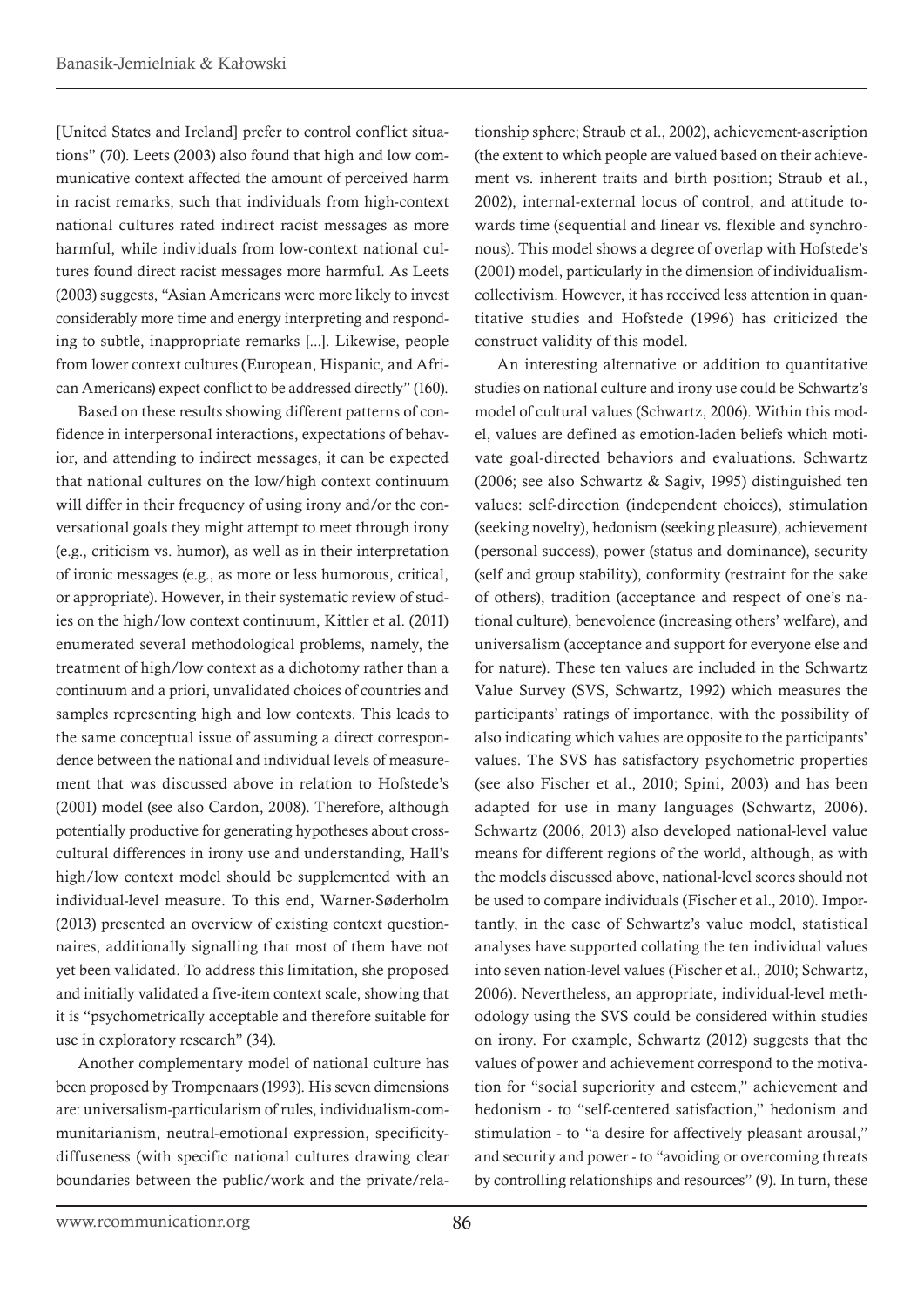<span id="page-7-0"></span>motivations can be broadly mapped onto the pragmatic functions of ironic speech, such as expressing criticism and establishing oneself in the position of authority via allusions to social norms, self-enhancement, humor and amusement, or verbal aggression (Attardo, 2000). However, this suggestion requires empirical examination. One inspiration for further studies on this point may be found in Ruch et al. (2018) who have examined the correlations between various *comic styles* (including irony) and character strengths (e.g., emotional, intellectual, or interpersonal strengths), both assessed by validated questionnaires.

Despite the issues related to national- versus individuallevel measurement, numerous studies have examined the relationship between national cultural dimensions in Hofstede's (2001) model and communication styles. For example, a meta-analysis by Merkin et al. (2014) found that individualism and cultural masculinity were related to self-promotion, but also direct communication, while power distance and uncertainty avoidance were related to sensitivity and face-saving. However, Merkin et al. (2014) included studies using varied measures of communication (i.e., measures of "anything that appeared to be a communication pattern," 8).

# National cultural norms of communication and irony

National cultural norms of communication may also specifically impact irony use or understanding. For example, masculinity in national culture might be related to greater permissiveness for anger and pride displays (Matsumoto, 1989). Individualism has also been found to be correlated with social desirability of negative emotional expressions (Fernández et al., 2000), which may potentially involve more positive interpretations of ironic utterances, or, alternatively, frequent irony use, considering its potential for aggressive communication, expression of negative attitudes, or vertical distance management. On the other hand, in high power distance national cultures, "expression of emotions [...] might be attenuated ... even if positive" (Fernández et al., 2000: 85). Barta (2013) has also suggested that a history of totalitarian regimes in Eastern Europe has contributed to a greater preference for indirect, nonliteral speech as a way to communicate with a lesser risk of repercussions. Yao et al. (2013) and Blasko et al. (2021) raise a similar point with regard to the function of irony in China, especially when commenting

on current political events. Similarly, communicative directness and indirectness correspond to the dimension of cultural individualism and collectivism (Sanchez-Burks et al. 2003). These factors might also contribute to the frequency of irony use and accuracy of its understanding. For example, since irony carries a risk of misunderstanding and thus insult due to its duality of meaning (e.g. Colston & Lee 2004), highcollectivism national cultures may avoid using it in favor of more direct communication in order to preserve in-group order. However, these suggestions have not been tested empirically to a sufficient degree yet, although the available studies show that the interplay between national cultural context and irony warrants further explorations. Below, we review the most notable studies on this point.

Rockwell and Theriot (2001) tested American southeastern university students from individualistic and collectivistic cultures (as defined by a country of origin) by inviting them to a lab in Paris and providing them with questions eliciting irony/sarcasm. The participants then filled in questionnaires on the degree they thought their conversation partner and themselves were sarcastic. The results showed that men perceived themselves and their interlocutors as more sarcastic with other men than with women, and women perceived themselves and other women as more sarcastic with men than with other women. The authors also found that "individualists were [...] significantly more sarcastic than collectivists" (49) and men were rated as more sarcastic in general than women.

Dress et al. (2008) have found differences in irony/sarcasm use between participants from the northern and southern United States, with those from the north being more sarcastic on average (i.e., describing themselves as more sarcastic and producing more frequent sarcastic responses in an open-ended task, though not in a forced-choice experimental task). The authors posit cultural factors as an explanation of these differences (e.g., the southern USA is a culture of honor, and thus more direct). Additionally, when asked to provide their own definitions of sarcasm, "Northern participants were far more likely to view sarcasm as humorous in comparison to the Southern participants" (80). These results are in line with the results of Roberts and Kreuz (1994) who found that 94% of the sample of college-aged Americans from Tennessee (in the southeastern US) listed the expression of negative emotion as a pragmatic goal of irony (with this being the most frequently named goal of irony, out of 19 goals).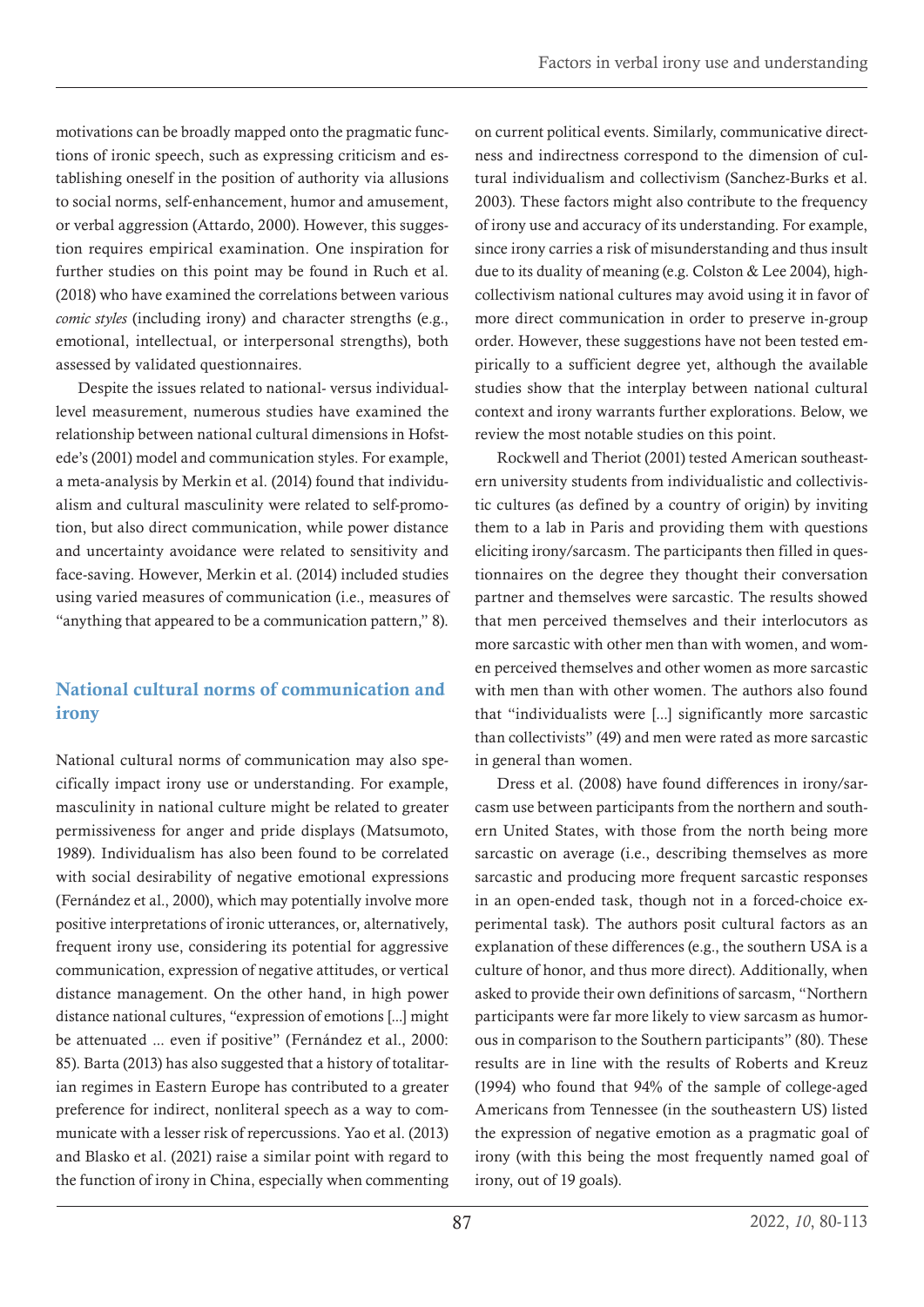Giles et al. (2019) also provided interesting results on national cultural differences in the perception of prosocial lies. They studied a sample of English-speaking Canadian, Chinese, and German adults (the Chinese and German participants were viewing the stimuli and giving their answers in English, their L2) giving ratings of politeness, appropriateness, and likelihood of own use of seven recorded social interactions containing prosocial lies. Although only one video out of seven used in the study contained a directly ironic remark (which was treated by the authors as a filler stimulus) and the authors did not break down their analysis of the results by each individual video, they found that all three national cultures rated prosocial lies as more polite than blunt truths and that only the German participants rated prosocial lies as less appropriate than blunt truths. Additionally, only the German participants reported they would be more likely to use blunt truths than prosocial lies. However, while German culture has previously been described as more direct and Chinese culture as more indirect, "the Chinese group may have adapted their disposition to judge the politeness of prosocial lies/blunt remarks to what they believed reflects Canadian or anglophone standards of politeness, as displayed in the video stimuli." This suggests that "regional differences, or communities of practice may also influence the evaluation of non-literal speech including but not limited to prosocial lies and sarcasm" (p. 8). Additionally, Filippova (2014) has shown intercultural differences between Czech and Canadian participants' understanding of irony (both children and adults were tested): Canadians reported ironic praise (*praise by blame*) as funnier than did Czechs, while Czechs rated ironic praise as more difficult to understand than ironic criticism (*blame by praise*).

Furthermore, Taylor (2016) described differences in the understanding and use of the linguistic labels of *irony* and *sarcasm* between the UK and Italy. She found that irony was seen as a "British/English behavior" (477) in both the British and the Italian corpus under study. Additionally, while irony was not associated with the Italian national identity in the Italian corpus, it was associated with the Milanese and Tuscan regional identities. A similar pattern also emerged for sarcasm. However, despite these differences in stereotypical beliefs, Taylor (2016) noted no significant differences in irony/sarcasm use between the British and Italian corpora. She concludes that "the academic descriptions of mock politeness (mainly under the labels irony and sarcasm) have underestimated (cultural) variation, and, in contrast, that cultural variation is overestimated in lay description" (493).

Interesting results have also been provided by Simpson (2019), who has shown differences in understanding of situational irony (i.e., the frequency of considering a given course of events as ironic) between North American and UK respondents. The results showed that while North American participants described these situations as ironic to a similar extent as did the participants from the UK, these proportions varied by each individual story. Regarding individual differences, it is also notable that "younger informants produced, on five of the stories, irony ratings that were on average 5.1% higher than the ratings from those born before 1996." Thus, Simpson (2019) suggests that "it might be that we are using the expression 'ironic' more and more, and with perhaps looser or more permeable semantic-pragmatic boundaries" (189). In conjunction with the results of Taylor (2016), this points to the significance of our earlier suggestion to provide participants of cross-cultural studies with a working definition of sarcasm.

Finally, Blasko et al. (2021) examined cross-cultural differences in irony perception using Hofstede's (2001, 2011) framework. The authors surveyed a sample of 836 participants from China (high collectivism, high power distance, high restraint), the United States (high individualism, low power distance, high indulgence), and Mexico ("in the middle between the U.S. and China," 115) using the *Sarcasm Self-Report Scale* (SSS; Ivanko et al., 2004) together with an additional set of questions concerning the reasons behind irony use. The results showed that participants from the US and Mexico achieved higher scores on the SSS than did Chinese participants, which points to the influence of national cultural dimensions. Namely, high individualism and low power distance characteristic of the US may make irony use more permissible in contrast to China, which is characterized by higher collectivism and power distance so that "the use of sarcasm between leader and subordinates may be viewed as a sign of defiance and disrespect" (118). Interestingly, despite the cross-cultural differences in the frequency of irony use, participants from all three national cultures indicated very similar reasons for irony use. Thus, Blasko et al's (2021) study offers significant evidence that while irony may be a culturally universal phenomenon, its form and frequency is nevertheless shaped by national cultural factors, such that it serves different pragmatic goals in different communities and contexts.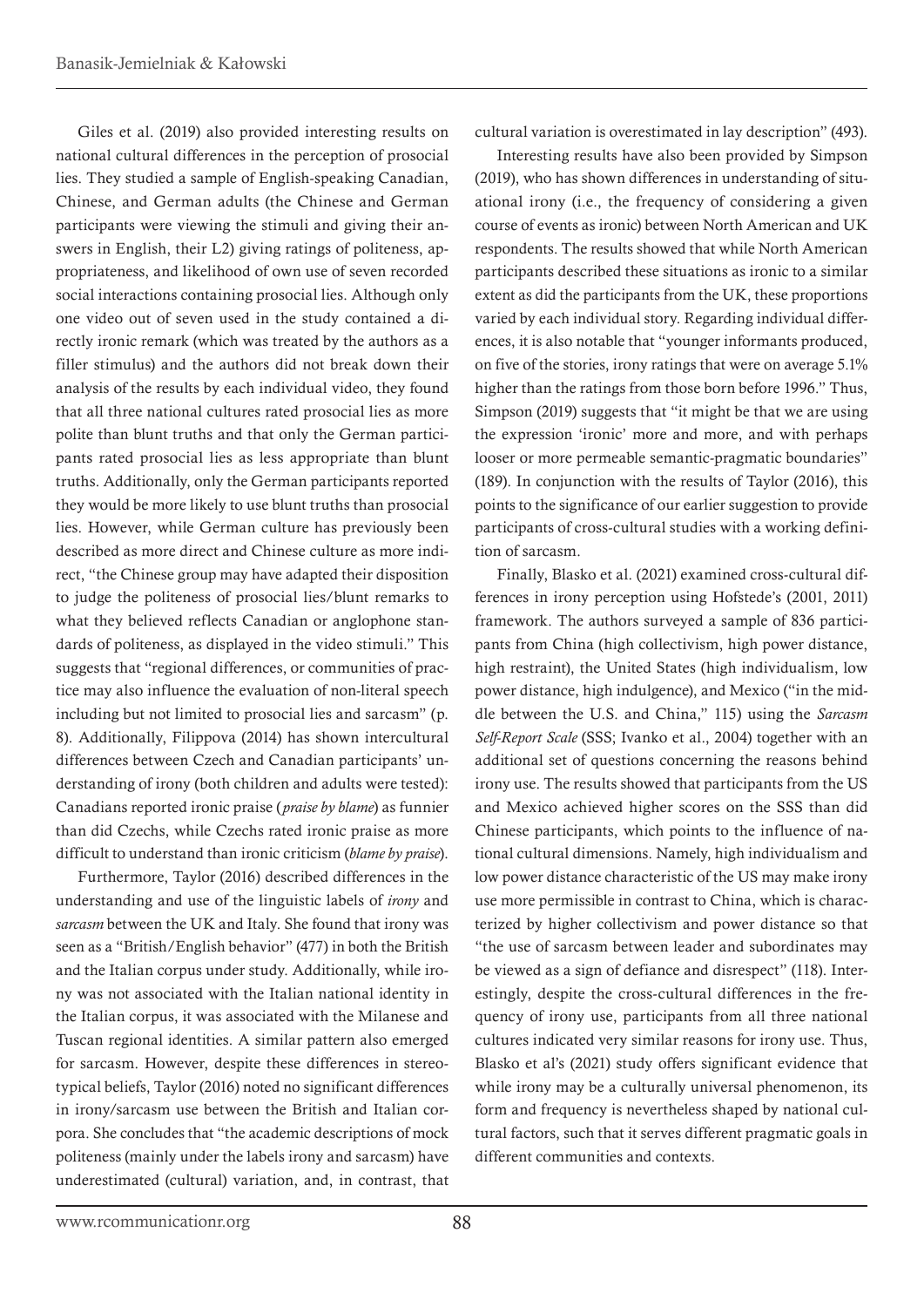<span id="page-9-0"></span>In sum, several studies point towards cross-cultural differences in irony use and understanding. They also show that cultural beliefs and stereotypes about irony as regional/national characteristics might not always accurately reflect actual usage patterns. However, the above studies chiefly relied on a priori assumptions about national cultures and the differences between them whereas, as we have signaled, a more reliable, quantitative conceptualization of national cultural factors should be incorporated. Thus, we suggest that further studies using a more systematic framework are warranted. As shown above, Hofstede's model of national cultural dimensions or Schwartz's model of individual and national values might serve as such a framework, especially considering the possibilities they offer for quantitative comparisons as long as appropriate, individual-level measures are used (e.g., the CVS-CALE, Yoo et al., 2011; the SVS, Schwartz, 1992). Importantly, several methodological solutions should be considered to ensure that any observed differences in irony use would reflect the role of national cultural factors rather than of other variables or confounds. In particular, the samples should be balanced with respect to the demographic variables that have been shown to potentially influence irony use and understanding (e.g., gender, Colston & Lee, 2004; age and education, Ruch et al., 2018). The questionnaires used also should be back-translated into the appropriate languages (Van de Vijver & Hambleton, 1996). Furthermore, care should be taken to make sure that the definitions, notions, and examples of irony (and/or sarcasm) used in the instruction material for the participants are adapted to the target languages/national cultures such that they reflect the same understanding (Colston, 2019; Dynel, 2017; Taylor, 2016, 2017).

Variables such as individualism-collectivism, tolerance of uncertainty, indirectness in communication, or masculine/ feminine gender expression and identity may also be conceptualized and operationalized as individual differences in personality. These individual differences may impact irony use and understanding alongside national cultural factors, or may themselves be impacted by cultural norms as well. Therefore, we propose that integrating the cross-cultural perspective with the quantitative, individual differences approach may yield novel and significant results by providing a unified framework and methodology to consider and compare numerous variables in within- and cross-cultural studies on irony. Accordingly, we now turn to a review of the most significant individual differences in the context of irony.

# Individual Differences in Irony Use and Understanding

## Gender

One of the main individual differences that is related to irony is gender. Differences in nonliteral language use and understanding between women and men have been extensively studied. For example, Lampert and Ervin-Tripp (2006) found that male-male conversations are characterized by more teasing than female-female conversations (e.g., Guiller & Durndell, 2006, on similar results in an online context), but in mixed-gender conversations, men used self-deprecating jokes and women used more teasing. Moreover, men (a) rate themselves as more likely to use irony than do women (Ivanko et al., 2004; Milanowicz, 2013), (b) rate irony as funnier than women, who more often report it as critical (Jorgensen, 1996; Milanowicz, 2013; Milanowicz & Bokus, 2020), (c) are perceived as more ironic than women, by both genders (Pexman, 2005), and (d) use irony more often in conversations (Colston & Lee, 2004; Gibbs, 2000). Milanowicz et al. (2017) and Milanowicz and Bokus (2020) also found that both genders were more likely to respond with irony to ironic comments made by men in general, and with irony to ironic criticism (i.e., nonliteral reproach) coming from men and ironic praise (i.e., nonliteral compliments) coming from women in particular. Milanowicz and Bokus (2020) also used a task measuring self-irony use in which participants were asked to choose an utterance they would say to themselves. The authors found that, in a negative situational context, men were more likely to use self-irony for self-affirmative purposes (de-emphasizing mistakes, e.g., "I look fantastic!" in a situation where one looks unkempt), whereas women were more likely to use self-deprecation (e.g., "I look horrible!"). According to the authors, this reflects societal/cultural gender stereotypes: men are expected to be self-aggrandizing, while women are expected to be humble. To this end, self-directed irony may be used as a form of deflection of criticism (see also Ervin-Tripp & Lampert, 1992). Indeed, gender differences in humor and irony use have also been suggested to be a function of differences in conversational directness (Holtgraves, 2005), men's selfserving attributional style (i.e., attributing any pragmatic failure of irony to the addressees rather than to themselves), or more stereotypically male discourse goals (such as criti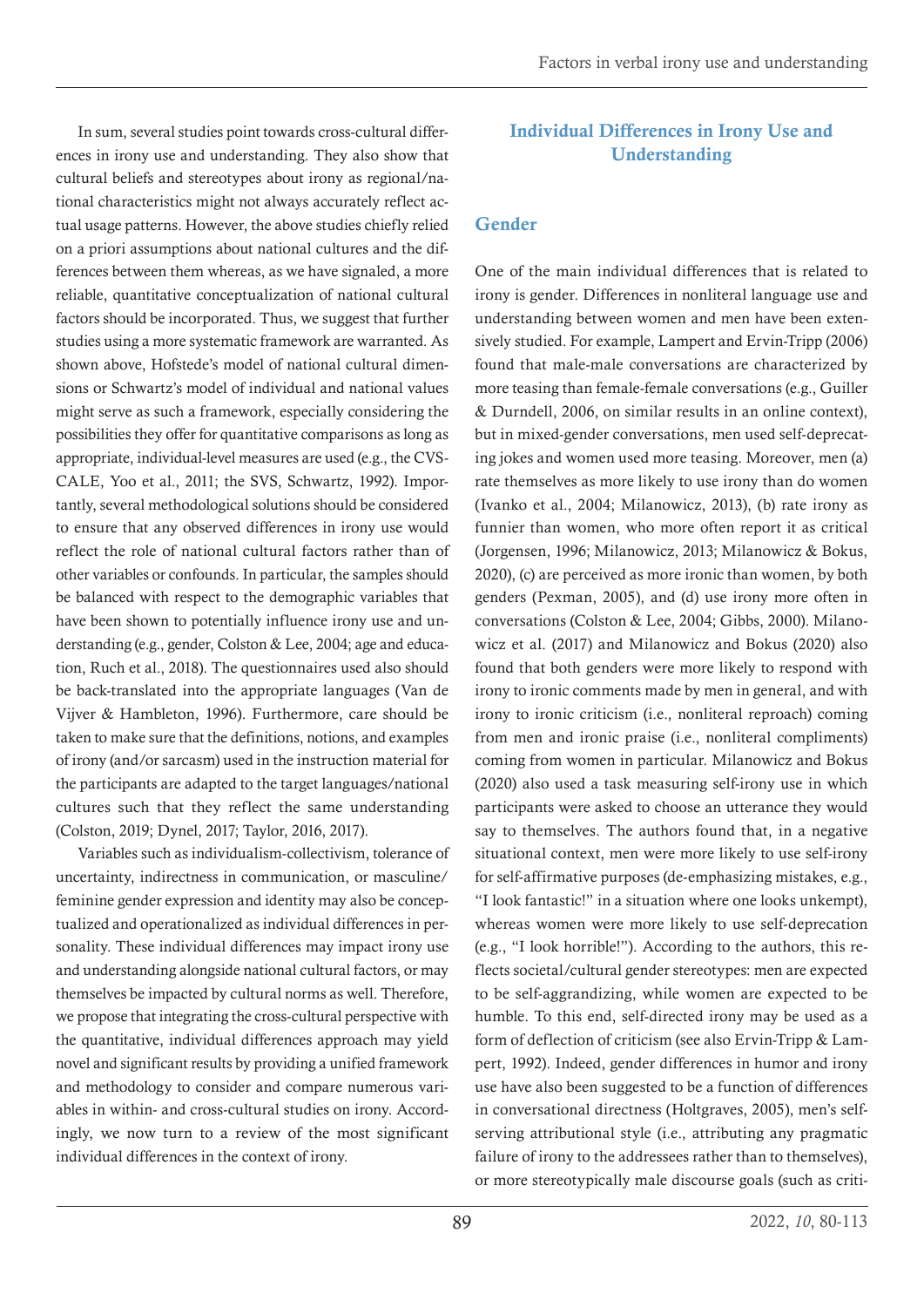<span id="page-10-0"></span>cism, asserting dominance; Colston & Lee, 2004). In turn, these factors might be influenced by more general national cultural factors (recall the cultural dimension of masculinity vs. femininity, low vs. high power distance, or low vs. high uncertainty avoidance, Hofstede, 2001).

However, national cultural norms of communication might also impact broader social cognitive processes, which can be expected to play a part in nonliteral language use. For example, Gunkel et al. (2014) have carried out a cross-cultural examination of differences in emotional intelligence, defined as the ability to "code and decode own and others' emotions as they are displayed in the society" (256). Among other things, they found that collectivism is related to more accurate emotion understanding and expression, that "individuals scoring high in uncertainty avoidance might be observing others' emotions more thoroughly in order to avoid any future uncertainties" and that "individuals that are better able to control their emotions might reduce uncertainty related to their behavior in the eyes of others" (268). Since emotional intelligence is related to effective emotional regulation and an accurate understanding of others' emotions, it might also be related to irony use (e.g., Bajerski, 2016; Jacob et al., 2016).

## Age

Age is an important factor in irony comprehension and use. Extensive studies on the topic have been conducted in the area of developmental psychology, where young children were tested. Irony is a complex pragmatic process which engages social-cognitive abilities such as the theory of mind (Angeleri & Airenti, 2014; Kreuz & Caucci, 2007; Pexman, 2008, Zajączkowska & Abbot-Smith, 2020). To understand irony, "a child must understand what the speaker's ironic statement means (speaker belief) before she/he can determine why the speaker chose to use irony (speaker intent)" (Harris & Pexman, 2003). Thus, an important question concerns the age at which children gain the ability to appropriately understand and use irony. Recent research suggests that children between 3 and 4 years of age can comprehend ironic utterances (Angeleri & Arienti, 2014; Banasik-Jemielniak & Bokus, 2019), although there is significant variability in the measured samples, and the cues and characteristics of the ironic utterances are also differentially used by the children to aid irony comprehension. For example, (Banasik-Jemielniak & Bokus, 2019) found that

ironic utterances which directly referenced the addressee's behavior were more easily understood by 4-year-old children than ones which did not, and that this difference did not occur for 6-year-olds. Furthermore, Pexman et al. (2005) manipulated the degree of common ground between the interlocutors (i.e., friends, strangers, or enemies) and found that 7-to-10-year-olds "did not use relationship information to modify their perceptions of the speakers' attitude for ironic statements, and also did not use this relationship information to modify their perceptions of the speakers' intent to be funny or serious" (281). According to the authors, this may have been due to the fact that at this age, children do not yet have sufficiently developed metapragmatic information about patterns of irony use to refer to during irony interpretation. Similarly, Harris and Pexman (2003) investigated children's understanding of ironic criticisms and ironic compliments, showing that although 7-to-8-year-olds understood the former more frequently than did 5-to-6-year olds, both age groups struggled with understanding the latter, being a less frequent type of irony. Referring to the tinge hypothesis (i.e., the intended negative meaning of the ironic criticism is made less negative by the positive literal meaning while the intended positive meaning of an ironic compliment is made less positive by the negative literal meaning; Dews et al., 1995; Dews & Winner, 1995), the authors posit that this may be due to the children having less pragmatic experience with the less frequently occurring ironic compliments. This explanation is in line with the results of a later study by Bianchi et al. (2017): gifted children (i.e., obtaining IQ test scores within the top 2% of the population, 3) aged 12-15 were more proficient at understanding more subtle, less hyperbolized ironic utterances than were regularly developing children and at providing verbal explanations of the mechanisms behind irony. According to Bianchi et al. (2017), this may be due to higher cognitive abilities. Bosco and Bucciarelli (2008) also reported that simpler ironic utterances were more frequently interpreted correctly by children between 6 and 10 than were more complex utterances (i.e., ones requiring a longer inferential chain to understand), and older children outperformed younger children.

In line with these results, Banasik-Jemielniak et al. (2020) and Recchia et al. (2010) showed the role of parental irony use in facilitating children's irony understanding, with the parent's gender having a differential effect. Namely, mothers used irony more frequently in contexts of conflict, while fathers tended to also employ irony for humorous purposes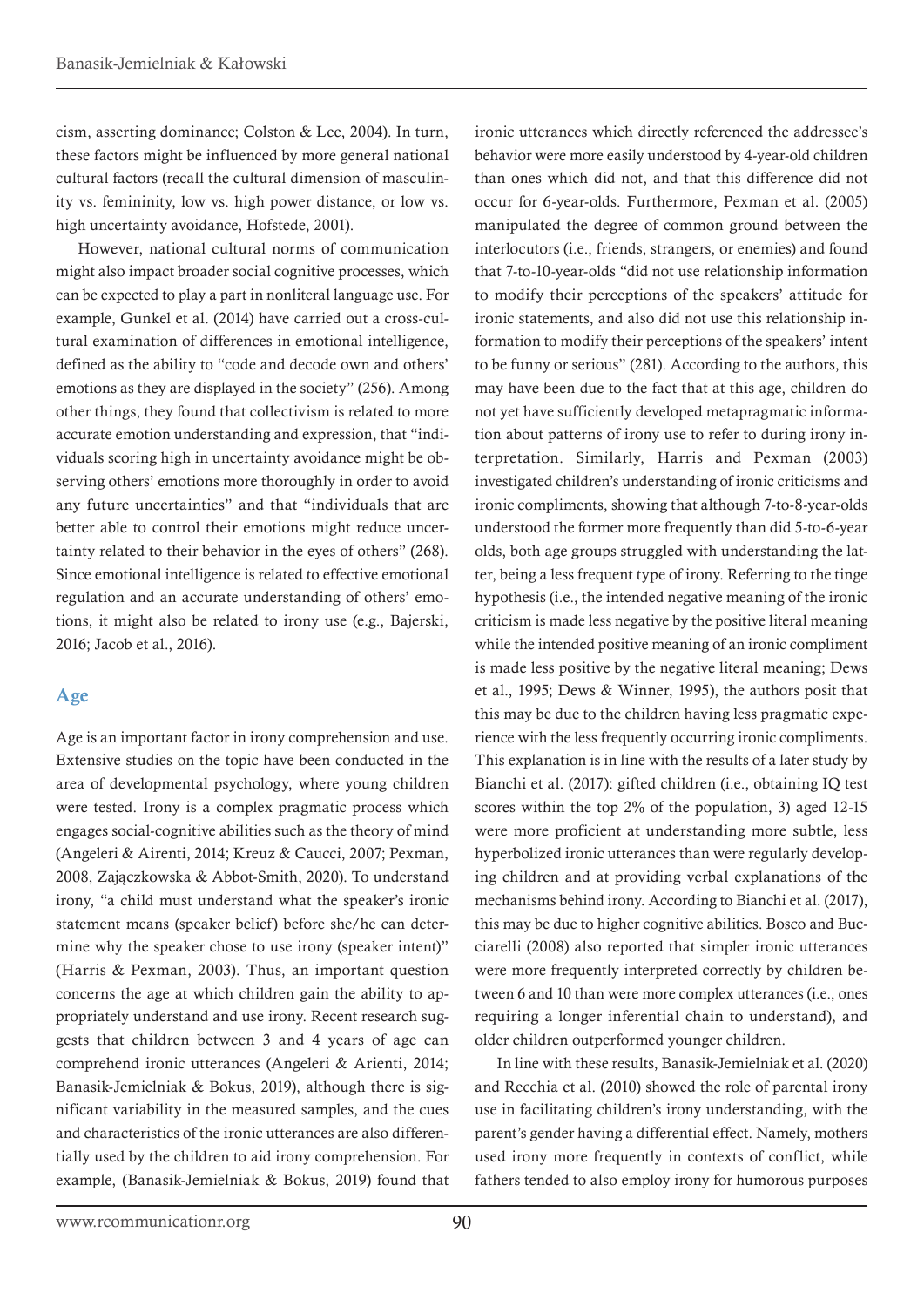<span id="page-11-0"></span>(Recchia et al., 2010). Banasik-Jemielniak et al. (2020) also reported a statistically significant relationship between maternal, but not paternal, irony use and children's irony comprehension. The authors suggest that cultural models of family interactions may be a contributing factor, as, for example, mothers typically spend more time interacting with their children in everyday contexts than do fathers. Additionally, these studies were both carried out on a sample representing a high-context national culture, which may have potentially impacted the results.

Having reviewed the research on irony and gender and age, we now discuss those individual differences that may impact irony use and understanding and that may themselves differ depending on the specific national cultural factors.

## Humor and Verbal Irony Use

Irony is closely related to humor (Gibbs et al., 2014). Thus, an important personal variable that might interact both with one's gender and with specific national cultural factors is *humor style*. Humor styles denote the broad categories of functions or goals an individual typically seeks to accomplish via their humor use (Martin et al., 2003). A widely accepted typology by Martin et al. (2003) distinguishes four humor styles, depending on their self- versus other-enhancing and benign versus hostile intentions. These are: affiliative (other-enhancing and benign), self-enhancing, aggressive, and self-defeating (other-enhancing and hostile to the self). Irony (and sarcasm) has been the most closely identified with the aggressive humor style (Hornowska & Charytonik, 2011). However, the humor styles framework is focused on humor behaviors rather than on the linguistic content of humor per se (Ruch et al., 2018). Also, though it conceptualizes the four styles as independent, they are intended to represent gradients rather than entirely separate entities (Martin et al., 2003). Thus, skillfully applied, irony can just as well serve more positive, affiliative goals:

relatively benign forms of affiliative humor may often involve some degree of disparagement, such as when groups of friends or colleagues enhance their feelings of group identity, cohesiveness, and well-being by making fun of other groups or individuals outside the group who are disliked or pose some threat to them … Also, affiliative humor may involve gentle teasing or playfully poking fun at others within one's own group, which could be seen as containing some mildly aggressive elements (52).

Research with the Humor Style Questionnaire (HSQ), designed to measure these four constructs (Martin et al., 2003), has shown that while the humor styles are broadly replicable across cultures (Martin & Ford, 2018), a pattern of differences has been observed in which "people from Western culture are apt to use self-defeating and aggressive humor, whereas people from Eastern culture tend to embrace self-enhancing and affiliative humor" (Jiang et al., 2020: 2). For example, Chen and Martin (2007) reported higher average usage of all humor styles in a Canadian, compared to a Chinese sample, with the difference being particularly high for the aggressive humor style, which also comprises irony. The authors suggest this might indicate that irony is perceived as a more desirable characteristic in Canadian national culture (see also Chen et al., 1992 for a study on children). Liao (2001, quoted in Jiang et al., 2011) also found that Chinese students rated themselves as less humorous than did American students. Using the Implicit Association Test, Jiang et al. (2011) revealed that Chinese students were more likely to associate humor with unpleasantness.

Interestingly, the national cultural attitudes towards humor also interact with gender. Hornowska and Charytonik (2011) reported that Polish men and women only differ with regard to the aggressive humor style, with men using it more often. Regarding men's tendency towards self-defeating humor, it seems national cultural factors exert an influence. For example, this tendency was confirmed in an Armenian-Lebanese sample by Kazarian and Martin (2006). Basak and Can (2014) have confirmed men's greater tendency towards both the aggressive and self-defeating humor style in a sample of Turkish students. On the other hand, Chen and Martin (2007) have shown no gender differences in humor styles in a Chinese sample. However, studying gender and national cultural factors in the context of self-deprecating humor qualitatively (not using the HSQ), Ervin-Tripp and Lampert (1992) have reported that

women in single-gender groups self-deprecated (or self-disclosed) with humorous effect more than men in single-gender groups. However, in gender-mixed groups, we found that only the Hispanic and Asian speakers maintained these traditional gender differences. The `white' speakers changed their style of humor in mixed company. They increased their putdowns of absent targets significantly, and the men put themselves down and self-disclosed through humor more whereas the women did so less often (115).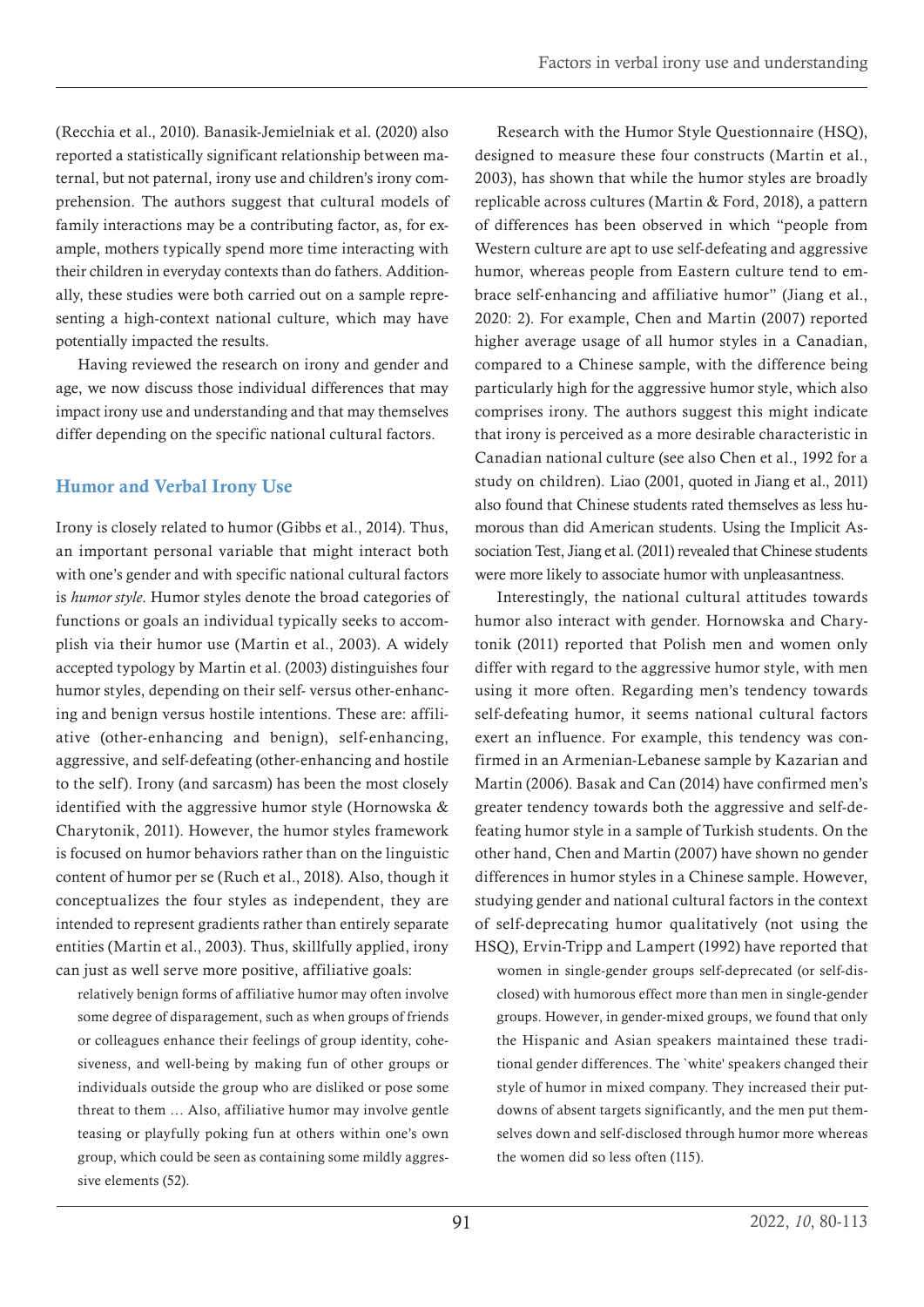<span id="page-12-0"></span>Thus, it seems further cross-cultural research on the specific relationship between gender and humor style in the context of different national cultural factors is still needed.

#### Self-Presentation Style and Self-Esteem as Possible Correlates of Irony Use

The tendency to use irony might also be related to *self-presentation style*, defined by Wojciszke (2002) as "actions undertaken by the individual to modify the way they are perceived by others in a desirable direction" (145). Wojciszke (2002) distinguishes two major self-presentation styles: (a) selfpromotion (underscoring one's competence and worth) and (b) self-deprecation (emphasizing humility, but also flaws and low self-esteem). Bruntsch and Ruch (2017a) have found that the histrionic self-presentation style, that is, "the tendency to draw attention to the own person and entertain others by engaging in as-if behaviors" (142) was positively correlated with irony use. Whalen et al. (2009) have also shown that irony is frequently used in online blogs, which serve as an avenue for self-expression and self-presentation. The authors have found that the most common topics of blog irony were personal social experiences and hobby activities, possibly because "each of these subjects might invite clever discourse about failed expectations" and "when things did not unfold as planned, ironic language provided the blogger with a way to comment on the discrepancy" (566). Similarly, Ask and Abidin (2018) in their aforementioned study of student memes online report that ironic and self-deprecating jokes about one's competence as a student can contribute to the creation of a shared identity:

students who feel they are unable to succeed in higher education can instead acquire a different form of social status by competitive memeing. In addition to catharsis and community building for struggling students, SP Memes has emerged as a shadow economy to the normative higher education system, where instead of academic achievement and a healthy lifestyle, students instead assign value to the linguistic acrobatics of memeing, practising honesty through humour, disclosure through deprecation, and relatability through rhetoric (845).

Therefore, it seems warranted to expect that self-presentation will be a function of irony use. Additionally, selfpresentation styles may differ depending on the specific influence of national cultural factors. For example, Rosen et al. (2010) showed that people from more individualistic cultures tend to upload more photographs of themselves to

social media as a way of emphasizing personal achievement. Rui and Stefanone (2013) have also reported differences in online self-presentation between Singaporean (collectivist) and American (individualist) users, with Americans displaying more protective self-presentation. The authors state that "on the one hand, culture affects norms guiding communication behaviors. On the other hand, culture influences how individuals perceive them and others, which then influences communication behaviors" (116). Indeed, Gudykunst et al. (1987) report that people from the US display more public self-consciousness (concern about one's self image and social performance) and self-monitoring (defined as "self-observation and self-control guided by situational cues to social appropriateness," Snyder, 1974: 526) than do people from Japan and South Korea (collectivist). Gudykunst et al. (1987) also refer to a series of studies showing that self-monitoring is related to accurate detection of deception as well as to effective and situationally-appropriate impression management. Thus, seeing the cross-cultural differences in self-presentation, uncertainty management, and communicative strategies, it seems theoretically warranted to anticipate cross-cultural differences in irony use as well, though no studies as yet have examined this relationship. However, it can also potentially be influenced by *self-esteem*, a construct related to self-presentation style. Understood as a person's general evaluation of their worth (e.g., Łaguna et al., 2007), it can affect interpersonal communication:

If a person has low self-esteem it might be expected that the person would be less willing to communicate because he/she feels he/she has little of value to offer. Similarly, the person with low self-esteem may be less willing to communicate because he/she believes others would respond negatively to what would be said (McCroskey & Richmond, 1990: 26).

Considering the risk of being misunderstood when using irony (Colston & Lee, 2004) and considering the fact that in various contexts, irony is rated as more hostile and critical than literal messages (Leggitt & Gibbs, 2000; Pexman & Olineck, 2002), it can be expected that individuals with low self-esteem will use irony less often, or in a narrower selection of contexts.

Regarding cultural differences in self-esteem in particular, Bleidorn et al. (2016) have found that the relationship between gender and self-esteem (i.e., higher for men) as well as age and self-esteem (i.e., higher with age) were universal across 48 nations. However, "the 48 nations still differed significantly in the magnitude of the gender-specific trajec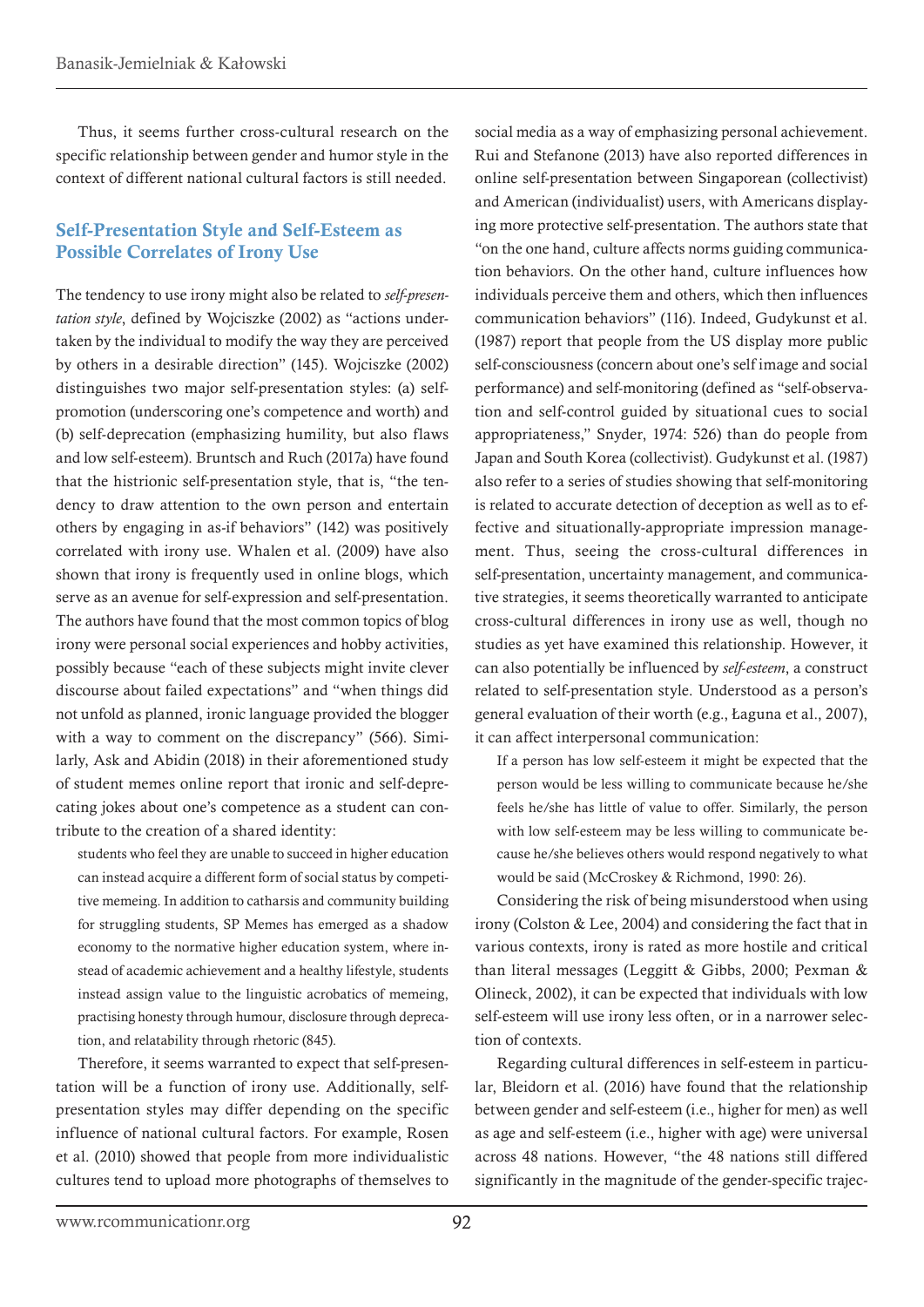<span id="page-13-0"></span>tories," which suggests "the relevance of culture-specific influences" (406), in particular the given nation's socioeconomic status. Thus, including this variable in a cross-cultural study of irony use seems pertinent. This is especially because self-esteem might also fit into a wider network of interrelations between individual differences and/or national cultural factors. For example, Costa et al. (2001) have reported that women exhibited greater neuroticism than men across cultures (see also Schmitt et al. 2008, for similar results, Hofstede, McCrae 2004, on links between personality traits and national culture dimensions). The negative bias inherent in neuroticism and/or anxiety is, in turn, related to a more negative understanding of verbal irony as more critical or threatening (e.g., Gucman, 2016; Mewhort-Buist & Nilsen, 2017; Milanowicz et al., 2017).

# Bi- and Multilingualism and Verbal Irony Use and Comprehension

A particularly interesting individual difference which may show significant cross-cultural differences (e.g., Chen, 2015) and which may additionally impact verbal irony is bi- and multilingualism. Bromberek-Dyzman and Rataj (2016) tested the performance of Polish-English adult bilinguals in an irony detection task. The participants were shown short vignettes containing either literal praise or ironic criticism (blame by praise), in either Polish or English. Importantly, the participants had only one second to respond. The results indicated that while the participants were accurate in both their native language (L1, Polish) and their learned second language (L2, English), irony detection was less accurate and slower both within the languages (literal vs. ironic L1 and L2) as well as between languages (ironic L1 vs. ironic L2). This indicates that irony understanding is cognitively costly, and processing of irony in L2 additionally increases this cost.

However, bilingualism might also affect irony use and understanding through its impact on wider social-cognitive abilities. For example, bilingualism has been linked to greater theory of mind (ToM) development (Goetz, 2003; Kovács & Mehler, 2009): ToM is the ability to think about others' internal states. A greater ability to think about and anticipate others' reactions can, in turn, be expected to influence irony use, since irony is a highly context-dependent form of speech and depends on utilizing the knowledge shared by the interlocutors in order to form pragmatically effective ironic messages (Kreuz & Caucci, 2007). In turn, ToM may facilitate this process.

The debate on the relationship between bilingualism and ToM in adults is ongoing (e.g., Nichols et al., 2020, for negative results, Javor, 2016; Rubio-Fernandez & Glucksberg, 2012, for confirming results; Kobayashi et al., 2006; Kobayashi et al., 2008, for cross-linguistic differences in neural bases of ToM for bilingual adults). However, ToM has been shown to be related to irony comprehension in both children (e.g., Banasik-Jemielniak, 2013; see also Matthews et al., 2018, for a review) and adults (Akimoto et al., 2012; Spotorno et al., 2012). Additionally, Banasik-Jemielniak and Podsiadło (2016) have found that 6-year-old bilingual children developed a relatively proficient (73%) accuracy of irony understanding, with the age of reliable irony understanding in monolingual children being commonly reported as 7 or 8 years, indicating a possible contribution of bilingualism to irony understanding. Yow and Markman (2011) also found that bilingual three-year-olds were more proficient in recognizing the speaker's emotions from their tone of voice. However, in a study by Antoniou et al. (2020), no differences in irony interpretation emerged between monolingual and bilingual children aged 10-11, though both methodological differences between the studies as well as the developmental trajectories of nonliteral language use must be considered when interpreting these results.

Regarding adults, Tiv et al. (2019) have found that "greater global L2 proficiency [...] predicted a greater likelihood of general sarcasm use in any language throughout daily life" and that "despite cultural and linguistic influences from a L2, bilinguals are largely using sarcasm for the same communicative purposes as monolinguals" (471). The authors suggest this might be because bilingualism is related to increased ToM, which, in turn, helps bilinguals to decide more accurately when irony is appropriate and when it will be well received. However, their sample largely consisted of Englishand French-speaking bilingual college students "living in a bilingual context" (471). The study on Arabic and English bilinguals and English monolinguals by Peters et al. (2016), described below, also has implications for the role of bilingualism in irony understanding and use, as less efficient irony comprehension might (due to a lower ability to use prosodic cues to aid interpretation) lead to less frequent irony use in L2 contexts. Although research on bilingualism and irony (in either L1 or L2) remains scarce (Cieślicka, 2017),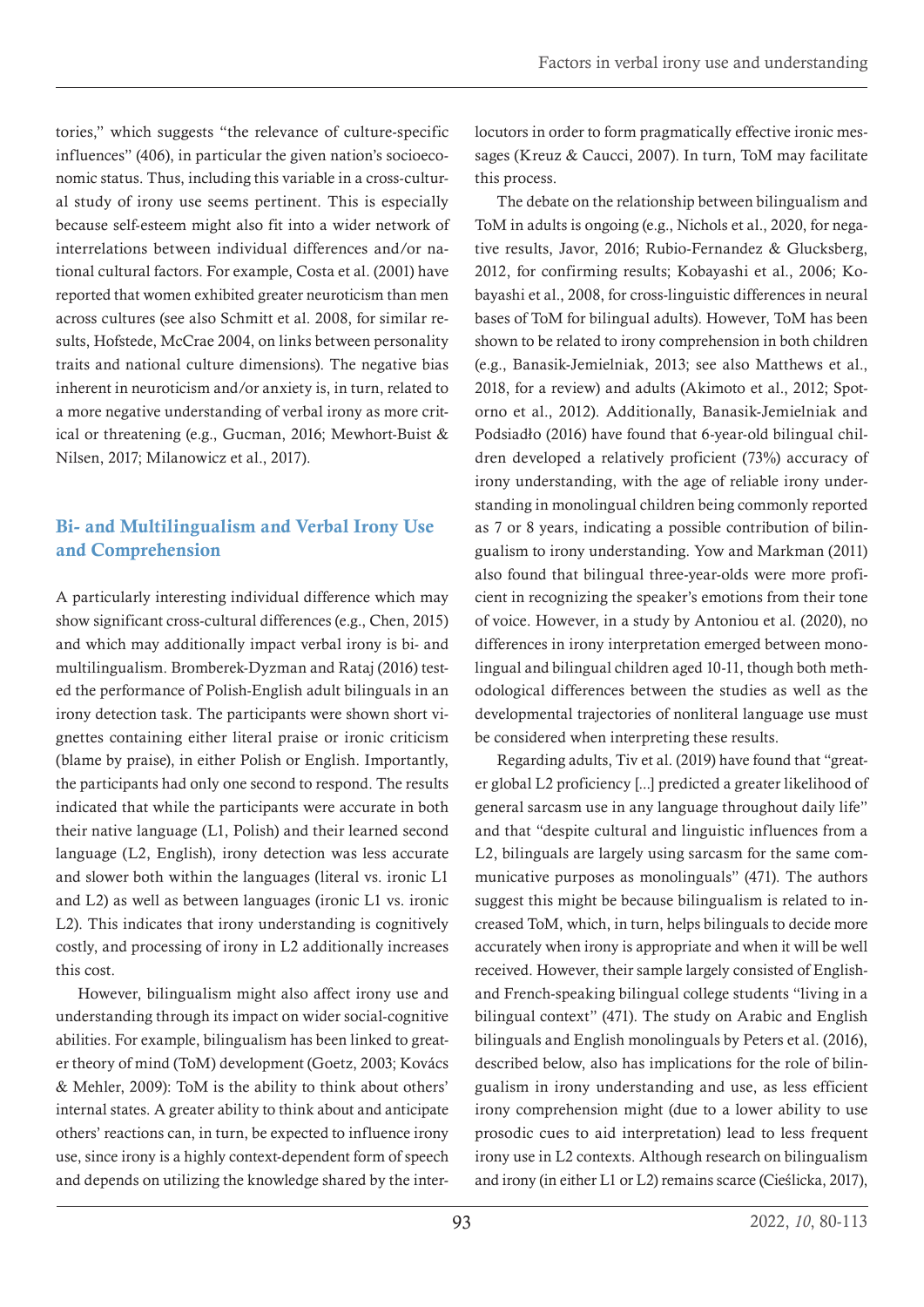<span id="page-14-0"></span>existing studies point to the fact that it might have a significant impact: bi- and multilinguals might differ from monolinguals regarding the characteristics of their cognitive processes behind irony use and understanding, but also, irony spoken by bi- and monolinguals in their L2 might differ in terms of cognitive load for the listeners from irony spoken in their L1 by native speakers.

Finally, an interesting line of evidence comes from Cheang and Pell (2011). They compared how English-speaking residents of Montreal and southern Ontario and Cantonesespeaking immigrants from Hong Kong to Quebec recognize speaker attitudes based on the prosody of the utterance in both their native and a foreign language. Listeners recognized ironic intent expressed in their native language but not in the unfamiliar one. The authors point out that English and Cantonese irony is marked by significant prosodic features. The interpretation given is that listeners may try to attribute the acoustic features from their own language to recognize speakers' intention, which results in errors. Relatedly, Peters et al. (2016) have compared native and non-native (Arabic) speakers of English in their ability to employ both contextual/situational and prosodic cues when interpreting ironic utterances spoken in English. Their results showed that non-native speakers "appeared to have relied exclusively on context in all cases" (13). Peters et al. (2016) also suggest that the non-native speakers of English might have relied on the prosody of their native language, even when listening to English utterances. However, both native and non-native speakers interpreted irony relatively accurately, which shows that prosody is a useful, but not necessary marker. Thus, another interesting crosscultural aspect of irony use and understanding might involve the ways in which various languages use prosodic cues to mark irony, sarcasm, jocularity, or insincerity.

#### Cross-cultural differences and similarities in cues for irony

#### Prosodic Cues

It is generally assumed that irony involves a range of prosodic markers that allow the speaker to signal their intent and allows the recipient to properly interpret it. Indeed, Grice (1978, quoted in Clark & Gerrig, 1984) already suggested that a specific tone of voice is necessary to communicate ironic intent. In turn, this point was also discussed by Sperber and Wilson (1981) and Clark and Gerrig (1984) as an important cue for irony (see also Pexman, 2008; Zajączkowska, 2017). Slower tempo, lower pitch, and high intensity of speech have been identified as the chief prosodic cues of irony (Cheang & Pell, 2008; Mauchand et al., 2018; Mauchand et al., 2020; Woodland & Voyer, 2011). Accordingly, a range of studies shows that prosodically marked irony may be easier for children to interpret correctly (e.g., Kreuz & Roberts, 1995, for a discussion). Bryant and Fox Tree (2002) also showed that prosodic cues are used by adults when interpreting irony: When participants silently read the same utterance in both the ironic and the nonironic context, they rated it as equally ironic. However, when they heard it being spoken out loud, the same utterance in the ironic context was rated as more ironic. An EEG study by Caffara et al. (2019) additionally showed that the speaker's voice is taken up as a cue relatively early during irony processing.

Other studies contest the notion of a specific ironic tone of voice. Notably, Bryant and Fox Tree (2005) carried out an acoustic analysis of naturally produced ironic utterances that were then filtered such that no words could be distinguished. The participants' ratings of the tone of these filtered utterances showed that different groups of participants rated the same ironic utterances as simultaneously sarcastic, angry, and inquisitive, which points to the lack of prosodic markers specific to irony (and additionally testifies to the typically negative character of irony). Indeed, the authors suggest that "the folk notion of sarcasm as a fairly uniform category of language use could contribute to the illusion of prosodic consistency that an ironic tone of voice implies" (272), which is a point similar to the one raised by Attardo (2002). Kreuz and Roberts (1995) did not use audio stimuli in their experiment, but they showed that the presence of hyperbolic expressions increased the probability of identifying an utterance as ironic, and concluded that what is considered the ironic tone of voice may actually be the prosodic cue for hyperbole.

Cheang and Pell (2008) suggested that the prosodic markers of irony/sarcasm may vary across languages. Indeed, research in various languages shows different results regarding the role of lexical markers and acoustic parameters. For example, Loevenbruck et al. (2013) have analyzed the prosodic quality of irony in French and found both similarities and differences regarding the pitch level between French and English and German. A similar analysis was carried out for irony in Dutch by Jansen and Chen (2020). González-Fuente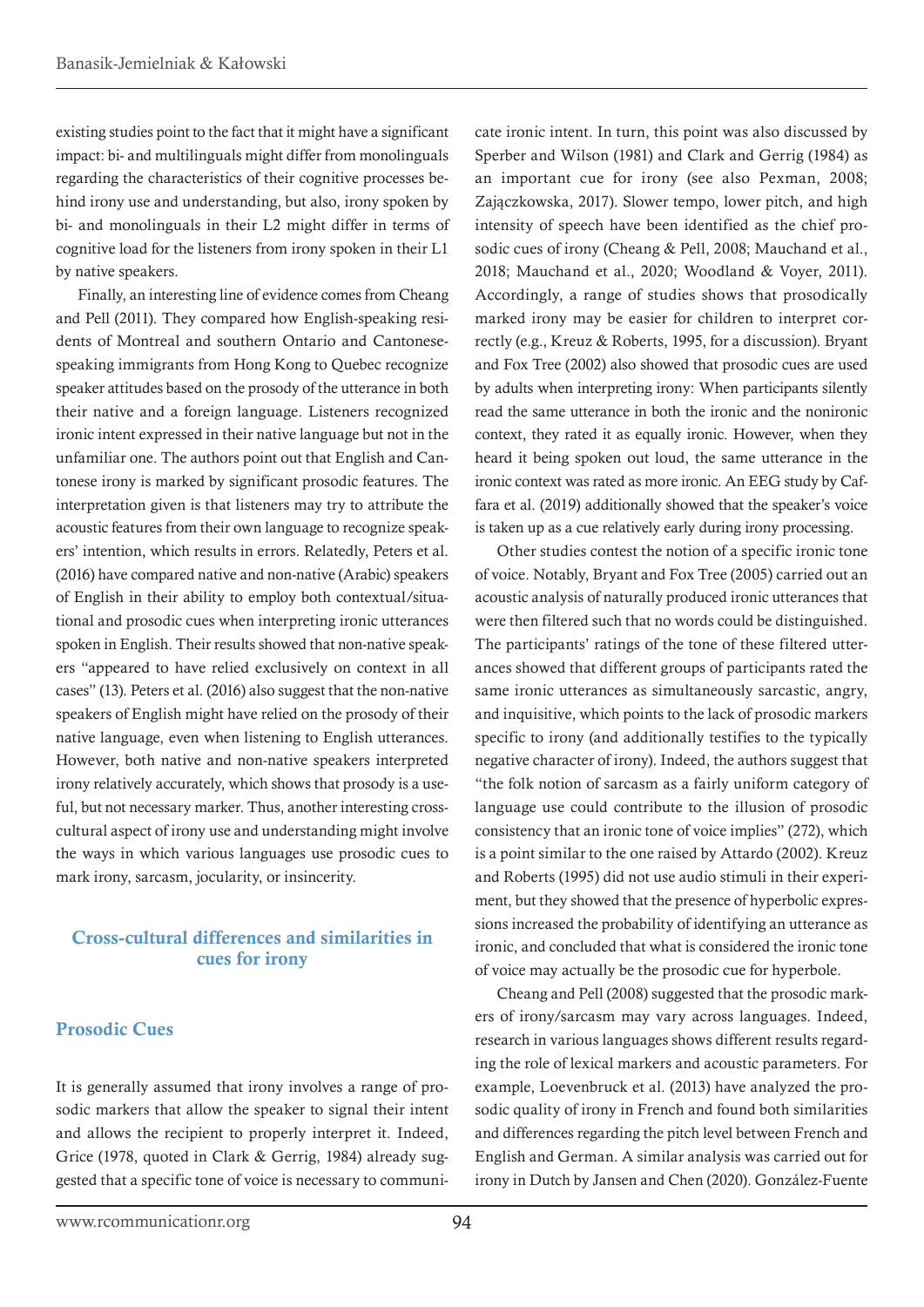<span id="page-15-0"></span>et al. (2015) analyzed spontaneously produced verbal irony utterances generated between Catalan-speaking pairs of friends and found that ironic utterances contrast with immediately preceding non-ironic utterances in terms of prosody (similar to results by Bryant, 2010, on English). Ironic utterances contained higher rates of prosodic breaks and there were different voice quality features such as falsetto or creaky voice in ironic utterances than in non-ironic ones. Interesting results were also provided by Rao (2013), who focused on the prosody of irony in Mexican Spanish, noting that it differs in some aspects to other Spanish dialects. Likewise, Cheang and Pell (2009) compared the prosody of irony in English and Cantonese and found that while both languages used slower speech and changes of pitch to signal irony, they did so in different ways (raised for Cantonese, lowered for English). Thus, the authors conclude that while the cue of pitch manipulation for irony is prevalent across cultures, the character of the manipulation "is dictated to a considerable extent by social conventions" (1402).

Taking the above into consideration, it seems crucial that research on irony use is conducted within a linguistic community and that the prosodic features are described and analyzed across group studies. Interestingly, Rivière et al. (2018) also reported interindividual differences in the extent of using prosodic information for understanding irony, which further points to the importance of a multifaceted perspective in the study of irony, combining individual and cultural factors, as well as their possible interdependencies. For example, Caffarra et al. (2018) presented native speakers of Spanish with audio recordings of short scenarios containing an ironic utterance spoken with a native Spanish accent or a British English accent. They found that the speaker's accent impacted the listeners' interpretation of their irony: ironic praise (praise by blame), though not ironic criticism (blame by praise) was judged as less ironic when spoken with a foreign accent. According to the authors, this might be because "listeners assume foreign speakers to be less pragmatically competent than native speakers" or because the listeners correctly identified the foreign accent as British, and "estimated the frequency of use of irony as being lower in English-speaking countries as compared to Spain" (9) which could have directed their interpretations. Differences in cultural conceptualizations of irony and its role as a stereotypical, national attribute were discussed above. However, research on the relationship between bi- and multilingualism and irony also seems pertinent to examine.

# Nonprosodic cues and broad linguistic strategies

Body language and facial expression are an important part of interpersonal communication, and they have been shown to play a role in ironic speech as well. For example, Attardo et al. (2003) suggested that a "blank," neutral facial expression may serve as a cue to irony. On the other hand, exaggerated smiling, nodding, tightening of the lips, and eye contact can also be used to convey irony (Caucci & Kreuz, 2012). The observation that both an exaggerated or an underpronounced facial expression (as well as tone of voice) can accompany irony suggests that its role is to signal the incongruity between what is being said literally and what is being expressed by "varying or flattening the range and intensity of one's facial expression, and using techniques such as widened, rolling eyes, more rapid blinking, increased grimacing and smirks to help alert the listener that the meaning is ironic" (Rankin et al., 2009: 2005).

Additionally, while paralinguistic cues may show crosscultural differences in themselves (e.g., Kleinsmith et al., 2006; Mesquita, 2003; Scherer et al., 1988), they may also be variously used specifically to signal ironic intent. However, research evidence on this point has been sparse thus far. For example, Kim (2014) interviewed a sample of 28 adult South Korean English-as-second-language (ESL) speakers and 15 adult US monolinguals about their understanding of a series of ironic video stimuli. They found that, among others, "Korean participants heavily relied on visual cues that included facial expressions and body movements" (200), whereas the English-speaking US participants typically indicated the tone of voice and the situational context as the most salient cues for detecting irony. Kim (2014) suggests that this difference may have resulted from the Korean ESL speakers relying on the observable visual cues in a situation of insufficient context or L2 understanding, as English and Korean share several linguistic strategies of conveying irony (see also Kim & Lantolf, 2018).

Additional evidence suggesting cross-cultural differences in linguistic and paralinguistic signals of irony comes from a study by Bouton (1994), who showed that ESL speakers lag behind native speakers in irony comprehension. A further elaboration (Bouton, 1999) suggests that this difference may be due to cultural factors, as "people from different cultural backgrounds may see conversational roles or the context of a conversation, or the world itself as it pertains to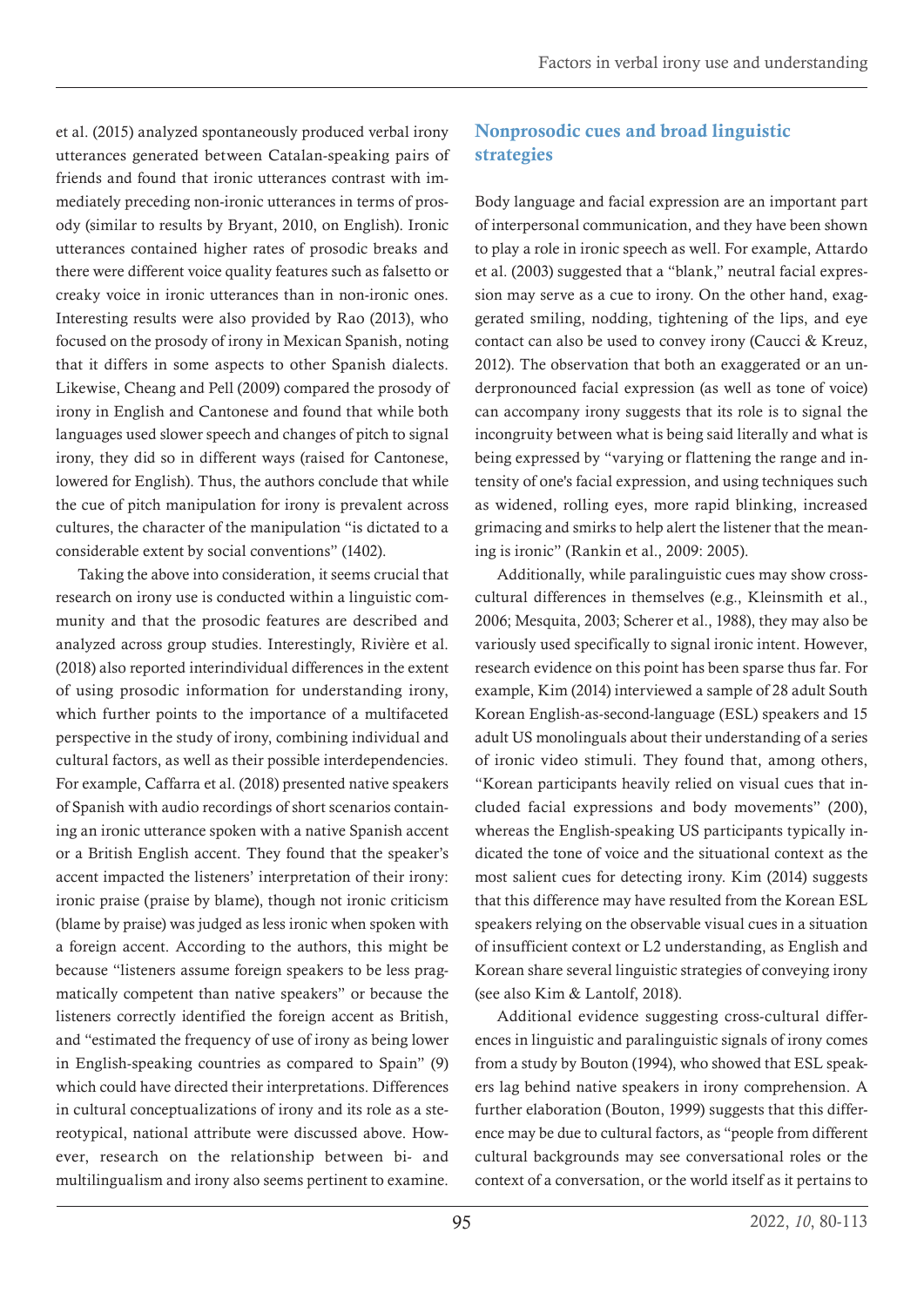<span id="page-16-0"></span>that conversation, quite differently" (49). Interestingly, in that study, German ESL speakers were more proficient in detecting irony in English than were speakers of Sinitic languages such as Chinese, Korean, and Japanese, which suggests the role of the general cultural context in understanding irony. Accordingly, Taguchi (2008) showed that a four-month period of studying abroad in the US was related to an improvement in irony detection in a sample of 44 Japanese ESL students.

#### A theoretical model of irony use and understanding

Based on the above review, we propose a factor model of irony use and understanding, which includes elements from two broad levels that may influence a person's preference for irony use. The model is depicted in [Figure 1](#page-16-1). Importantly, this model follows the traditional psycholinguistic framing of irony as a communicative phenomenon and is intended to inform quantitative studies. Thus, it may not necessarily apply to all approaches or methodologies, particularly those

considering irony as a performative act or rhetorical strategy.

We argue that it is possible to predict one's preference for choosing to react with irony or, alternatively, one's tendency to interpret ironic utterances as more or less humorous, critical, and/or appropriate by taking into account (a) a range of individual differences and (b) contextual differences. Individual differences can be broadly categorized into demographic factors, such as age, education and gender; and personality factors encompassing personality traits, self-esteem or self-presentation, as well as narrower traits related to humor and understanding ambiguity, such as general sense of humor, preferred humor styles, or the need for cognition and need for cognitive closure (Young, 2019). More or less fine-grained distinctions can be considered here, for example, including humor-related personality traits or character strengths (Bruntsch & Ruch, 2017a; Hofmann et al., 2020; Ruch et al., 2018), or factors related to social cognition, such as theory of mind (Akimoto et al., 2012; Spotorno et al., 2012). Bi- and multilingualism (Tiv et al., 2019) would also be classified as an individual difference. On the other hand, we propose dividing contextual differences into national cultural factors, which encompass a variety of dimen-

<span id="page-16-1"></span>Figure 1. *The proposed theoretical model of verbal irony use that integrates the cross-cultural perspective into the individual differences approach*

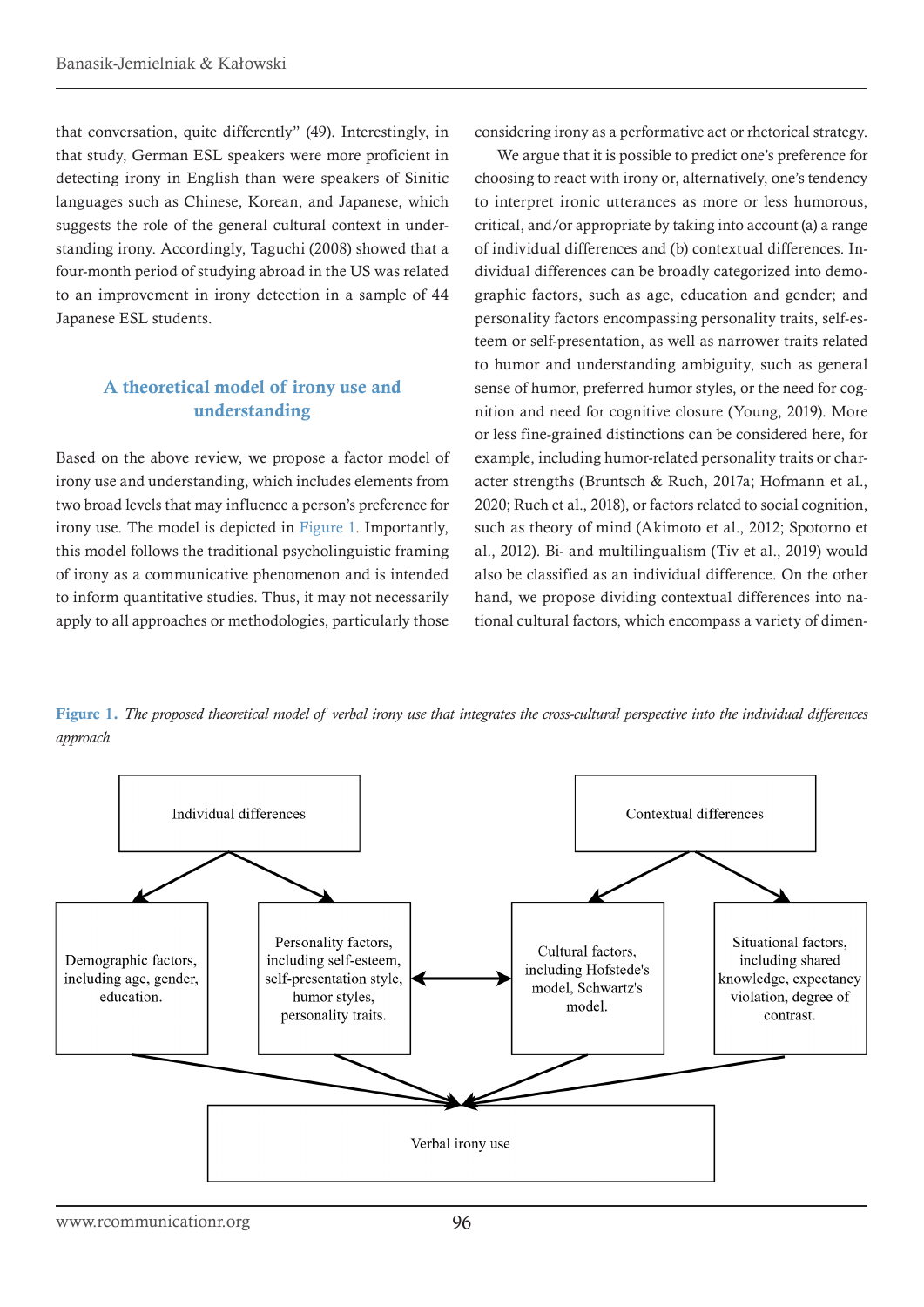<span id="page-17-0"></span>sions including cultural masculinity versus femininity, uncertainty avoidance, power distance, cultural collectivism and individualism, indulgence and restraint, or high and low context. Situational factors that are related to the "here and now" of the interaction, such as shared knowledge between the speaker and the addressee, the presence of expectancy violation, or the degree of contrast being signalled, can also be considered. Importantly, since certain national cultural factors can be alternatively conceptualized as individual differences (e.g., masculinity/femininity, tolerance of or preference for uncertainty), we propose that specific personality and national cultural factors may enter into a bidirectional interaction.

A unifying framework like the one we propose would allow for integrating results from studies examining different factors and for generating additional hypotheses regarding potential cross-cultural differences in the role they play in irony use. Thus, it could be used to generate and synthesize studies (a) comparing the role of specifically defined individual (e.g., openness to experience as a personality trait) or national cultural factors (e.g., cultural masculinity) on both irony use and understanding; (b) comparing the effect of given individual traits on irony use and understanding across national cultures (e.g., the role of gender or trait anger in highand low- power distance national cultures; testing the generalizability of one statistical relationship on other national cultures); and (c) examining the interplay of individual and national cultural factors on irony use and understanding through regression or mediation analysis (that is, aside from being one variable in a broad set, national cultural factors may work through impacting individual differences, communicative norms, or forms of ironic utterances).

The above model may also assist study designs by bringing the issue of operationalization and confound control into focus. For example, in following the model, researchers wishing to examine the role of neuroticism or trait anger in irony use in a cross-cultural comparison would be guided to (a) consider the potential impact of demographic factors such as gender on neuroticism or anger (e.g., Lynn & Martin, 1997; Kring, 2000), (b) select appropriate measures of neuroticism and trait anger, (c) consider a meaningful and appropriate cross-cultural comparison, for example, between groups of participants from national countries differing on the factors of power distance or cultural masculinity, (d) select an appropriate individual-level measure of these national cultural factors, and (e) design stimuli used in the

study such as to be ecologically valid and represent instances of irony which would be prototypical and recognizable to the participants. This way, significant shortcomings of both quantitative psycholinguistic research on irony (Dynel, 2014) as well as on cross-cultural comparisons (see above) would be avoided.

Based on the above, the following example hypotheses regarding the national cultural factors in Hofstede's model and irony use/understanding can be put forward and tested through a quantitative study following our proposed model:

- <span id="page-17-1"></span>• Cultural individualism as well as cultural masculinity (based on evidence from studies on gender differences in irony use, see below) will be related to more frequent irony use and appreciation (i.e., perception of irony as humorous, appropriate, or attractive), with self-esteem and self-presentation style playing a mediating role.
- High power distance may be negatively related to the frequency of irony use, although it may additionally affect the contexts in which irony is used and/or its purposes.
- Uncertainty avoidance will be related to less frequent irony use, as irony is a form of speech based on uncertainty of meaning (Dews et al., 1995). Personality factors such as neuroticism, conscientiousness, or shyness may also affect this relationship.

In addition to the above hypotheses, in [Table 1,](#page-32-0) we present a brief summary, informed by the above review, of the most significant statistical relationships between irony use/ understanding and various individual and contextual differences, as defined in our above model. However, this is not intended to be an exhaustive or systematic review, but rather a presentation of the current achievements and possible future directions of quantitative, psycholinguistic studies on irony, informed, in full or in part, by our above theoretical model.

# Limitations

In the review, we have attempted to comprehensively cover the topic of irony use and comprehension in conversations in the approach of quantitative psycholinguistics. The topic of irony is broad and multifaceted, and other approaches and forms, which were not covered here in detail, deserve attention. However, it was not feasible to cover these additional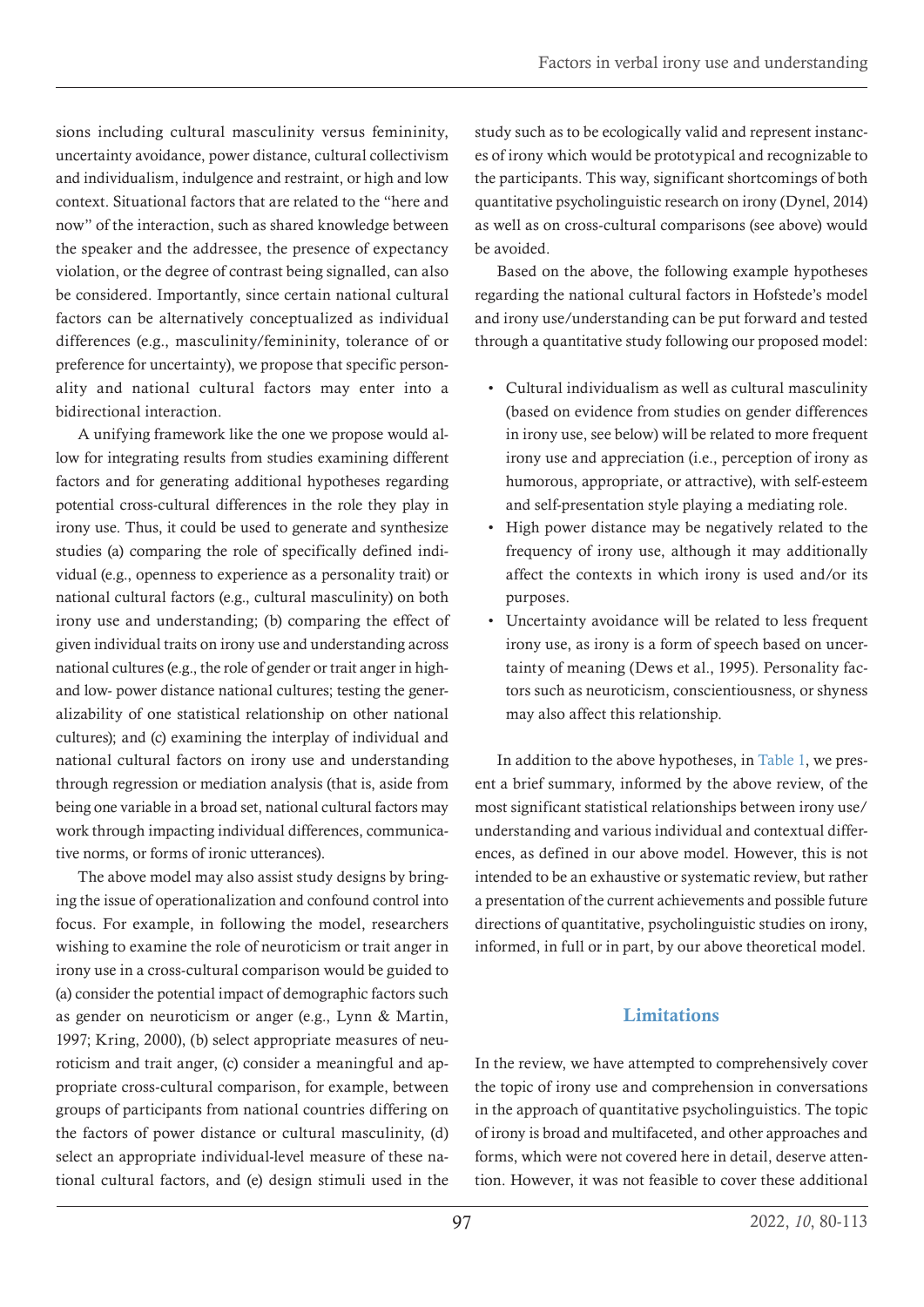aspects here. Hence, the scope of the paper might be seen as one of its limitations. It should be noted, however, that our approach represents only one of several possible conceptualizations of irony and methodological approaches towards its study.

First, within the psycholinguistic research tradition, in which our analysis is embedded, irony is typically understood as a communicative phenomenon, or a form of nonliteral language used in everyday communication in order to achieve certain communicative goals. To this end, irony use is frequently quantified, with instances of irony being counted (e.g., Gibbs, 2000) or with participants being asked to rate the likelihood of speaking ironically in a given situation (e.g., Ivanko et al., 2004). Similarly, irony understanding is quantified on a set of Likert-type scales reflecting the degree of humor or criticism perceived in a given ironic utterance or the intensity of given emotional reactions to the ironic utterance experienced by the participants (e.g., Leggitt & Gibbs, 2000). Studies in this tradition also usually consider a relatively simple *form* of irony, centered around the clash between the literal and the nonliteral meaning. Although this can be seen as a natural consequence of the quantitative methodology (i.e., the ironic utterances used in the study as stimuli need to be understandable to all participants and standardized so as to eliminate as many potential sources of confound as possible), it runs the risk of misrepresenting irony, or failing to capture the richness and variability of its possible forms (Dynel, 2014). Therefore, it would be pertinent to examine other forms as well as contexts of ironic expression. For example, irony can be subdivided into understatements and hyperbole. Understatement centers around a less marked contrast between the literal and intended meaning (e.g., "This seems to be a slight predicament" said in a very problematic situation, in contrast to "This is just great," Colston & O'Brien, 2000a). On the other hand, hyperbole or overstatement involves a negatively valenced utterance of such magnitude that it surpasses the literal negative meaning (e.g., "This is the worst thing that has happened to me" said in a somewhat unfortunate situation, Colston & O'Brien, 2000b: 180). Kappogiani (2011) proposes the existence of surrealistic irony, in which the relationship of contrast or opposition between the literal and the intended/nonliteral meaning is severely weakened in an unexpected, creative fashion. Finally, Giora et al. (2005, 2015) also distinguished *negative irony*, or ironic remarks constituting a negation of the typical ironic form. For example, "He is not exceptionally bright"

said of an unintelligent person is an instance of negative irony, since it negates the default ironic overstatement ("He is exceptionally bright," Giora et al., 2005: 85), but still maintains the contrast between the literal and the nonliteral/ intended meaning. Interestingly, Canestrari et al. (2018) and Canestrati and Bianchi (2018) have shown that an intermediate degree of contrast, namely, "a polarized comment" about "something which is perceived as neither one pole nor the opposite pole" also generates irony (e.g., "Here we have a foil held horizontally!" said by a fencing instructor about a student who is holding the foil at a 45 degree angle, as opposed to a vertical or a horizontal angle, which would imply an ironic and a literal meaning of the utterance, respectively). According to the authors, this "supports the idea that a disparity, whatever its size, between what is said, and the referent situation makes an ironic interpretation possible" (14). Importantly, understatements and overstatements have been shown to serve different pragmatic purposes to varying degrees. The issue of comparing the pragmatic effects of irony, sarcasm, teasing, satire, and so forth (e.g., Leggitt & Gibbs, 2000; Ruch et al., 2018) also deserves further study, as theoretical taxonomies should be empirically validated. It may be that different pragmatic goals can be achieved to different degrees by employing different forms of irony or irony-adjacent figurative forms (Colston, 2002).

Moreover, empirical studies on irony use and understanding should also include culture-specific forms or varieties of ironic expression. Namely, rather than assuming the stability of the notion of irony across cultures, psycholinguistic studies may be informed by ethnolinguistic literature on this point. For example, Goddard (2006) discussed the role of sarcasm and deadpan ironic speech in Australian culture, noting that "solidarity-oriented sarcasm," or sarcasm used towards chiefly affiliative means, may be a more characteristic feature. This observation is somewhat incongruent with the mainstream psycholinguistic assumption that sarcasm represents a more aggressive and disaffiliative form of irony (e.g., Dynel, 2017), and therefore deserves further study. Furthermore, Yao et al. (2013) have described the creation of ironic meaning in Chinese via the passive marker *bei* (e.g., "being forced to actively take part"). The authors carried out a qualitative analysis of 140 ironic sentences using the *bei*  marker and identified three contexts of irony which are more specific for Chinese culture. These are: (a) indicating untruthfulness on the part of the media or public authorities, (b) indicating that one is being forced to do something by the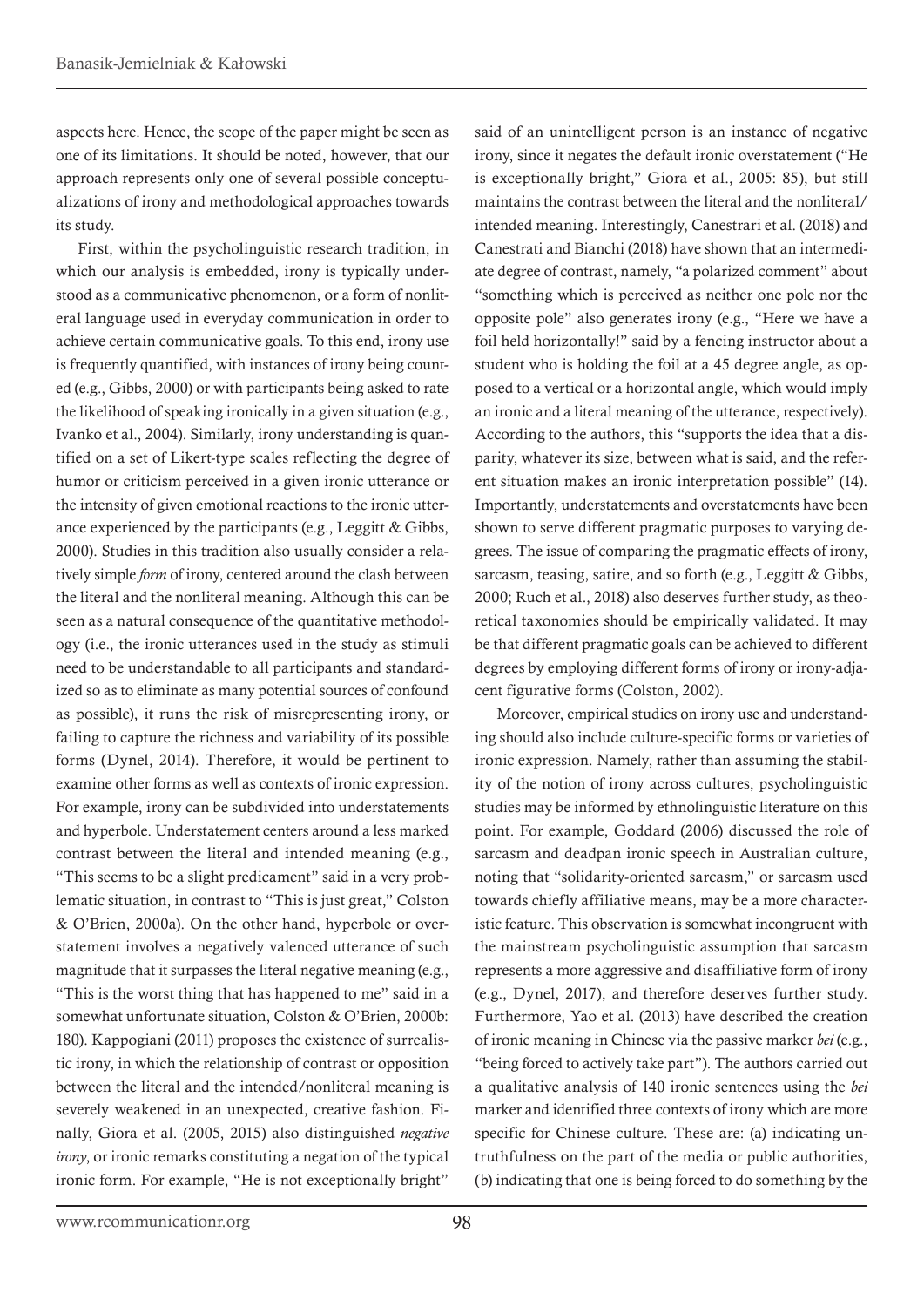authorities, and (c) situations where someone falls victim to malicious action and has to suffer the consequences. In all three, "the *bei*-construction is invariably used to express the frustration and helplessness of the affected entity when confronted with the inequality imposed by the causer. Criticism is enhanced when the reader understands who takes position against whom in what situation and socio-historical contexts" (203). Similarly, Okamoto (2002) discusses the use of Japanese honorifics to express irony as well as the Japanese concept of *hiniku* and *oseji* (Okamoto, 2006), the former being a form of speech that is similar to irony, yet focuses more on expressing criticism (see also Okamoto, 2007, for the suggestion that *hiniku* resembles sarcasm more closely than it does irony), while the latter involves insincere and hyperbolic praise. Importantly, in an experimental rating task, Okamoto (2006) also showed that *hiniku* can be signaled by certain orthographic deviations in the Japanese script. Finally, Kim (2014) and Kim and Lantolf (2018) also described irony (*ban-eo*) and sarcasm (*bi-kkom*) in Korean, noting that the ironical *ban-eo* is more frequently used to comment on negative situations and circumstances rather than to express criticism in an interpersonal context. On the other hand, the sarcastic *ban-eo* "implies intentionality in making fun of someone and works as a sign of showing animosity" (Kim, 2014: 201). However, hyperboles, rhetorical questions, prosodic cues, and facial expressions are used to signal irony in both Korean and in English. Thus, as Colston (2019) suggests, the "assessment of ironic systems in hundreds or more different languages, as well as in different cultures, genres and other domains, could reveal some remarkable surprises" (128).

Furthermore, quantitative cross-cultural comparisons may be strengthened by considerations of irony as a rhetorical device or within artistic, public, cultural, or media performance. Although this approach was outside of the scope of our review, it does fit with and extend the studies on the role of social context in irony. Namely, since the degree of interpersonal closeness and shared knowledge between the interlocutors is considered a crucial cue for irony (Kreuz & Caucci, 2007; Pexman, 2008), it can be assumed that social context will impact the patterns of irony use and understanding as well. For example, an early study on this point by Katz and Pexman (1997) showed that knowledge about a speaker's occupation (e.g., journalist vs. judge) can change the understanding of the utterance (e.g., "Children are precious gems") from metaphorical to ironic. Katz et al. (2004) also described that occupation has been shown to

serve as a contextual marker of ironic and sarcastic language. More recently, Burgers et al. (2015) examined how irony is used to create a shared group identity among football fans by addressing expectancy violations to maintain a shared belief (see also Beukeboom & Burgers, 2020). These findings were confirmed and extended by Burgers and Beukeboom (2016), who showed that irony was seen as more appropriate and likely in situations where stereotypical expectations were unexpectedly violated (e.g., a woman showing proficiency in computers).

Moreover, recent literature has explored the emergence of the *Sang* subculture in China, which also centers around ironic self-deprecation that "parodies the symbolic order through subverting ideological values of Chinese mainstream that codes youth with positive qualities of 'hope, courage and dynamism' (Kwong, 1994: 248, quoted in Tan & Cheng, 2020: 87). Within that broader subcultural movement, irony can be employed to serve the same functions as in interpersonal communication, namely, the expression of negative attitudes and expectancy violations. In particular, "[through ironic self-deprecation], Sang participants were able to engage in a temporary form of catharsis as well as reflecting on hegemonic social values" (Tan & Cheng, 2020: 96). Similarly, Ask and Abidin (2018) studied the contents of ironic, self-deprecating messages in university students' social media groups and found that they served as a "safe way of expressing and sharing negative emotions" (844) as well as of negotiating a "relatable" in-group identity in opposition to broader societal norms (see also Glozer & Morsing, 2020, for an example from the marketing context).

Interestingly, within mainstream North American culture, typically represented in psycholinguistic studies, irony has also been a topic of cultural contention. Some commenters have called for a de-emphasis of irony in cultural expressions in the wake of the September 11 terrorist attacks, seeing it as a threat to a sincere engagement with society. In contrast, others saw it as a necessary safeguard against narrow-mindedness (e.g., Guhin, 2013; O'Brien, 2004; see also Fish, 1983, for a discussion of the social construction of the literal meaning that contrasts with irony). In the context of more recent political events, studies have also examined the use of irony in political discourse. Notably, Young (2019) has analyzed how "irony and outrage are the logical extensions of the psychology of liberalism and conservatism" (207), arguing that a progressive worldview and a preference for the creative and playful aspects of irony share similar cogni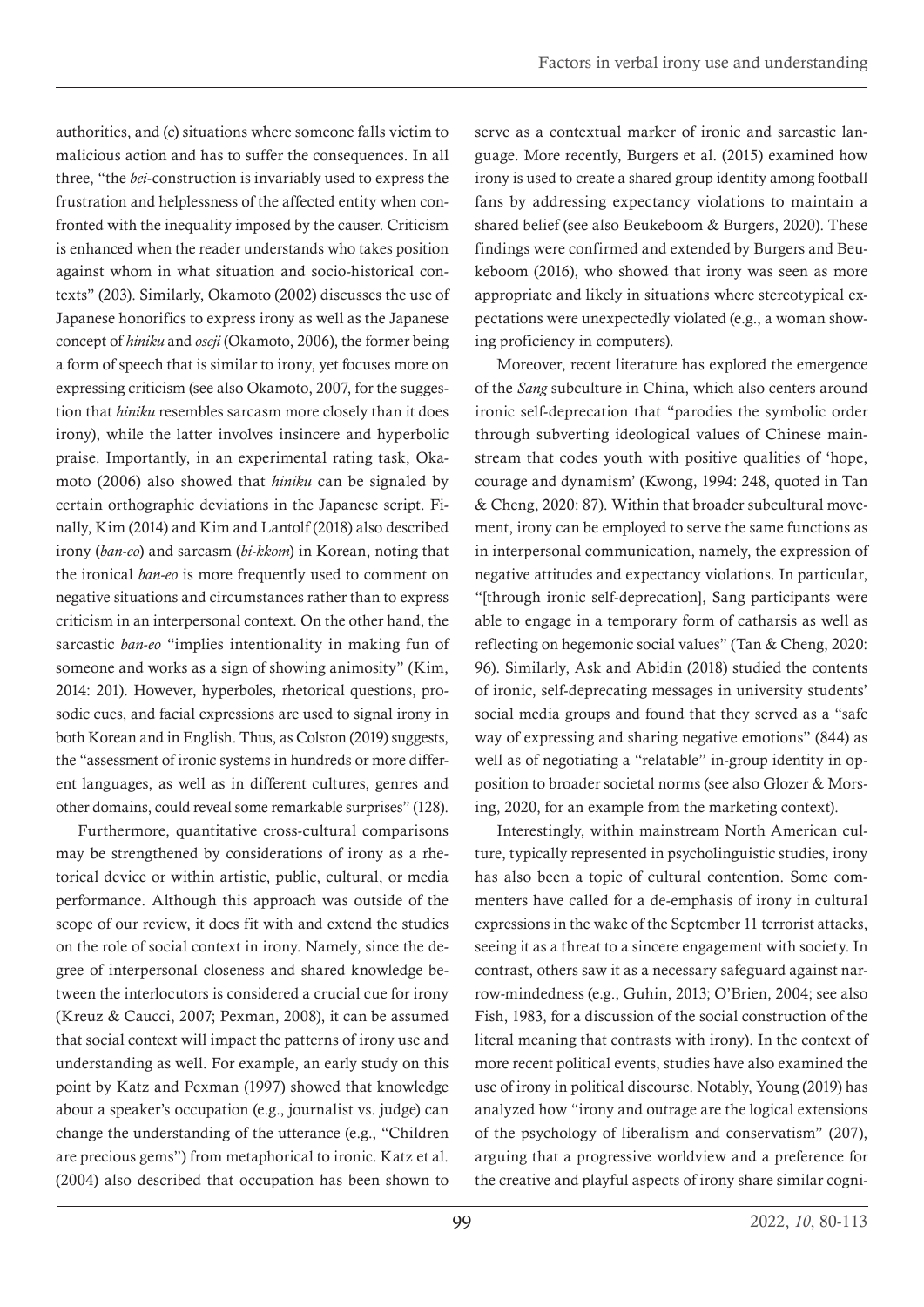<span id="page-20-0"></span>tive underpinnings. A range of studies additionally focused on how irony operates in far-right Internet subcultures as a tool to normalize extremist sentiments in the form of parodies or jokes while maintaining a degree of deniability (e.g., Tuters, 2018; Nilsson, 2021). Greene (2019) argues that irony and satire are one of the main tools of online political communication by far-right groups, allowing for a gradual introduction of extremist views into more mainstream discourse by widening "the 'Overton window' of acceptable political discourse" (36). Although the topic of irony in cultural expression and political messaging is beyond the scope of this review and would lend itself better to methodologies other than quantitative psycholinguistic studies, it nevertheless testifies to the flexibility in which irony can be adapted to various contexts and purposes.

Finally, within the quantitative framework, it would be worthwhile to follow up narrative reviews with systematic reviews and meta-analyses, realizing in practice the suggestions for integration formulated above. Aside from synthesizing the empirical data on several of the aforementioned relationships between individual/national cultural factors and irony use/understanding (e.g., gender, personality factors), such studies would also survey the current methodological trends in quantitative irony research. Possible questions to answer include: which national samples are the most represented, what definition of irony is most typically employed, which measures are most frequently used, what form of stimuli is the most common, and so forth.

## Conclusion

We have argued that in the vast body of research on irony use and comprehension, the aspect of cultural specificity seems to be a missing voice. Previous international studies on irony use in adults have usually been fragmented, focused on a single factor, and chiefly conducted in English. As a result, our knowledge of factors accounting for variability in irony use in adults is limited and our understanding of the phenomenon comes down to single related elements rather than to having a thorough and broad perspective of it as a whole. Additionally, studies that have been published in languages other than English are largely disregarded, which seems to be an issue in scientific research in general, but is of special importance in disciplines related to communication and language in particular. Therefore, it seems pertinent

to also publish English-language reviews of studies on irony which were carried out in other languages than English. This would greatly facilitate the development of our understanding of national cultural influences on irony.

Hence, we advocate further research aiming to answer questions on the topic of irony use and understanding in adult speakers of various languages, taking into account both socio-cultural and individual aspects, as well as their possible relations and interdependencies. This type of research will further examine the interplay of individual and sociocultural factors. By considering both the participants' individual differences and national cultural factors in play, it would provide valuable data in an under-researched area by consolidating our fragmented knowledge about various factors in few cultural settings. This may give us a more thorough and broad perspective of the topic as a whole. We propose that such research should continue in at least the following directions:

- Quantitative studies of the influence of national cultural factors (e.g., within Hofstede's or Schwartz's model) on irony use and understanding.
- Quantitative, cross-cultural comparisons of the influence of individual differences on irony use and understanding (e.g., gender in the context of national cultural factors).
- Quantitative studies on the interplay of individual and national cultural factors on irony use and understanding, including mediation studies (e.g., the relationship between self-esteem and power distance and its impact on irony use).
- Quantitative studies assessing the cross-cultural generalizability of recognized statistical relationships.
- Qualitative and quantitative studies of the processes, strategies, and cues of irony in various cultures.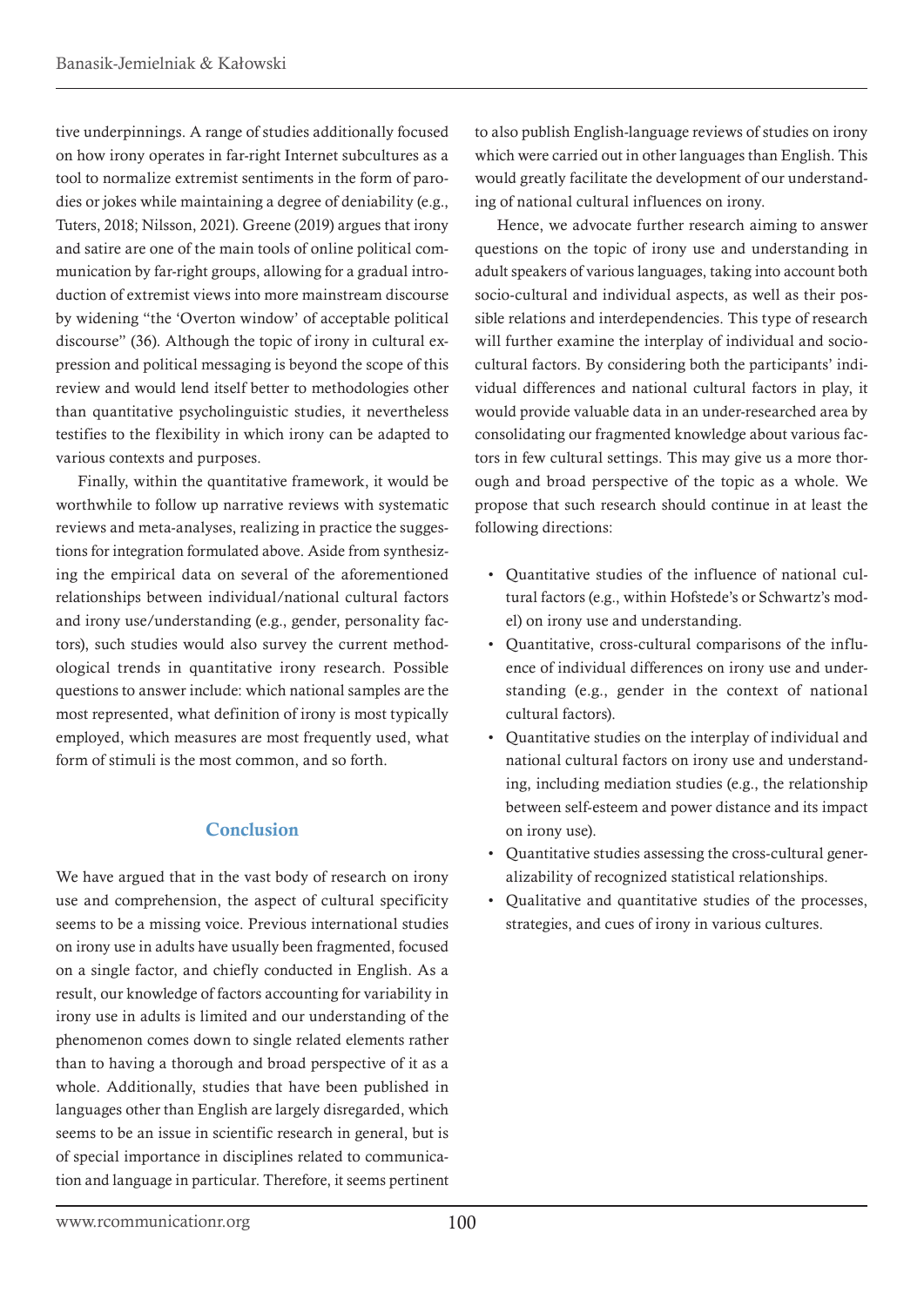## Acknowledgements

<span id="page-21-0"></span>The work on the manuscript was possible thanks to the first author's stay at HGSE funded by the Polish National Agency for Academic Exchange (NAWA) within Bekker Program no. PPN/BEK/2019/1/00233 and the grant no. 2019/35/D/ HS2/01005 within the SONATA Program funded by the National Science Center.

## References

- Adam‐Troian, J., Wagner‐Egger, P., Motyl, M., Arciszewski, T., Imhoff, R., Zimmer, F., ... & van Prooijen, J. W. (2021). Investigating the links between cultural values and belief in conspiracy theories: The key roles of collectivism and masculinity. *Political Psychology, 42*(4), 597-618.<https://doi.org/10.1111/pops.12716>
- Aguert, M., Laval, V., Gauducheau, N., Atifi, H., & Marcoccia, M. (2016). Producing irony in adolescence: A comparison between face-to-face and computer-mediated communication. *Psychology of Language and Communication, 20*(3) 199-218. <https://doi.org/10.1515/plc-2016-0013>
- Akimoto, Y., Miyazawa, S., Muramoto, T. (2012). Comprehension processes of verbal irony: The effects of salience, egocentric context, and allocentric theory of mind. *Metaphor and Symbol, 27*(3) 217-242.<https://doi.org/10.1080/10926488.2012.691750>
- Antoniou, K., Veenstra, A., Kissine, M., & Katsos, N. (2020). How does childhood bilingualism and bi-dialectalism affect the interpretation and processing of pragmatic meanings? *Bilingualism: Language and Cognition, 23*(1), 186-203. <https://doi.org/10.1017/S1366728918001189>
- Ask, K., & Abidin, C. (2018). My life is a mess: self-deprecating relatability and collective identities in the memification of student issues. *Information, Communication & Society, 21*(6), 834-850.<https://doi.org/10.1080/1369118X.2018.1437204>
- Attardo, S. (2000). Irony markers and functions: Towards a goal-oriented theory of irony and its processing. *Rask, 12*(1), 3-20.
- Attardo, S. (2002). Humor and irony in interaction: From mode adoption to failure. In L. Anolli, R. Ciceri, & G. Riva (Eds.), *Say not to say: New perspectives on miscommunication* (pp. 159-179). IOS Press.
- Attardo, S., Eisterhold, J., Hay, J., & Poggi, I. (2003). Multimodal markers of irony and sarcasm. *Humor, 16*, 243-260. <https://doi.org/10.1515/humr.2003.012>
- Averbeck, J. M. (2010). Irony and language expectancy theory: Evaluations of expectancy violation outcomes. *Communication Studies, 61*(3), 356-372. <https://doi.org/10.1080/10510971003776147>
- Averbeck, J. M., & Hample, D. (2008). Ironic message production: How and why we produce ironic messages. *Communication Monographs, 75*(4), 396-41. <https://doi.org/10.1080/03637750802512389>
- Banasik-Jemielniak, N. (2013). Non-literal speech comprehension in preschool children–An example from a study on verbal irony. *Psychology of Language and Communication, 17*(3), 309-324.<https://doi.org/10.2478/plc-2013-0020>
- Banasik-Jemielniak, N. (2019). Children's exposure to irony in the first four years of their life: what we learn about the use of ironic comments by mothers from the analysis of the Providence corpus of CHILDES. *Psychology of Language and Communication, 23*(1), 1-13. <https://doi.org/10.2478/plc-2019-0001>
- Banasik-Jemielniak N., & Bokus, B. (2019). Children's comprehension of irony: Studies on Polish-speaking preschoolers. *Journal of Psycholinguistic Research, 48*(5), 1217-1240. <https://doi.org/10.1007/s10936-019-09654-x>
- Banasik-Jemielniak N., Bosacki, S., Mitrowska, A., Wyrębek Walters, D., Wisiecka, K., Copeland, N. E., ... & Siemieniuk, A. (2020). "Wonderful! We've just missed the bus."–Parental use of irony and children's irony comprehension. *PloS One, 15*(2), e0228538. <https://doi.org/10.1371/journal.pone.0228538>
- Banasik-Jemielniak, N., & Podsiadło, K. (2016). Comprehension of ironic utterances by bilingual children. *Psychology of Language and Communication, 20*(3), 316-335.<https://doi.org/10.1515/plc-2016-0019>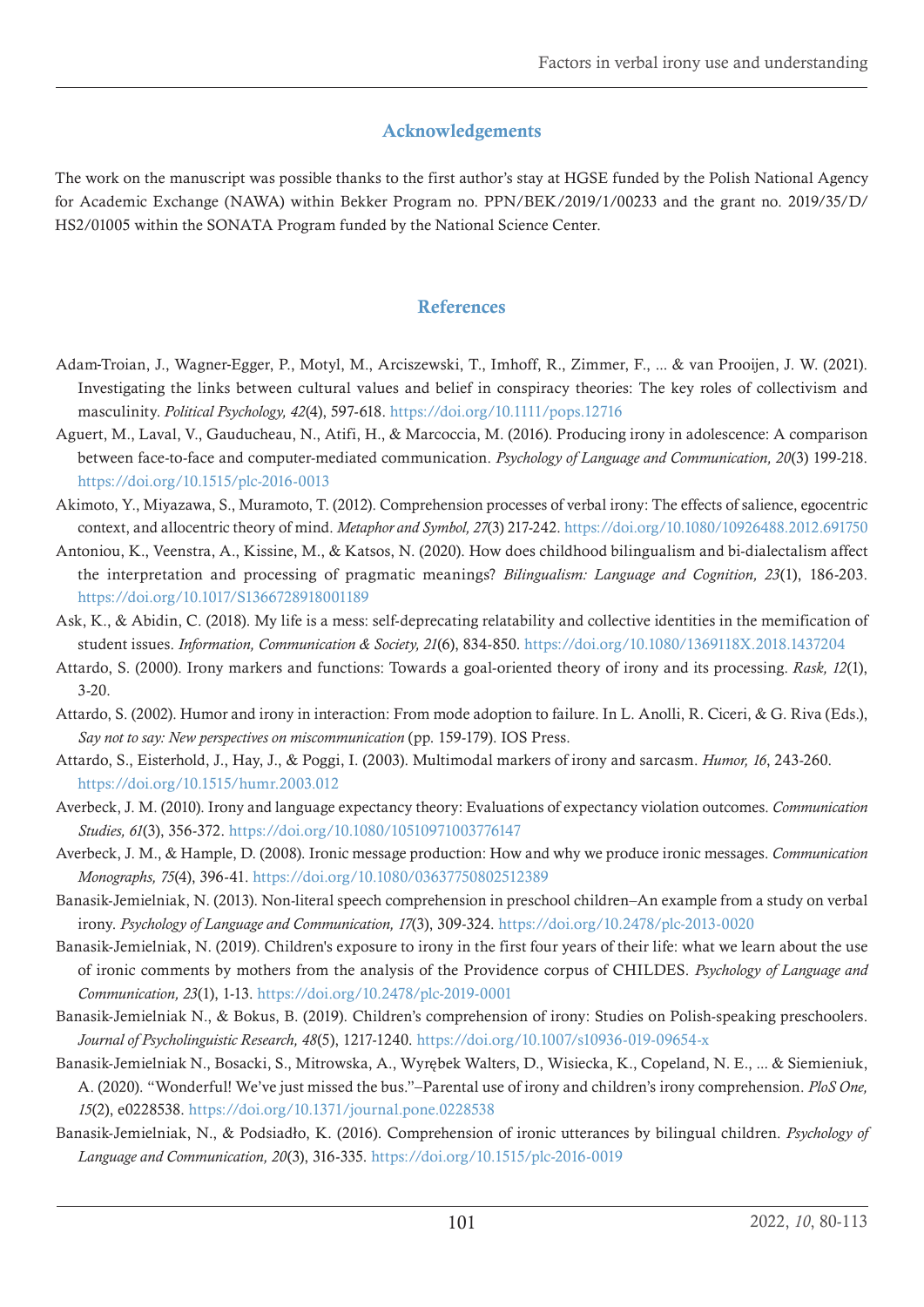Bajerski, M. (2016). "I understand you, so I'll not hurt you with my irony": Correlations between irony and emotional intelligence. *Psychology of Language and Communication, 20*(3), 235-254.<https://doi.org/10.1515/plc-2016-0015>

Barta, P. (2013). *The fall of the Iron Curtain and the culture of Europe*. Routledge.

- Basak, B. E., & Can, G. (2014). The relationships between humor styles, shyness and automatic thoughts among university students. *Egitim ve Bilim, 39*, 365-376. [https://doi.org/](https://doi.org/10.15390/EB.2014.2619)10.15390/EB.2014.2619
- Beukeboom, C. J., & Burgers, C. (2020). Seeing bias in irony: How recipients infer speakers' stereotypes from their ironic remarks about social-category members. *Group Processes & Intergroup Relations, 23*(7), 1085-1102. <https://doi.org/10.1177/1368430219887439>
- Bianchi, I., Canestrari, C., Roncoroni, A. M., Burro, R., Branchini, E., & Savardi, U. (2017). The effects of modulating contrast in verbal irony as a cue for giftedness. *Humor, 30*(4), 383-415.<https://doi.org/10.1515/humor-2017-0028>
- Blasko, D. G., Kazmerski, V. A., & Dawood, S. S. (2021). Saying what you don't mean: A cross-cultural study of perceptions of sarcasm. *Canadian Journal of Experimental Psychology, 75*(2), 114–119.<https://doi.org/10.1037/cep0000258>
- Bleidorn, W., Arslan, R.C., Denissen, J. J. A., Rentfrow, P. J., Gebauer, J. E., Potter, J., & Gosling, S. D. (2016). Age and gender differences in self-esteem—A cross-cultural window. *Journal of Personality and Social Psychology, 111*(3), 396-410. <https://doi.org/10.1037/pspp0000078>
- Bouton, L. F. (1994). Conversational implicature in the second language: Learned slowly when not deliberately taught. *Journal of Pragmatics, 22*, 157–167. [https://doi.org/10.1016/0378-2166\(94\)90065-5](https://doi.org/10.1016/0378-2166(94)90065-5)
- Bowes, A., & Katz, A. (2011). When sarcasm stings. *Discourse Processes, 48*(4), 215-236. <https://doi.org/10.1080/0163853X.2010.532757>
- Brewer, P., & Venaik, S. (2012). On the misuse of national culture dimensions. *International Marketing Review, 29*(6), 673-683. <https://doi.org/10.1108/02651331211277991>
- Bromberek-Dyzman, K., & Rataj, K. (2016). Irony comprehension in the nonnative language comes at a cost. *Psychology of Language and Communication, 20*(3), 336-353.<https://doi.org/10.1515/plc-2016-0020>
- Bruntsch, R., Hofmann, J., & Ruch, W. (2016). Virgin soil in irony research: Personality, humor, and the "sense of irony". *Translational Issues in Psychological Science, 2*(1) 25-34. <https://doi.org/10.1037/tps0000054>
- Bruntsch, R., & Ruch, W. (2017a). The role of humor-related traits and broad personality dimensions in irony use. *Personality and Individual Differences, 112*, 139-143.<https://doi.org/10.1016/j.paid.2017.03.004>
- Bruntsch, R., & Ruch, W. (2017b). Studying irony detection beyond ironic criticism: Let's include ironic praise. *Frontiers in Psychology, 8*, 606.<https://doi.org/10.3389/fpsyg.2017.00606>
- Bryant, G. A. (2010). Prosodic contrasts in ironic speech. *Discourse Processes, 47*(7), 545-566. <https://doi.org/10.1080/01638530903531972>
- Bryant, G. A., & Fox Tree, J. E. (2002). Recognizing verbal irony in spontaneous speech. *Metaphor and Symbol, 17*(2), 99-119. [https://doi.org/10.1207/S15327868MS1702\\_2](https://doi.org/10.1207/S15327868MS1702_2)
- Bryant, G. A., & Fox Tree, J. E. (2005). Is there an ironic tone of voice? *Language and Speech, 48*(3), 257-277. <https://doi.org/10.1177/00238309050480030101>
- Bosco, F. M., & Bucciarelli, M. (2008). Simple and complex deceits and ironies. *Journal of Pragmatics, 40*(4), 583-607. <https://doi.org/10.1016/j.pragma.2007.05.004>
- Burgers, C., & Beukeboom, C. J. (2016). Stereotype transmission and maintenance through interpersonal communication: The irony bias. *Communication Research, 43*(3), 414-441. <https://doi.org/10.1177/0093650214534975>
- Burgers, C., Beukeboom, C. J., Kelder, M., & Peeters, M. M. (2015). How sports fans forge intergroup competition through language: The case of verbal irony. *Human Communication Research, 41*(3), 435-457. <https://doi.org/10.1111/hcre.12052>
- Burgers, C., Konijn, E. A., & Steen, G. J. (2016). Figurative framing: Shaping public discourse through metaphor, hyperbole, and irony. *Communication Theory, 26*(4), 410-430.<https://doi.org/10.1111/comt.12096>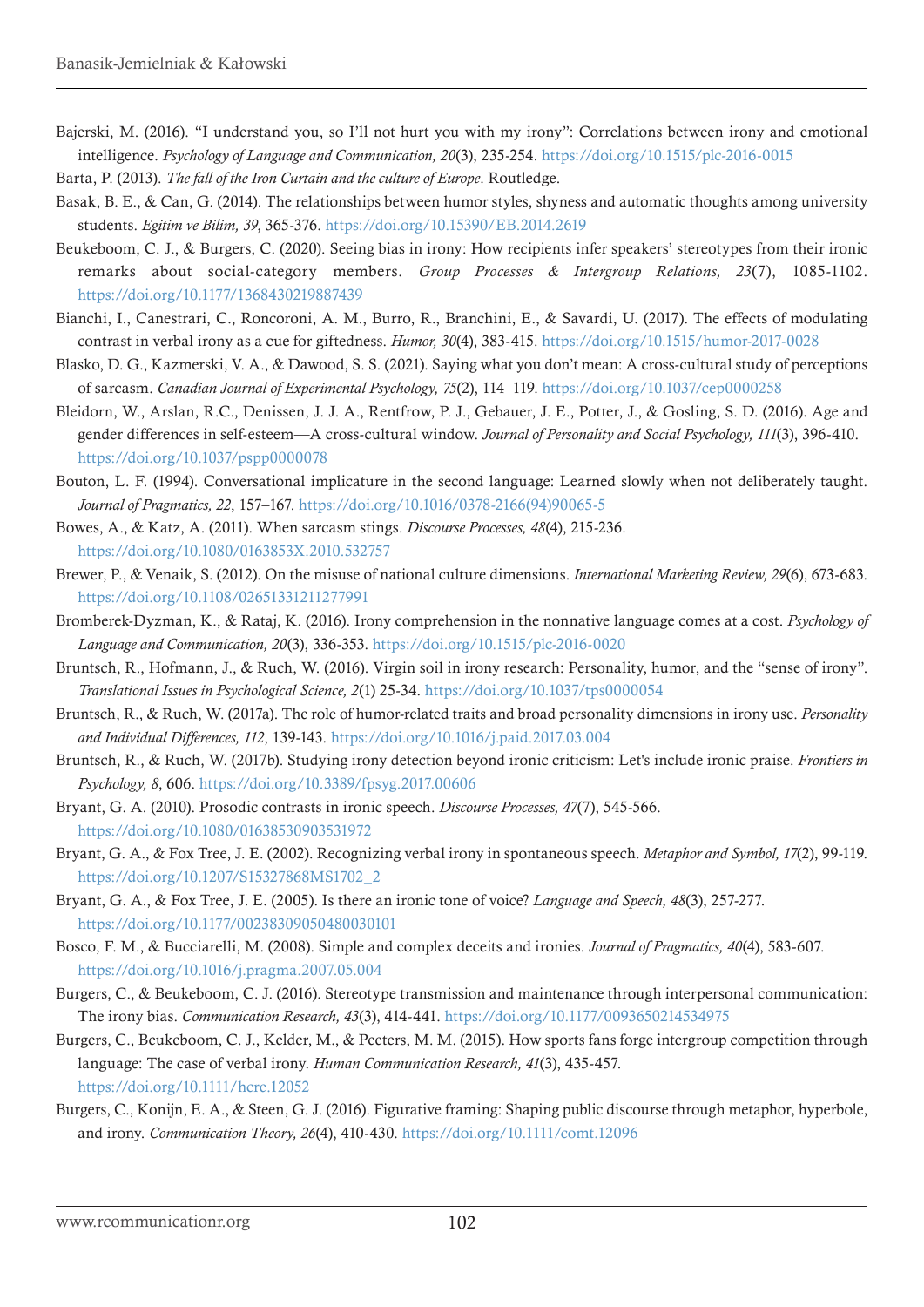- Burgoon, M., Denning, P. V., & Roberts, L. (2002). Language expectancy theory. In J. P. Dillard & M. Pfau (Eds.), *The persuasion handbook: Developments in theory and practice* (pp. 117–137). Sage
- Caffarra, S., Michell, E., & Martin, C. D. (2018). The impact of foreign accent on irony interpretation. *PloS One, 13*(8), e0200939.<https://doi.org/10.1371/journal.pone.0200939>
- Canestrari, C., & Bianchi, I. (2018). Perceptual opposites and the modulation of contrast in irony. *Review of Cognitive Linguistics, 16*(1), 48-71.<https://doi.org/10.1075/rcl.00003.can>
- Canestrari, C., Bianchi, I., & Cori, V. (2018). De-polarizing verbal irony. *Journal of Cognitive Psychology, 30*(1), 43-62. <https://doi.org/10.1080/20445911.2017.1368525>
- Cardon, P. W. (2008). A critique of Hall's contexting model: A meta-analysis of literature on intercultural business and technical communication. *Journal of Business and Technical Communication, 22*(4), 399-428. <https://doi.org/10.1177/1050651908320361>
- Caucci, G. M., & Kreuz, R. J. (2012). Social and paralinguistic cues to sarcasm. *Humor, 25*(1), 1-22. <https://doi.org/10.1515/humor-2012-0001>
- Chen, G. H., & Martin, R. A. (2007). A comparison of humor styles, coping humor, and mental health between Chinese and Canadian university students. *Humor, 20*(3), 215-234. <https://doi.org/10.1515/HUMOR.2007.011>
- Chen, X. Y., Rubin, K. H., & Sun, Y. R. (1992). Social reputation and peer relationships in Chinese and Canadian children: A cross-cultural study. *Child Development, 63*, 1336-1343.<https://doi.org/10.1111/j.1467-8624.1992.tb01698.x>
- Chen, S. X. (2015). Toward a social psychology of bilingualism and biculturalism. *Asian Journal of Social Psychology, 18*(1), 1-11. <https://doi.org/10.1111/ajsp.12088>
- Cheang, H. S., & Pell, M. D. (2008). The sound of sarcasm. *Speech Communication, 50*(5), 366-381. <https://doi.org/10.1016/j.specom.2007.11.003>
- Cheang, H. S., & Pell, M. D. (2009). Acoustic markers of sarcasm in Cantonese and English. *The Journal of the Acoustical Society of America, 126*(3), 1394-1405.<https://doi.org/10.1121/1.3177275>
- Cheang, H. S., & Pell, M. D. (2011). Recognizing sarcasm without language: A cross-linguistic study of English and Cantonese. *Pragmatics & Cognition, 19*(2), 203-223. <https://doi.org/10.1075/pc.19.2.02che>
- Cieślicka, A. B. (2017). Bilingual figurative language processing. In: A. Ardila, A. B., Cieślicka, R. R. Heredia, & M. Roselli (Eds.). *Psychology of Bilingualism* (pp. 75-118). Springer. [https://doi.org/10.1007/978-3-319-64099-0\\_4](https://doi.org/10.1007/978-3-319-64099-0_4)
- Clark, H. H., & Gerrig, R. J. (1984). On the pretense theory of irony. *Journal of Experimental Psychology: General, 113*(1), 121–126.<https://doi.org/10.1037/0096-3445.113.1.121>
- Colston, H. L. (1997). "I've never seen anything like it": Overstatement, understatement, and irony. *Metaphor and Symbol, 12*(1), 43-58. [https://doi.org/10.1207/s15327868ms1201\\_4](https://doi.org/10.1207/s15327868ms1201_4)
- Colston, H. L. (2002). Contrast and assimilation in verbal irony. *Journal of Pragmatics, 34*(2), 111-142. [https://doi.org/10.1016/S0378-2166\(02\)80008-X](https://doi.org/10.1016/S0378-2166(02)80008-X)
- Colston H. L. (2019). Irony as indirectness cross-linguistically: On the scope of generic mechanisms. In: Capone A., García-Carpintero M., & Falzone A. (Eds.). *Indirect reports and pragmatics in the world languages* (pp. 109-131). Springer. [https://doi.org/10.1007/978-3-319-78771-8\\_6](https://doi.org/10.1007/978-3-319-78771-8_6)
- Colston, H. L., & Lee, Y. S. (2004). Gender differences in verbal irony use. *Metaphor and Symbol, 19*(4), 289-306. [https://doi.org/10.1207/s15327868ms1904\\_3](https://doi.org/10.1207/s15327868ms1904_3)
- Colston, H. L., & O'Brien, J. (2000a). Contrast and pragmatics in figurative language: Anything understatement can do, irony can do better. *Journal of Pragmatics, 32*(11), 1557-1583. [https://doi.org/10.1016/S0378-2166\(99\)00110-1](https://doi.org/10.1016/S0378-2166(99)00110-1)
- Colston, H. L., & O'Brien, J. (2000b). Contrast of kind versus contrast of magnitude: The pragmatic accomplishments of irony and hyperbole. *Discourse Processes, 30*(2), 179-199. [https://doi.org/10.1207/S15326950DP3002\\_05](https://doi.org/10.1207/S15326950DP3002_05)
- Costa, P. T., Terracciano, A., & McCrae, R. R. (2001). Gender differences in personality traits across cultures: Robust and surprising findings. *Journal of Personality and Social Psychology, 81*(2), 322-331.<https://doi.org/10.1037/0022-3514.81.2.322>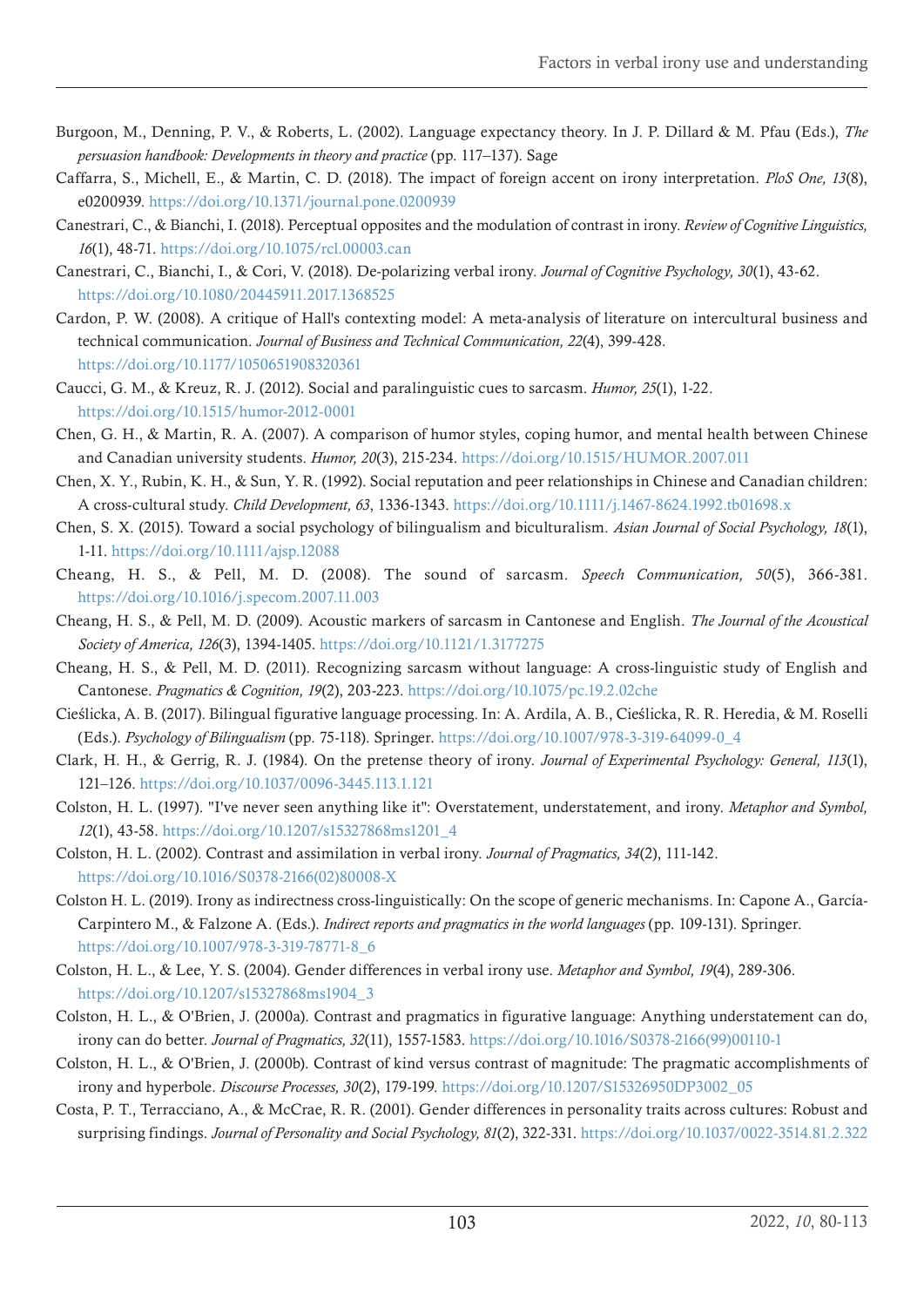- Croucher, S. M., Bruno, A., McGrath, P., Adams, C., McGahan, C., Suits, A., & Huckins, A. (2012). Conflict styles and high–low context cultures: A cross-cultural extension. *Communication Research Reports, 29*(1), 64-73. <https://doi.org/10.1080/08824096.2011.640093>
- De Mooij, M. (2013). On the misuse and misinterpretation of dimensions of national culture. *International Marketing Review, 30*(3), 253-261. <https://doi.org/10.1108/02651331311321990>
- De Meulenaer, S., De Pelsmacker, P., & Dens, N. (2018). Power distance, uncertainty avoidance, and the effects of source credibility on health risk message compliance. *Health Communication, 33*(3), 291-298. <https://doi.org/10.1080/10410236.2016.1266573>
- Dews, S., & Winner, E. (1995). Muting the meaning. A social function of irony. *Metaphor and Symbol, 10*(1), 3-19. [https://doi.org/10.1207/s15327868ms1001\\_2](https://doi.org/10.1207/s15327868ms1001_2)
- Dews, S., Kaplan, J., & Winner, E. (1995). Why not say it directly? The social functions of irony. *Discourse Processes, 19*(3), 347-367. <https://doi.org/10.1080/01638539509544922>
- Dress, M. L., Kreuz, R. J., Link, K. E., & Caucci, G. M. (2008). Regional variation in the use of sarcasm. *Journal of Language and Social Psychology, 27*(1), 71-85. <https://doi.org/10.1177/0261927X07309512>
- Dillard, J. P. (1990). A goal-driven model of interpersonal influence. In J. P. Dillard (Ed.), *Seeking compliance: The production of interpersonal influence messages* (pp. 41-56). Gorsuch Scarisbrick.
- Dimitrov, K. (2014). Geert Hofstede et al's set of national cultural dimensions-Popularity and criticisms. *Economic Alternatives, 2*, 30-60.<https://doi.org/10.48550/arXiv.1810.02621>
- Dionigi, A., Duradoni, M., & Vagnoli, L. (2021). Humor and personality: Psychometric properties of the Italian version of the comic styles markers and its relationships with the big five personality traits. *Current Psychology*, 1-13. <https://doi.org/10.1007/s12144-020-01303-0>
- Dynel, M. (2014). Isn't it ironic? Defining the scope of humorous irony. *Humor, 27*(4), 619-639. <https://doi.org/10.1515/humor-2014-0096>
- Dynel, M. (2017). Academics vs. American scriptwriters vs. Academics: A battle over the etic and emic 'sarcasm' and 'irony' labels. *Language & Communication, 55*, 69–87.<https://doi.org/10.1016/j.langcom.2016.07.008>
- Ervin-Tripp, S., & Lampert, M. D. (1992). Gender differences in the construction of humorous talk. In: K. Hall, M. Bucholz, & B. Moonwomon (Eds.), *Locating power* (pp. 105-117). Berkeley Women and Language Group.
- Fernández, I., Carrera, P., Sánchez, F., Paez, D., & Candia, L. (2000). Differences between cultures in emotional verbal and non-verbal reactions. *Psicothema, 12*, 83-92.
- Filippova, E. (2014). Developing appreciation of irony in Canadian and Czech discourse. *Journal of Pragmatics, 74*, 209-223. <https://doi.org/10.1016/j.pragma.2014.09.003>
- Fischer, R., Vauclair, C. M., Fontaine, J. R., & Schwartz, S. H. (2010). Are individual-level and country-level value structures different? Testing Hofstede's legacy with the Schwartz Value Survey. *Journal of Cross-Cultural Psychology, 41*(2), 135-151. <https://doi.org/10.1177/0022022109354377>
- Fish, S. (1983). Short people got no reason to live: Reading irony. *Daedalus, 112*(1): 175–191.
- Garmendia, J. (2014). The clash: Humor and critical attitude in verbal irony. *Humor, 27*(4), 641-659. <https://doi.org/10.1515/humor-2014-0094>
- Garmendia, J. (2018). *Irony*. Cambridge University Press.
- Gibbs, R.W. (2000). Irony in talk among friends. *Metaphor and Symbol, 15*(1-2), 5-27. <https://doi.org/10.1080/10926488.2000.9678862>
- Gibbs, R. W. (2012). Are ironic acts deliberate? *Journal of Pragmatics, 44*(1), 104-115. <https://doi.org/10.1016/j.pragma.2011.11.001>
- Gibbs R. W., Bryant G. A., & Colston H. L. (2014). Where is the humor in verbal irony? *Humor, 27*(4), 575-595. <https://doi.org/10.1515/humor-2014-0106>
- Gibbs, R. W., & Colston, H. L. (Eds.). (2007). *Irony in language and thought: A cognitive science reader.* Psychology Press.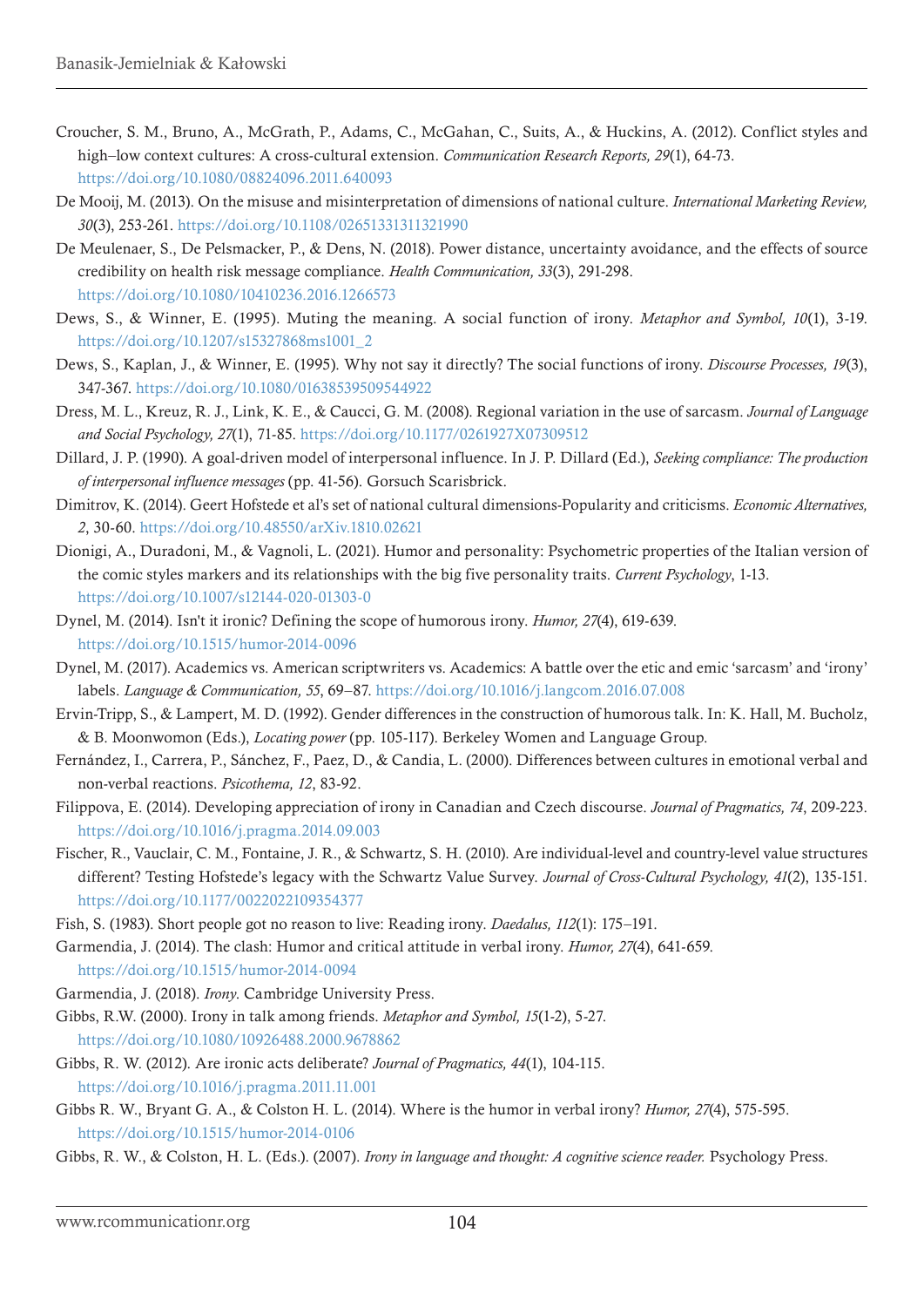- Giles, R. M., Rothermich, K., & Pell, M. D. (2019). Differences in the evaluation of prosocial lies: A cross-cultural study of Canadian, Chinese and German adults. *Frontiers in Communication, 4*, 38. <https://doi.org/10.3389/fcomm.2019.00038>
- Giora, R., Fein, O., Ganzi, J., Levi, N. A., & Sabah, H. (2005). On negation as mitigation: The case of negative irony. *Discourse Processes, 39*(1), 81-100. [https://doi.org/10.1207/s15326950dp3901\\_3](https://doi.org/10.1207/s15326950dp3901_3)
- Giora, R., Fein, O., Kaufman, R., Eisenberg, D., & Erez, S. (2009). Does an "ironic situation" favor an ironic interpretation. In G. Brone, & J. Vandaele (Eds.), *Cognitive poetics: Goals, gains and gaps* (pp. 383-399). Mouton De Gruyter. <https://doi.org/10.1515/9783110213379>
- Giora, R., Givoni, S., & Fein, O. (2015). Defaultness reigns: The case of sarcasm. *Metaphor and Symbol, 30*(4), 290-313. <https://doi.org/10.1080/10926488.2015.1074804>
- Goddard, C. (2006). "Lift your game Martina!": Deadpan jocular irony and the ethnopragmatics of Australian English. In C. Goddard (Ed.), *Ethnopragmatics* (pp. 65-98). De Gruyter Mouton. <https://doi.org/10.1515/9783110911114.65>
- Goetz, P. J. (2003). The effects of bilingualism on theory of mind development. *Bilingualism: Language and Cognition, 6*(1), 1-15.<https://doi.org/10.1017/S1366728903001007>
- González-Fuente, S., Escandell-Vidal, V., & Prieto, P. (2015). Gestural codas pave the way to the understanding of verbal irony. *Journal of Pragmatics, 90*, 26-47.<https://doi.org/10.1016/j.pragma.2015.10.002>
- Greene, V. S. (2019). "Deplorable" satire: Alt-right memes, white genocide tweets, and redpilling normies. *Studies in American Humor, 5*(1), 31-69.<https://doi.org/10.5325/studamerhumor.5.1.0031>
- Grice, H. P. (1975). Logic and conversation. In: P. Cole, & J. L. Morgan (Eds.), *Syntax and semantics. Volume 3: Speech acts* (pp. 225-242). Academic Press.
- Gucman, M. (2016). The role of individual differences and situational factors in perception of verbal irony. *Psychology of Language and Communication, 20*(3), 255-277.<https://doi.org/10.1515/plc-2016-0016>
- Gudykunst, W. B., & Nishida, T. (1986). Attributional confidence in low-and high-context cultures. *Human Communication Research, 12*(4), 525-549. <https://doi.org/10.1111/j.1468-2958.1986.tb00090.x>
- Gudykunst, W. B., & Nishida, T. (2001). Anxiety, uncertainty, and perceived effectiveness of communication across relationships and cultures. *International Journal of Intercultural Relations, 25*(1), 55-71. [https://doi.org/10.1016/S0147-1767\(00\)00042-0](https://doi.org/10.1016/S0147-1767(00)00042-0)
- Gudykunst, W. B., Yang, S. M., & Nishida, T. (1987). Cultural differences in self-consciousness and self-monitoring. *Communication Research, 14*(1), 7-34.<https://doi.org/10.1177/009365087014001002>
- Guhin, J. (2013). Is irony good for America? The threat of nihilism, the importance of romance, and the power of cultural forms. *Cultural Sociology, 7*(1), 23-38.<https://doi.org/10.1177/1749975512453545>
- Guiller, J., & Durndell, A. (2006). 'I totally agree with you': gender interactions in educational online discussion groups. *Journal of Computer Assisted Learning, 22*(5), 368-381. <https://doi.org/10.1111/j.1365-2729.2006.00184.x>
- Gunkel, M., Schlägel, C., & Engle, R.L. (2014). Culture's influence on emotional intelligence: An empirical study of nine countries. *Journal of International Management, 20*(2), 256-274. <https://doi.org/10.1016/j.intman.2013.10.002>
- Gunkel, M., Schlaegel, C., & Taras, V. (2016). Cultural values, emotional intelligence, and conflict handling styles: A global study. *Journal of World Business, 51*(4), 568-585.<https://doi.org/10.1016/j.jwb.2016.02.001>
- Hall, E. T., & Hall, M. R. (1990). Key concepts: Underlying structures of culture. In *Understanding cultural differences: Germans, French, and Americans*. Intercultural Press
- Hancock, J. T. (2004). Verbal irony use in face-to-face and computer-mediated conversations. *Journal of Language and Social Psychology, 23*(4), 447-463.<https://doi.org/10.1177/0261927X04269587>
- Harris, M., & Pexman, P. M. (2003). Children's perceptions of the social functions of verbal irony. *Discourse Processes, 36*(3), 147-165. [https://doi.org/10.1207/S15326950DP3603\\_1](https://doi.org/10.1207/S15326950DP3603_1)
- Heintz, S. (2019). Locating eight comic styles in basic and broad concepts of humor: Findings from self-reports and behavior tests. *Current Psychology*, 1-12.<https://doi.org/10.1007/s12144-019-00179-z>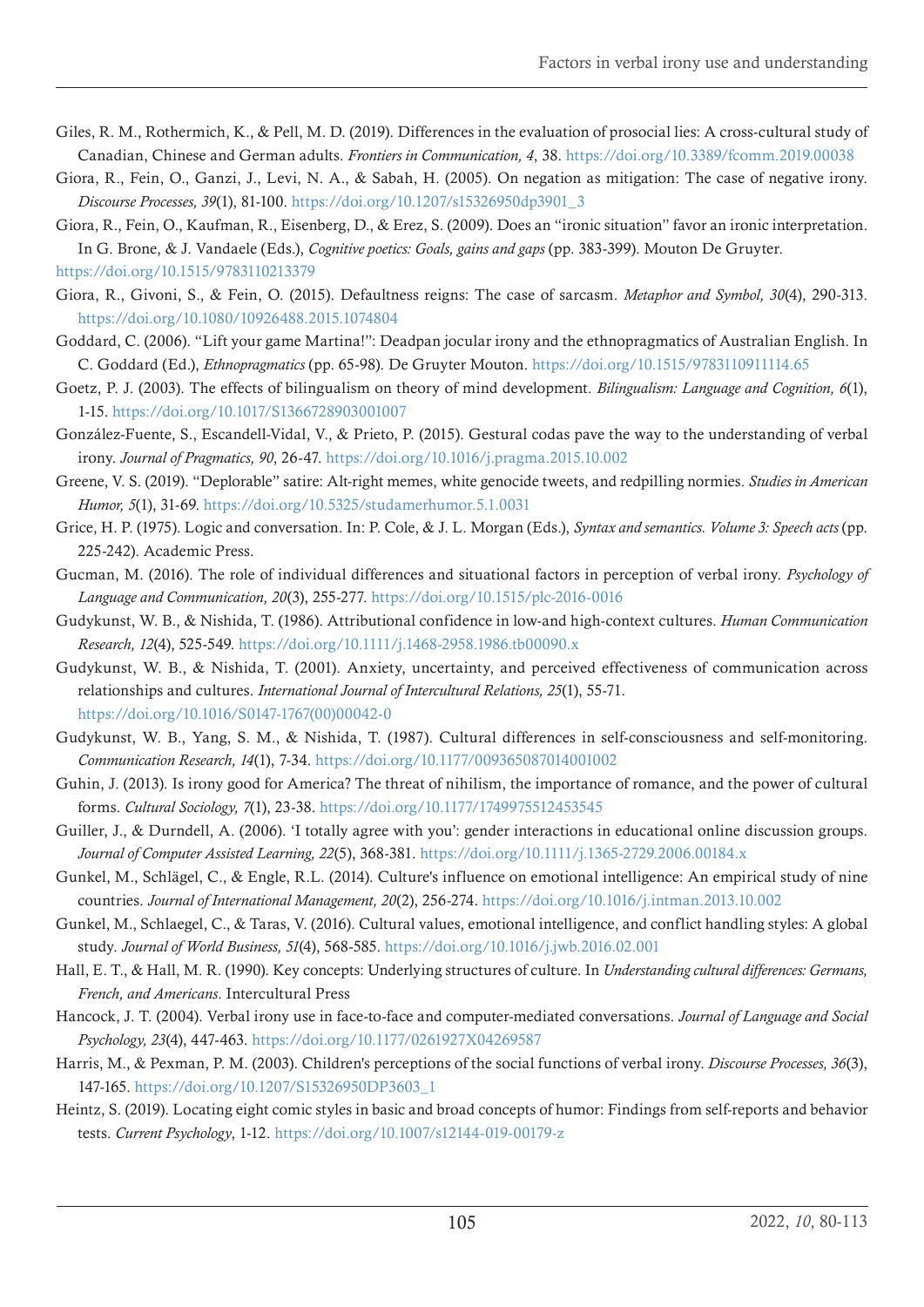- Hofmann, J., Platt, T., Lau, C., & Torres-Marín, J. (2020). Gender differences in humor-related traits, humor appreciation, production, comprehension, (neural) responses, use, and correlates: A systematic review. *Current Psychology*, 1-14. <https://doi.org/10.1007/s12144-020-00724-1>
- Hofstede, G. (1996). Riding the waves of commerce: A test of Trompenaars' "model" of national culture differences. International *Journal of Intercultural Relations, 20*(2), 189-198. [https://doi.org/10.1016/0147-1767\(96\)00003-X](https://doi.org/10.1016/0147-1767(96)00003-X)
- Hofstede, G., (2001). *Culture's consequences: Comparing values, behaviors, institutions, and organizations across nations.* Sage.
- Hofstede, G. (2011). Dimensionalizing cultures: The Hofstede model in context. *Online Readings in Psychology and Culture, 2*(1), 2307-0919. <https://doi.org/10.9707/2307-0919.1014>
- Holtgraves, T. (1997). Styles of language use: Individual and cultural variability in conversational indirectness. *Journal of Personality and Social Psychology, 73*(3) 624-637.<https://doi.org/10.1037/0022-3514.73.3.624>
- Holtgraves, T. (2005). Social psychology, cognitive psychology, and linguistic politeness. *Journal of Politeness Research. Language, Behaviour, Culture, 1*(1), 73-93.<https://doi.org/10.1515/jplr.2005.1.1.73>
- Hornowska, E., & Charytonik, J. (2011). Polska adaptacja Kwestionariusza Stylów Humoru (HSQ) R. Martina, P. Puhlik-Doris, G. Larsena, J. Gray i K. Weir. [Polish adaptation of the Humor Styles Questionnaire by R. Martin, P. Puhlik-Doris, G. Larsen, J. Gray, and K. Weir] *Studia Psychologiczne, 49*(4), 5-22.
- Ivanko, S. L., & Pexman, P. M. (2003). Context incongruity and irony processing. *Discourse Processes, 35*(3), 241-279. [https://doi.org/10.1207/S15326950DP3503\\_2](https://doi.org/10.1207/S15326950DP3503_2)
- Ivanko, S. L., Pexman, P. M., & Olineck, K. M. (2004). How sarcastic are you? Individual differences and verbal irony. *Journal of Language and Social Psychology, 23*(3), 244-271. <https://doi.org/10.1177/0261927X04266809>
- Jacob, H., Kreifelts, B., Nizielski, S., Schütz, A., & Wildgruber, D. (2016). Effects of emotional intelligence on the impression of irony created by the mismatch between verbal and nonverbal cues. *PloS One, 11*(10), e0163211.
- <https://doi.org/10.1371/journal.pone.0163211>
- Jansen, N., & Chen, A. (2020). Prosodic encoding of sarcasm at the sentence level in Dutch. [Paper presented at the 10th International Conference on Speech Prosody, Tokyo, 25-28 May].
- Javor, R. (2016). Bilingualism, theory of mind and perspective-taking: The effect of early bilingual exposure. *Psychology and Behavioral Sciences, 5*(6), 143-148. [https://doi.org/](https://doi.org/ 10.11648/j.pbs.20160506.13) 10.11648/j.pbs.20160506.13
- Jiang, F., Lu, S., Jiang, T., & Jia, H. (2020). Does the relation between humor styles and subjective well-being vary across culture and age? A meta-analysis. *Frontiers in Psychology, 11*, 2213.<https://doi.org/10.3389/fpsyg.2020.02213>
- Jiang, F., Dong, X., & Lu, S. (2011). Different attitudes toward humor between Chinese and American students: Evidence from the Implicit Association Test. *Psychological Reports, 109*(1), 99-107. <https://doi.org/10.2466/09.17.21.PR0.109.4.99-107>

Jorgensen, J. (1996). The functions of sarcastic irony in speech. *Journal of Pragmatics, 26*(5), 613-634.

[https://doi.org/10.1016/0378-2166\(95\)00067-4](https://doi.org/10.1016/0378-2166(95)00067-4)

Kappogiani, E. (2011). Irony via "surrealism." In M. Dynel (Ed.), *The pragmatics of humour across discourse domains* (pp. 51-68). Routledge.

- Kałowski, P., Szymaniak, K., & Maciantowicz, O. (2021). Exploring the links between trait anger, self-reported sarcasm use, and narcissism. *Advances in Cognitive Psychology, 17*(4), 261-273. <https://doi.org/10.5709/acp-0335-6>
- Katz, A. N., & Pexman, P. M. (1997). Interpreting figurative statements: Speaker occupation can change metaphor to irony. *Metaphor and Symbol, 12*(1), 19-41. [https://doi.org/10.1207/s15327868ms1201\\_3](https://doi.org/10.1207/s15327868ms1201_3)
- Katz, A. N., Blasko, D. G., & Kazmerski, V. A. (2004). Saying what you don't mean: Social influences on sarcastic language processing. *Current Directions in Psychological Science, 13*(5), 186-189. <https://doi.org/10.1111/j.0963-7214.2004.00304.x>
- Kazarian, S. S., & Martin, R. A. (2006). Humor styles, culture-related personality, well-being, and family adjustment among Armenians in Lebanon. *Humor, 19*(4), 405-423. <https://doi.org/10.1515/HUMOR.2006.020>

Kim, J. (2014). How Korean EFL learners understand sarcasm in L2 English. *Journal of Pragmatics, 60*, 193-206. <https://doi.org/10.1016/j.pragma.2013.08.016>

Kim, J., & Lantolf, J. P. (2018). Developing conceptual understanding of sarcasm in L2 English through explicit instruction. *Language Teaching Research, 22*(2), 208-229.<https://doi.org/10.1177/1362168816675521>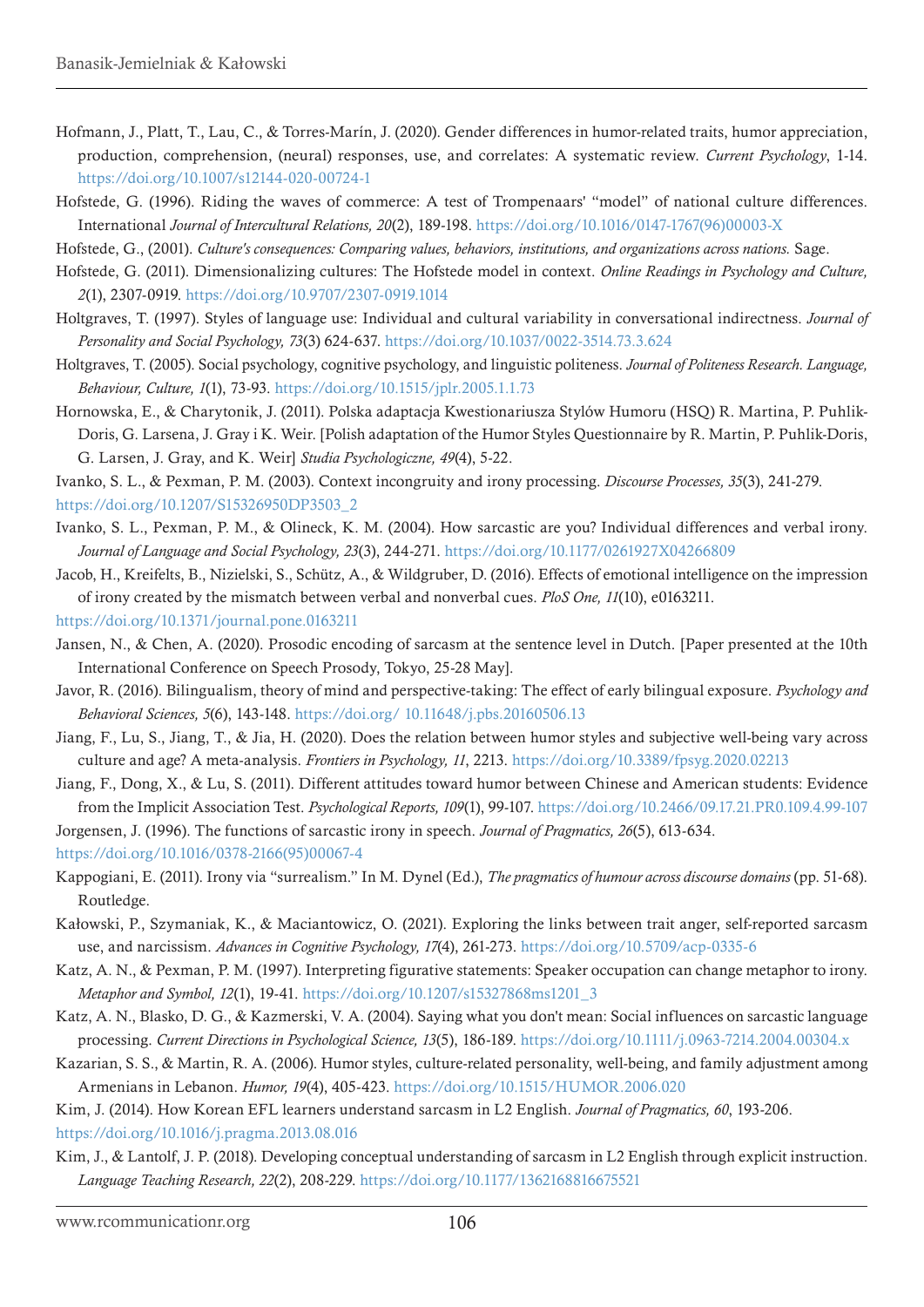- Kim, D., Pan, Y., & Park, H. S. (1998). High‐versus low‐Context culture: A comparison of Chinese, Korean, and American cultures. *Psychology & Marketing, 15*(6), 507-521. [https://doi.org/10.1002/\(SICI\)1520-6793\(199809\)15](https://doi.org/10.1002/(SICI)1520-6793(199809)15):6<507::AID-MAR2>3.0.CO;2-A
- Kleinsmith, A., De Silva, P. R., & Bianchi-Berthouze, N. (2006). Cross-cultural differences in recognizing affect from body posture. *Interacting with Computers, 18*(6), 1371-1389. <https://doi.org/10.1016/j.intcom.2006.04.003>
- Kobayashi, C., Glover, G. H., & Temple, E. (2006). Cultural and linguistic influence on neural bases of 'Theory of Mind': an fMRI study with Japanese bilinguals. *Brain and Language, 98*(2), 210-220. <https://doi.org/10.1016/j.bandl.2006.04.013>
- Kobayashi, C., Glover, G. H., & Temple, E. (2008). Switching language switches mind: linguistic effects on developmental neural bases of 'Theory of Mind'. *Social Cognitive and Affective Neuroscience, 3*(1), 62-70.<https://doi.org/10.1093/scan/nsm039>
- Kovács, Á. M., & Mehler, J. (2009). Cognitive gains in 7-month-old bilingual infants. *Proceedings of the National Academy of Sciences, 106*(16), 6556-6560.<https://doi.org/10.1073/pnas.0811323106>
- Kring, A. M. (2000). Gender and anger. In A. H. Fischer (Ed.), *Gender and emotion: Social psychological perspectives* (pp. 211–231). Cambridge University Press. <https://doi.org/10.1017/CBO9780511628191.011>
- Kreuz, R. J. (1996). The use of verbal irony: Cues and constraints. In: J. S. Mio, & A. N. Katz, (Eds.), *Metaphor: Implications and applications*, (pp. 23-38). Lawrence Erlbaum Associates.
- Kreuz, R. J. (2000). The production and processing of verbal irony. *Metaphor and Symbol, 15*(1-2), 99-107. <https://doi.org/10.1080/10926488.2000.9678867>
- Kreuz, R. J. (2020). *Irony and sarcasm*. MIT Press.
- Kreuz, R. J., & Caucci, G. M. (2007, April). Lexical influences on the perception of sarcasm. In *Proceedings of the Workshop on computational approaches to Figurative Language* (pp. 1-4). Association for Computational Linguistics.
- Kreuz, R. J., & Johnson, A. A. (2020). The production of verbal irony. How to be an ironist. In J. Barnden, & A. Gargett (Eds.), *Producing Figurative Expression: Theoretical, experimental and practical perspectives* (pp. 263-295). John Benjamins. <https://doi.org/10.1075/ftl.10.10kre>
- Kreuz, R. J., Long, D. L., & Church, M. B. (1991). On being ironic: Pragmatic and mnemonic implications. *Metaphor and Symbol, 6*(3), 149-162. [https://doi.org/10.1207/s15327868ms0603\\_1](https://doi.org/10.1207/s15327868ms0603_1)
- Kreuz, R. J., & Link, K. E. (2002). Asymmetries in the use of verbal irony. *Journal of Language and Social Psychology, 21*(2), 127-143. <https://doi.org/10.1177/02627X02021002002>
- Kreuz, R. J., & Roberts, R. M. (1995). Two cues for verbal irony: Hyperbole and the ironic tone of voice. *Metaphor and Symbol, 10*(1), 21-31. [https://doi.org/10.1207/s15327868ms1001\\_3](https://doi.org/10.1207/s15327868ms1001_3)
- Kumon-Nakamura, S., Glucksberg, S., & Brown, M. (1995). How about another piece of pie: The allusional pretense theory of discourse irony. *Journal of Experimental Psychology: General, 124*(1), 3-21.<https://doi.org/10.1037/0096-3445.124.1.3>
- Lampert, M. D., & Ervin-Tripp, S. M. (2006). Risky laughter: Teasing and self-directed joking among male and female friends. *Journal of Pragmatics, 38*(1), 51-72.<https://doi.org/10.1016/j.pragma.2005.06.004>
- Leets, L. (2003). Disentangling perceptions of subtle racist speech: A cultural perspective. *Journal of Language and Social Psychology, 22*(2), 145-168. <https://doi.org/10.1177/0261927X03022002001>
- Leggitt, J. S., & Gibbs, R. W. (2000). Emotional reactions to verbal irony. *Discourse Processes, 29*(1), 1-24. [https://doi.org/10.1207/S15326950dp2901\\_1](https://doi.org/10.1207/S15326950dp2901_1)
- Loevenbruck, H., Ben Jannet, M. A, D'Imperio, M., Spini, M., & Champagne-Lavau, M. (2013). Prosodic cues of sarcastic speech in French: Slower, higher, wider. [Paper presented at the 14th Annual Conference of the International Speech Communication Association (INTERSPEECH 2013), Lyon, 25-29 August].
- Lynn, R., & Martin, T. (1997). Gender differences in extraversion, neuroticism, and psychoticism in 37 nations. *The Journal of Social Psychology, 137*(3), 369-373. <https://doi.org/10.1080/00224549709595447>
- Łaguna, M., Lachowicz-Tabaczek, K., & Dzwonkowska, I. (2007). Skala samooceny SES Morrisa Rosenberga–polska adaptacja metody. *Psychologia Społeczna, 2*(02), 164-176.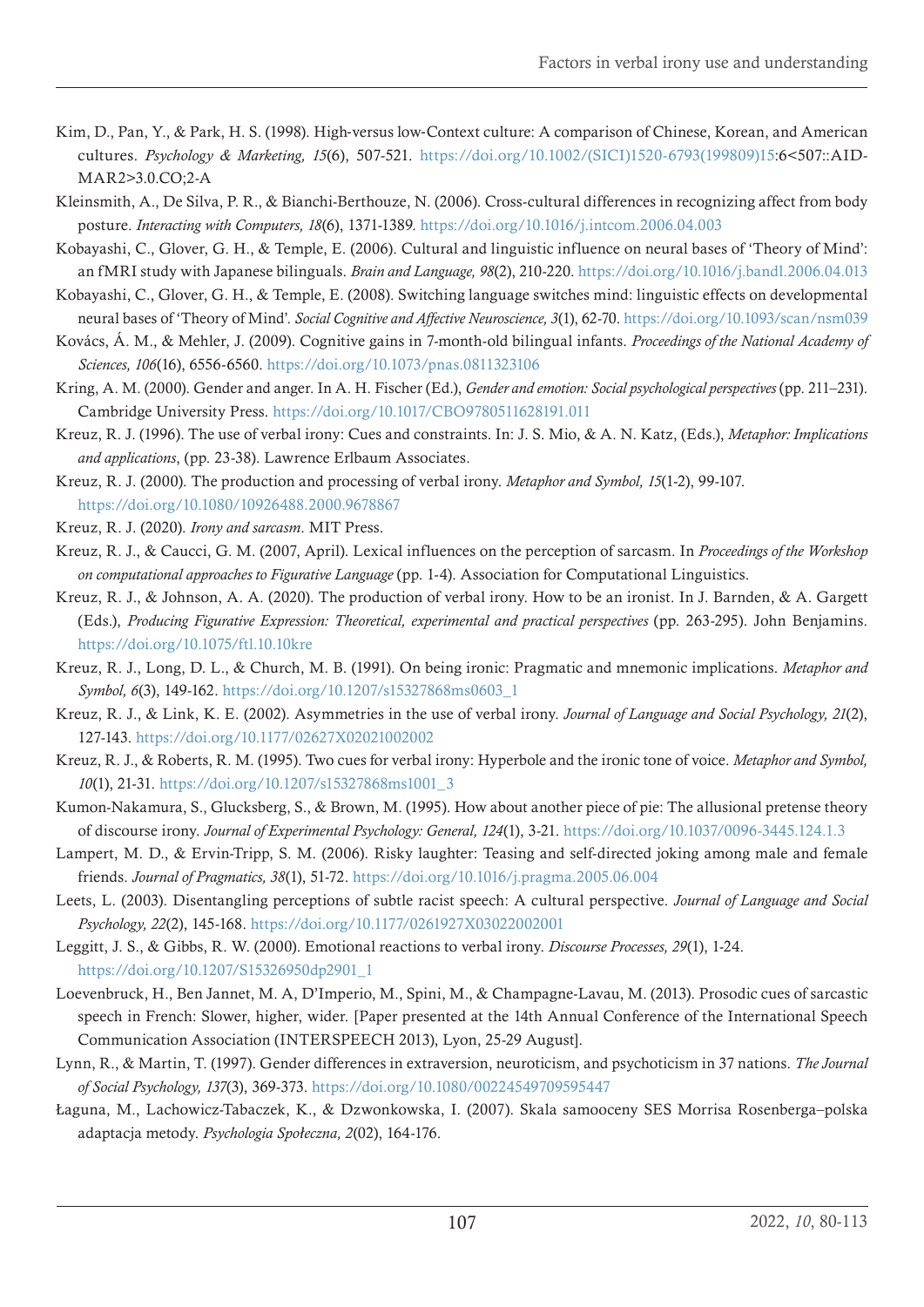- Matthews, D, Biney, H., & Abbot-Smith, K. (2018). Individual differences in children's pragmatic ability: a review of associations with formal language, social cognition, and executive functions. *Language Learning and Development, 14*(3), 186-223. <https://doi.org/10.1080/15475441.2018.1455584>
- Matsumoto, D. (1989). Cultural influences on the perception of emotion. *Journal of Cross-Cultural Psychology, 20*, 92-105. <https://doi.org/10.1177/0022022189201006>
- Martin, R. A., & Ford, T. (2018). *The psychology of humor: An integrative approach*. Academic Press. <https://doi.org/10.1016/C2016-0-03294-1>
- Martin, R. A., Puhlik-Doris, P., Larsen, G., Gray, J., & Weir, K. (2003). Individual differences in uses of humor and their relation to psychological well-being: Development of the Humor Styles Questionnaire. *Journal of Research in Personality, 37*(1), 38-75. [https://doi.org/10.1016/S0092-6566\(02\)00534-2](https://doi.org/10.1016/S0092-6566(02)00534-2)
- Mewhort-Buist, T. A., & Nilsen, E. S. (2013). What are you really saying? Associations between shyness and verbal irony comprehension. *Infant and Child Development, 22*(2), 180-197.<https://doi.org/10.1002/icd.1769>
- Mewhort-Buist, T. A., & Nilsen, E. S. (2017). Shy individuals' interpretations of counterfactual verbal irony. *Metaphor and Symbol, 32*(4), 262-275.<https://doi.org/10.1080/10926488.2017.1384275>
- Mauchand, M., Vergis, N., & Pell, M. D. (2018). Ironic tones of voices. [Paper presented at the 9th International Conference on Speech Prosody, Poznań, Poland, 13-16 June].
- Mauchand, M., Vergis, N., & Pell, M. D. (2020). Irony, prosody, and social impressions of affective stance. *Discourse Processes, 57*(2), 1-17.<https://doi.org/10.1080/0163853X.2019.1581588>
- McCroskey, J. C., & Richmond, V. P. (1990). Willingness to communicate: A cognitive view. *Journal of Social Behavior and Personality, 5*(2), 19-37.
- Mendiburo-Seguel, A., & Heintz, S. (2020). Comic styles and their relation to the sense of humor, humor appreciation, acceptability of prejudice, humorous self-image and happiness. *Humor, 33*(3), 381-403. <https://doi.org/10.1515/humor-2018-0151>
- Mendiburo‐Seguel, A., Páez, D., & Martínez‐Sánchez, F. (2015). Humor styles and personality: A meta‐analysis of the relation between humor styles and the Big Five personality traits. *Scandinavian Journal of Psychology, 56*(3), 335-340. <https://doi.org/10.1111/sjop.12209>
- Mesquita, B. (2003). Emotions as dynamic cultural phenomena. In: Davidson, R., Scherer, K., & Goldsmith, H. (Eds.), *Handbook of affective sciences* (pp. 871-890). Oxford University Press.
- Milanowicz, A. (2013). Irony as a means of perception through communication channels. Emotions, attitude and IQ related to irony across gender. *Psychology of Language and Communication, 17*(2), 115-132.<https://doi.org/10.2478/plc-2013-0008>
- Milanowicz, A., & Bokus, B. (2013). Gender and moral judgments: the role of who is speaking to whom. *Journal of Gender Studies, 22*(4), 423-443. <https://doi.org/10.1080/09589236.2012.719314>
- Milanowicz, A., & Bokus, B. (2020). *W krzywym zwierciadle ironii i autoironii. O kobietach i mężczyznach nie wprost* [The distorted lens of irony and self-mockery. A gender comparison]. Wydawnictwo Uniwersytetu Warszawskiego.
- Milanowicz, A., & Kałowski, P. (2016). Zing Zing Bang Bang: how do you know what she really meant. Gender bias in response to irony: the role of who is speaking to whom. *Psychology of Language and Communication, 20*(3), 219-234. <https://doi.org/10.1515/plc-2016-0014>
- Milanowicz, A., Tarnowski, A., & Bokus, B. (2017). When sugar-coated words taste dry: The relationship between gender, anxiety, and response to irony. *Frontiers in Psychology, 8*, 2215. <https://doi.org/10.3389/fpsyg.2017.02215>
- Nichols, E. S., Wild, C. J., Stojanoski, B., Battista, M. E., & Owen, A. M. (2020). Bilingualism affords no general cognitive advantages: A population study of executive function in 11,000 people. *Psychological Science, 31*(5), 548–567. <https://doi.org/10.1177/0956797620903113>
- Nilsen, E. S., Glenwright, M., & Huyder, V. (2011). Children and adults understand that verbal irony interpretation depends on listener knowledge. *Journal of Cognition and Development, 12*(3), 374-409. <https://doi.org/10.1080/15248372.2010.544693>
- Nilsson, P. E. (2021). The new extreme right: Uncivility, irony, and displacement in the French re-information sphere. *Nordicom Review, 42*(1), 89-102. <https://doi.org/10.2478/nor-2021-0008>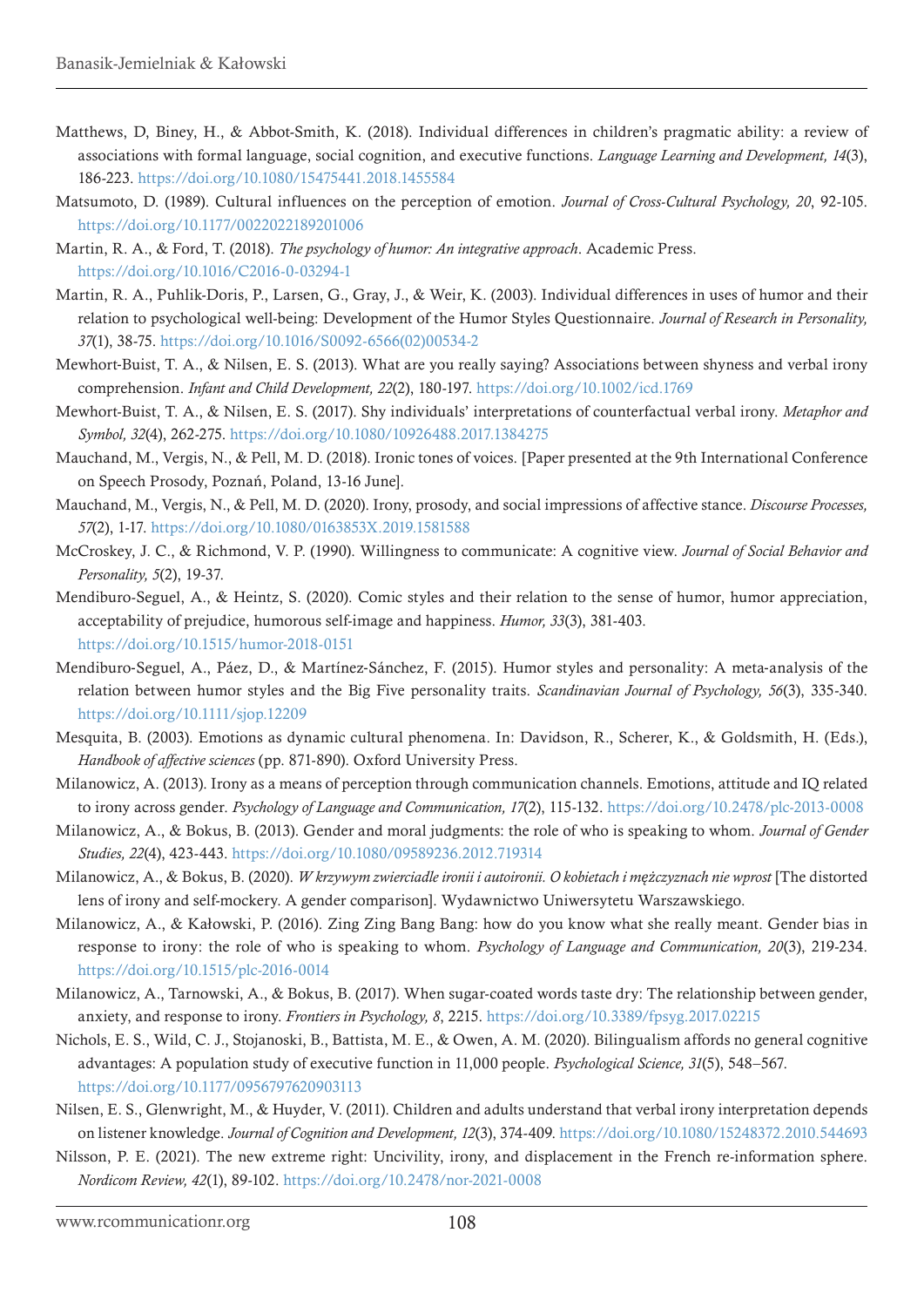- Ning, H. K., Lee, D., & Lee, W. O. (2015). Relationships between teacher value orientations, collegiality, and collaboration in school professional learning communities. *Social Psychology of Education, 18*(2), 337-354. <https://doi.org/10.1007/s11218-015-9294-x>
- O'Brien, S. (2004). On death and donuts: Irony and ecology after September 11. *Cultural Critique, 58*, 148-167.
- Okamoto, S. (2002). Politeness and the perception of irony: Honorifics in Japanese. *Metaphor and Symbol, 17*(2), 119-139. [https://doi.org/10.1207/S15327868MS1702\\_3](https://doi.org/10.1207/S15327868MS1702_3)
- Okamoto, S. (2006). Perception of hiniku and oseji: How hyperbole and orthographically deviant styles influence ironyrelated perceptions in the Japanese language. *Discourse Processes, 41*(1), 25-50. [https://doi.org/10.1207/s15326950dp4101\\_3](https://doi.org/10.1207/s15326950dp4101_3)
- Okamoto, S. (2007). An analysis of the usage of Japanese hiniku: Based on the communicative insincerity theory of irony. *Journal of Pragmatics, 39*(6), 1143-1169. <https://doi.org/10.1016/j.pragma.2006.08.012>
- Pawlak, M. C. (2019). How to be sarcastic in Greek: Typical means of signaling sarcasm in the New Testament and Lucian. *Humor, 32*(4), 545-564.<https://doi.org/10.1515/humor-2018-0088>
- Peters, S., Wilson, K., Boiteau, T. W., Gelormini-Lezama, C., & Almor, A. (2016). Do you hear it now? A native advantage for sarcasm processing. *Bilingualism: Language and Cognition, 19*(2) 400-414.<https://doi.org/10.1017/S1366728915000048>
- Pexman, P. M. (2005). Social factors in the interpretation of verbal irony: The roles of speaker and listener characteristics. In H. L. Colston, & A. N. Katz (Eds.), *Figurative language comprehension: Social and cultural influences* (pp. 209-232). Lawrence Erlbaum Associates.
- Pexman, P. M. (2008). It's fascinating research: The cognition of verbal irony. *Current Directions in Psychological Science, 17*(4), 286-290. <https://doi.org/10.1111/j.1467-8721.2008.00591.x>
- Pexman, P. M., Glenwright, M., Krol, A., & James, T. (2005). An acquired taste: Children's perceptions of humor and teasing in verbal irony. *Discourse Processes, 40*(3), 259-288. [https://doi.org/10.1207/s15326950dp4003\\_5](https://doi.org/10.1207/s15326950dp4003_5)
- Pexman, P. M., & Olineck, K. M. (2002). Does sarcasm always sting? Investigating the impact of ironic insults and ironic compliments. *Discourse Processes, 33*(3), 199-217. [https://doi.org/10.1207/S15326950DP3303\\_1](https://doi.org/10.1207/S15326950DP3303_1)
- Pexman, P. M., & Zvaigzne, M. T. (2004). Does irony go better with friends? *Metaphor and Symbol, 19*(2), 143-163. [https://doi.org/10.1207/s15327868ms1902\\_3](https://doi.org/10.1207/s15327868ms1902_3)
- Plessen, C. Y., Franken, F. R., Ster, C., Schmid, R. R., Wolfmayr, C., Mayer, A. M., ... & Tran, U. S. (2020). Humor styles and personality: A systematic review and meta-analysis on the relations between humor styles and the Big Five personality traits. *Personality and Individual Differences, 154*, 109676. <https://doi.org/10.1016/j.paid.2019.109676>
- Pryor, B., Butler, J., & Boehringer, K. (2005). Communication apprehension and cultural context: A comparison of communication apprehension in japanese and american students. *North American Journal of Psychology, 7*(2), 247-252.
- Quinones, C., & Kakabadse, N. K. (2015). Self-concept clarity, social support, and compulsive Internet use: A study of the US and the UAE. *Computers in Human Behavior, 44*, 347-356. <https://doi.org/10.1016/j.chb.2014.11.019>
- Rankin, K. P., Salazar, A., Gorno-Tempini, M. L., Sollberger, M., Wilson, S. M., Pavlic, D., ... & Miller, B. L. (2009). Detecting sarcasm from paralinguistic cues: Anatomic and cognitive correlates in neurodegenerative disease. *Neuroimage, 47*(4), 2005-2015. <https://doi.org/10.1016/j.neuroimage.2009.05.077>
- Rao, R. (2013). Prosodic consequences of sarcasm versus sincerity in Mexican Spanish. *Concentric: Studies in Linguistics, 39*(2), 33-59.
- Recchia, H. E., Howe, N., Ross, H. S., & Alexander, S. (2010). Children's understanding and production of verbal irony in family conversations. *British Journal of Developmental Psychology, 28*(2), 255-274.<https://doi.org/10.1348/026151008X401903>
- Reyes, A., Rosso, P., & Buscaldi, D. (2012). From humor recognition to irony detection: The figurative language of social media. *Data & Knowledge Engineering, 74*, 1-12. <https://doi.org/10.1016/j.datak.2012.02.005>
- Rivière, E., Klein, M., & Champagne-Lavau, M. (2018). Using context and prosody in irony understanding: Variability amongst individuals. *Journal of Pragmatics, 138*, 165-172.<https://doi.org/10.1016/j.pragma.2018.10.006>
- Roberts, R. M., & Kreuz, R. J. (1994). Why do people use figurative language? *Psychological Science, 5*(3), 159-163. <https://doi.org/10.1111/j.1467-9280.1994.tb00653.x>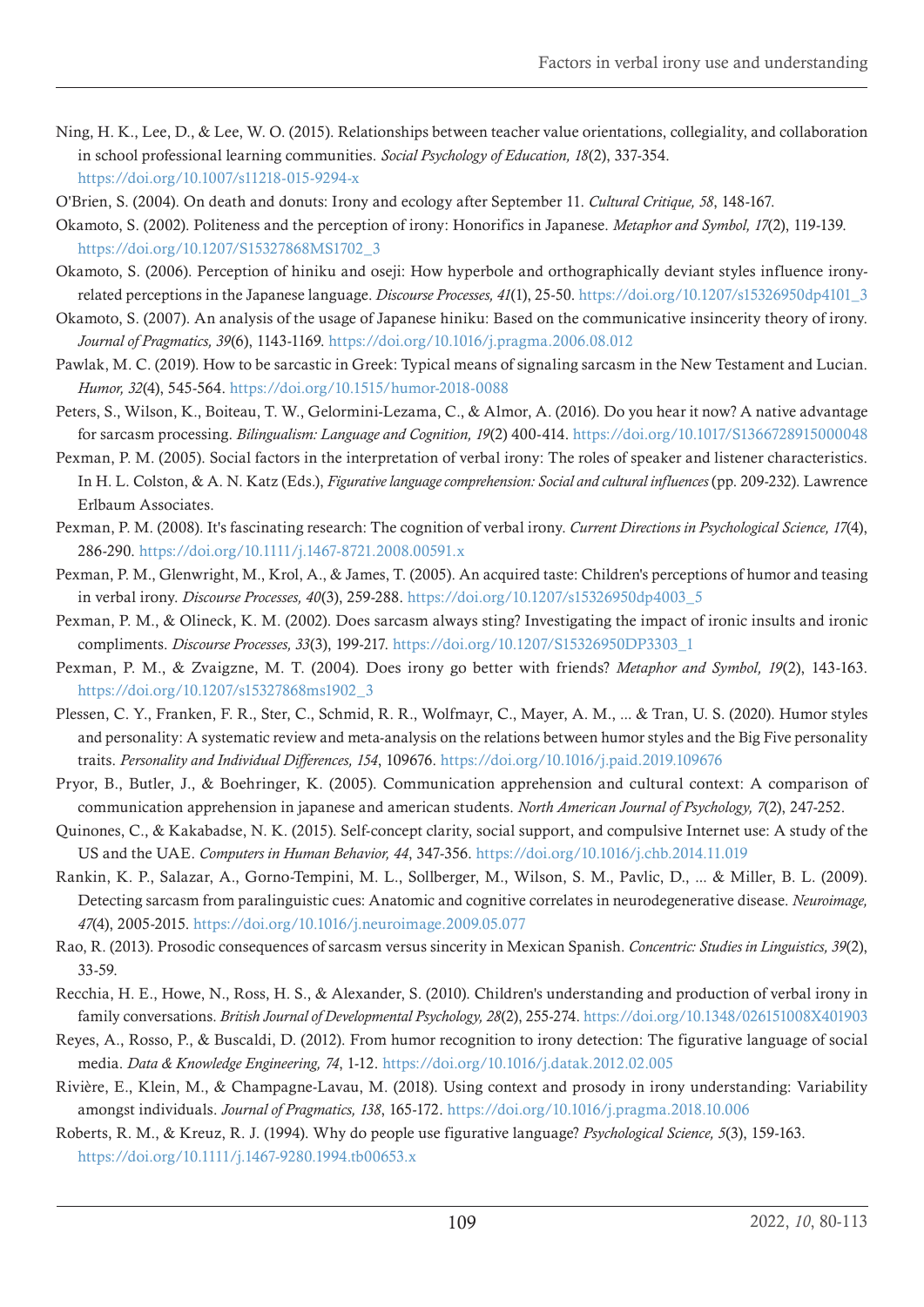- Rockwell, P., & Theriot, E. M. (2001). Culture, gender, and gender mix in encoders of sarcasm: A self‐assessment analysis. *Communication Research Reports 18*(1), 44-52.<https://doi.org/10.1080/08824090109384781>
- Rosen, D., Stefanone, M. A., & Lackaff, D. (2010, January). Online and offline social networks: Investigating culturallyspecific behavior and satisfaction. In *Proceedings of the 2010 43rd Hawaii International Conference on System Sciences* (pp. 1-10). IEEE Computer Society.<https://doi.org/10.1109/HICSS.2010.292>
- Rubio-Fernández, P., & Glucksberg, S. (2012). Reasoning about other people's beliefs: Bilinguals have an advantage. *Journal of Experimental Psychology: Learning, Memory, and Cognition, 38*(1), 211-217. <https://doi.org/10.1037/a0025162>
- Ruch, W., Heintz, S., Platt, T., Wagner, L., & Proyer, R. T. (2018). Broadening humor: comic styles differentially tap into temperament, character, and ability. *Frontiers in Psychology, 9*, 6. <https://doi.org/10.3389/fpsyg.2018.00006>
- Rui, J., & Stefanone, M. A. (2013). Strategic self-presentation online: A cross-cultural study. *Computers in Human Behavior, 29*(1), 110-118. <https://doi.org/10.1016/j.chb.2012.07.022>
- Sanchez-Burks, J., Lee, F., Choi, I., Nisbett, R., Zhao, S., & Koo, J. (2003). Conversing across cultures: East-West communication styles in work and nonwork contexts. *Journal of Personality and Social Psychology, 85*(2), 363-372. <https://doi.org/10.1037/0022-3514.85.2.363>
- Scherer, K. R., Wallbott, H. G., Matsumoto, D., & Kudoh, T. (1988). Emotional experience in cultural context: a comparison between Europe, Japan, and the United States. In: Scherer, K. R. (Ed.), *Faces of emotions* (pp. 5-30). Lawrence Erlbaum Associates.
- Schmitt, D. P., Realo, A., Voracek, M., & Allik, J. (2008). Why can't a man be more like a woman? Sex differences in Big Five personality traits across 55 cultures. *Journal of Personality and Social Psychology, 94*(1), 168-182. <https://doi.org/10.1037/0022-3514.94.1.168>
- Schwartz, S. H. (1992). Universals in the content and structure of values: Theoretical advances and empirical tests in 20 countries. *Advances in Experimental Social Psychology, 25*, 1-65. [https://doi.org/10.1016/S0065-2601\(08\)60281-6](https://doi.org/10.1016/S0065-2601(08)60281-6)
- Schwartz, S. H. (2006). A theory of cultural value orientations: Explication and applications. *Comparative Sociology, 5*(2-3), 137-182. <https://doi.org/10.1163/156913306778667357>
- Schwartz, S. H. (2012). An overview of the Schwartz theory of basic values. *Online Readings in Psychology and Culture, 2*(1). <https://doi.org/10.9707/2307-0919.1116>
- Schwartz, S. H. (2013). Culture matters: National value cultures, sources, and consequences. In *Understanding culture* (pp. 137-160). Psychology Press.
- Schwartz, S. H., & Sagiv, L. (1995). Identifying culture-specifics in the content and structure of values. *Journal of Cross-Cultural Psychology, 26*(1), 92-116. <https://doi.org/10.1177/0022022195261007>
- Simpson, P. (2019). "Americans don't do Irony." Cross-cultural perspectives on the pragmatics of irony. In P. Simpson (Ed.), *Style, rhetoric, and creativity in language: In memory of Walter (Bill) Nash* (pp. 171-193). John Benjamins. <https://doi.org/10.1075/lal.34.12sim>
- Snyder, M. (1974). Self-monitoring of expressive behavior. *Journal of Personality and Social Psychology, 30*(4), 526. <https://doi.org/10.1037/h0037039>
- Sperber, D., & Wilson, D. (1981). Irony and the use-mention distinction. *Philosophy, 3*, 143-184.
- Spini, D. (2003). Measurement equivalence of 10 value types from the Schwartz value survey across 21 countries. *Journal of Cross-Cultural Psychology, 34*(1), 3-23.<https://doi.org/10.1177/0022022102239152>
- Spotorno, N., Koun, E., Prado, J., Van Der Henst, J. B., & Noveck, I. A. (2012). Neural evidence that utterance-processing entails mentalizing: The case of irony. *NeuroImage, 63*(1), 25-39. <https://doi.org/10.1016/j.neuroimage.2012.06.046>
- Straub, D., Loch, K., Evaristo, R., Karahanna, E., & Srite, M. (2002). Toward a theory-based measurement of culture. *Journal of Global Information Management (JGIM), 10*(1), 13-23. <https://doi.org/10.4018/jgim.2002010102>
- Szymaniak, K., & Kałowski, P. (2020). Trait anger and sarcasm use. *Personality and Individual Differences, 154*, 109662. <https://doi.org/10.1016/j.paid.2019.109662>
- Tan, K. C., & Cheng, S. (2020). Sang subculture in post-reform China. *Global Media and China, 5*(1), 86-99. <https://doi.org/10.1177/2059436420904459>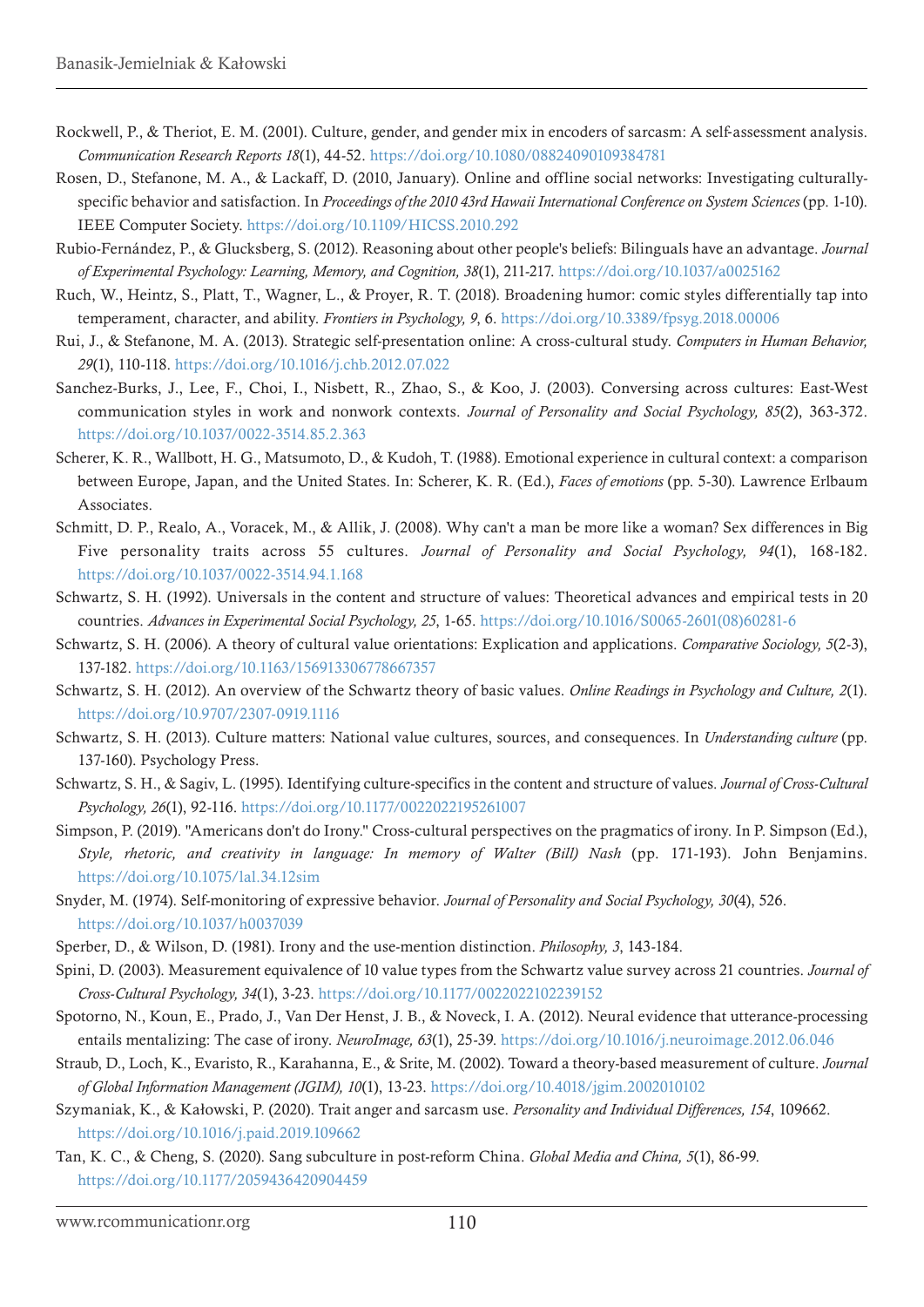Taylor, C. (2016). *Mock politeness in English and Italian: A corpus-assisted metalanguage analysis*. John Benjamins.

- Taylor, C. (2017). The relationship between irony and sarcasm: Insights from a first-order metalanguage investigation. *Journal of Politeness Research, 13*(2), 209-241.<https://doi.org/10.1515/pr-2015-0037>
- Tiv, M., Rouillard, V., Vingron, N., Wiebe, S., & Titone, D. (2019). Global second language proficiency predicts selfperceptions of general sarcasm use among bilingual adults. *Journal of Language and Social Psychology, 38*(4), 459-478. <https://doi.org/10.1177/0261927X19865764>
- Tortoriello, G. K., Hart, W., & Richardson, K. (2019). Predicting perceived harmful intent from the Dark Tetrad: A novel cognitive account of interpersonal harm. *Personality and Individual Differences, 147*, 43-52. <https://doi.org/10.1016/j.paid.2019.04.020>
- Tuters, M. (2018). LARPing & liberal tears. Irony, belief and idiocy in the deep vernacular web. In M. Fielitz, & N. Thurston (Eds.), *Post-digital cultures of the far right* (pp. 37-48). transcript Verlag.
- Van de Vijver, F., & Hambleton, R. K. (1996). Translating tests. *European Psychologist, 1*(2), 89-99. <https://doi.org/10.1027/1016-9040.1.2.89>
- van Mulken M., Burgers C., & van der Plas B. (2010). Wolves, confederates, and the happy few: The influence of comprehension, agreement, and group membership on the attitude toward irony. *Discourse Processes, 48*(1), 50-68. <https://doi.org/10.1080/01638531003692177>
- Warner-Søderholm, G. (2013). Beyond a literature review of Hall's context dimension: Scale: Development, validation & empirical findings within a Norwegian study. *International Journal of Business and Management, 8*(10), 27-40. <https://doi.org/10.5539/ijbm.v8n10p27>
- Wilson, D., & Sperber, D. (2012). *Meaning and relevance*. Cambridge University Press.
- Whalen, J. M., Pexman, P. M., & Gill, A. J. (2009). "Should be fun—not!" Incidence and marking of nonliteral language in e-mail. *Journal of Language and Social Psychology, 28*(3), 263-280. <https://doi.org/10.1177/0261927X09335253>
- Whalen, J. M., Pexman, P. M., Gill, A. J., & Nowson, S. (2013). Verbal irony use in personal blogs. *Behaviour & Information Technology, 32*(6), 560-569. <https://doi.org/10.1080/0144929X.2011.630418>
- Wojciszke, B. (2002). Autopromocja i autodeprecjacja: Kwestionariusz Stylów Autoprezentacji [Self-promotion and selfdeprecation: The self-presentation styles questionnaire]. *Psychologia Jakości Życia, 1*, 145–17.
- Woodland, J., & Voyer, D. (2011). Context and intonation in the perception of sarcasm. *Metaphor and Symbol, 26*, 227–239. <https://doi.org/10.1080/10926488.2011.583197>
- Yao, J., Song, J., & Singh, M. (2013). The ironical Chinese bei-construction and its accessibility to English speakers. *Journal of Pragmatics, 55*, 195-209. <https://doi.org/10.1016/j.pragma.2013.06.003>
- Young, D. G. (2019). *Irony and outrage: The polarized landscape of rage, fear, and laughter in the United States*. Oxford University Press.
- Yow, W. Q., & Markman, E. M. (2011). Bilingualism and children's use of paralinguistic cues to interpret emotion in speech. *Bilingualism: Language and Cognition, 14*(4), 562-569.<https://doi.org/10.1017/S1366728910000404>
- Zajączkowska, M. K. (2017). Influence of voice intonation on understanding irony by Polish-speaking preschool children. *Psychology of Language and Communication, 20*(3), 278-291. <https://doi.org/10.1515/plc-2016-0017>
- Zajączkowska, M., & Abbot-Smith, K. (2020). Using shared knowledge to determine ironic intent; a conversational response paradigm. *Journal of Child Language, 47*(6), 1170-1188.<https://doi.org/10.1017/S0305000920000045>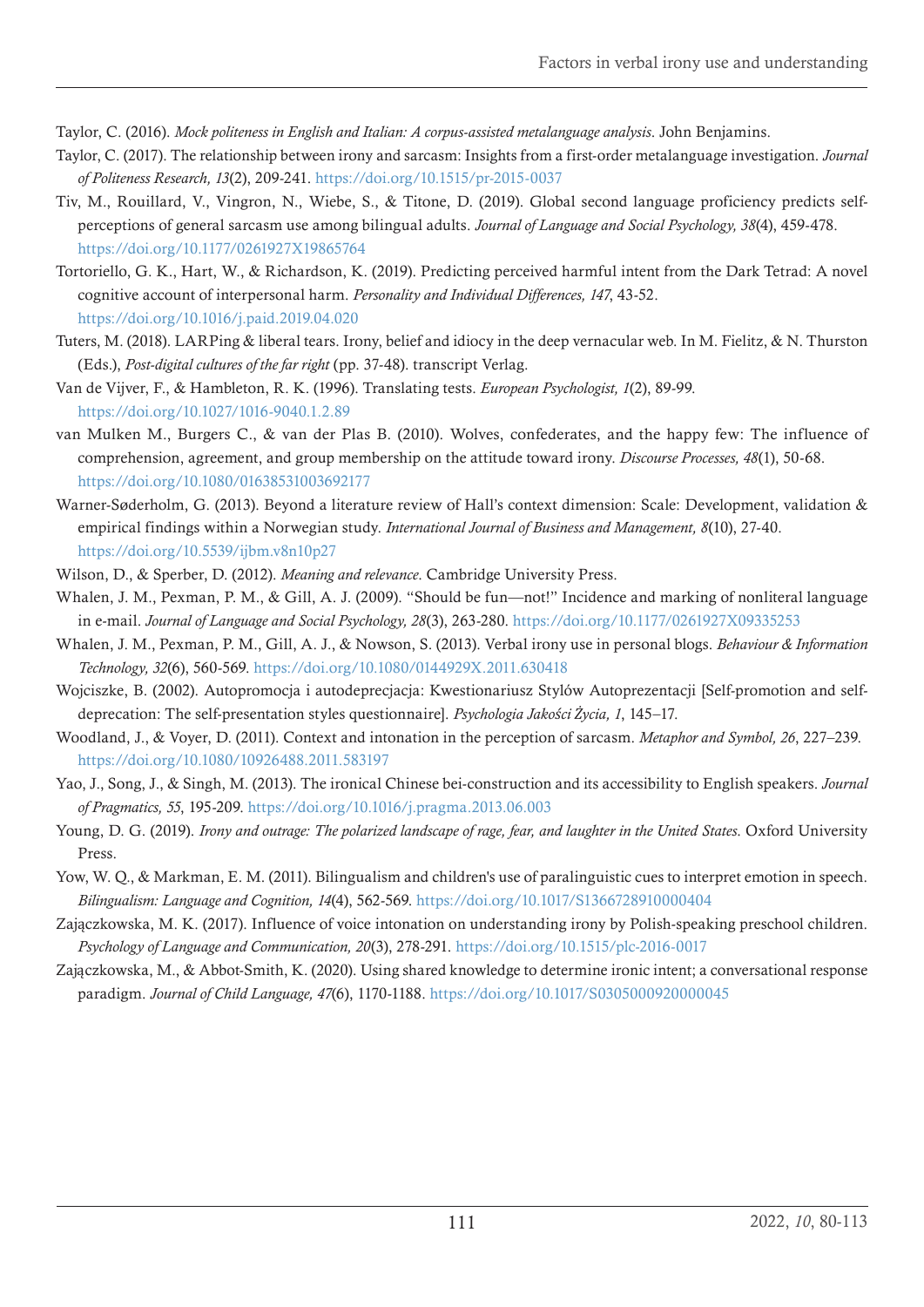<span id="page-32-0"></span>

Table 1. Most Significant Areas of Research on the Individual and Contextual Differences in Verbal Irony Use and Understanding in the approach of Quantitative Psycholinguistics [\(back to text\)](#page-17-1)

| Factor                           | Results                                                                                                                                                                                                                                                                                                                                                                                       |
|----------------------------------|-----------------------------------------------------------------------------------------------------------------------------------------------------------------------------------------------------------------------------------------------------------------------------------------------------------------------------------------------------------------------------------------------|
| Age                              | Understanding and using irony is a complex skill which emerges in childhood alongside the development of social cognitive abilities. Irony understanding seems to be<br>a matter of degree, with simpler forms being understood earlier by younger children (e.g., Banasik-Jemielniak & Bokus, 2019; Bosco & Bucciarelli, 2008; Harris &<br>Pexman, 2003; Nilsen et al., 2011; Pexman, 2008). |
|                                  | Younger people tend to use irony more frequently than do older people (Ruch et al., 2018).                                                                                                                                                                                                                                                                                                    |
| Gender                           | Men tend to use irony more often and have more favorable views/interpretations of irony than do women (e.g., Colston & Lee, 2004; Milanowicz, 2013).                                                                                                                                                                                                                                          |
|                                  | However, several studies point to the importance of the makeup of the gender dyad, with women using irony more frequently with other women than with men (e.g.,<br>Lampert & Ervin-Tripp, 2006; Milanowicz et al., 2017; Milanowicz & Bokus, 2020).                                                                                                                                           |
| Personality factors              | Typically subsumed under the aggressive humor style (Martin et al., 2003), irony use has consistently been found to be positively correlated with neuroticism, and<br>negatively correlated with agreeableness and conscientiousness (e.g., Mendiburo-Seguel et al., 2015; Plessen et al., 2020).                                                                                             |
|                                  | Studies measuring irony specifically (rather than humor styles which may contain irony) have found positive correlations with extraversion and openness to<br>experience, and negative correlations with agreeableness and conscientiousness (e.g., Dionigi et al., 2021; Markowitz, 2007; Ruch et al., 2018).                                                                                |
| Individual traits                | Irony use is positively correlated with sense of humor, subjective happiness, cheerfulness, and humorous self-image, as well as with the acceptability of laughing at<br>socially sensitive topics (Heintz, 2019; Mendiburo-Seguel & Heintz, 2020).                                                                                                                                           |
|                                  | Self-reported irony use is positively correlated with trait anger (Szymaniak & Kałowski, 2020; Kałowski et al., 2021). Dark Triad traits (hostile and manipulative<br>traits, i.e., machiavellianism, psychopathy, and sadism) are associated with higher irony use (Tortoriello et al., 2019).                                                                                               |
|                                  | Trait anxiety (Gucman, 2016) and shyness (Mewhort-Buist & Nilsen, 2013, 2017) facilitate more negative interpretations of irony.                                                                                                                                                                                                                                                              |
| Bi- and multilingualism          | Bilingual proficiency has been found to predict irony use (Tiv et al., 2019).                                                                                                                                                                                                                                                                                                                 |
| National cultural factors        | Cultural individualism has been found to positively correlate with irony use (Dress et al., 2008; Rockwell & Theriot, 2001), while power distance has shown a negative<br>correlation (Blasko et al., 2021).                                                                                                                                                                                  |
| Social context of using<br>irony | A certain degree of shared knowledge is required for successful use and interpretation of irony (e.g., Kreuz & Caucci, 2007). Irony is more often used among friends<br>than acquaintances/strangers (Gibbs, 2000; Kreuz & Link, 2002; Pexman & Zvaigzne, 2004).                                                                                                                              |
|                                  | Irony is successfully employed in computer-mediated communication (Aguert et al., 2016; Hancock, 2004).                                                                                                                                                                                                                                                                                       |
|                                  | A context of negative circumstances or violated expectations seems to be the most prototypical for irony (Giora et al., 2009; Ivanko & Pexman, 2003).                                                                                                                                                                                                                                         |